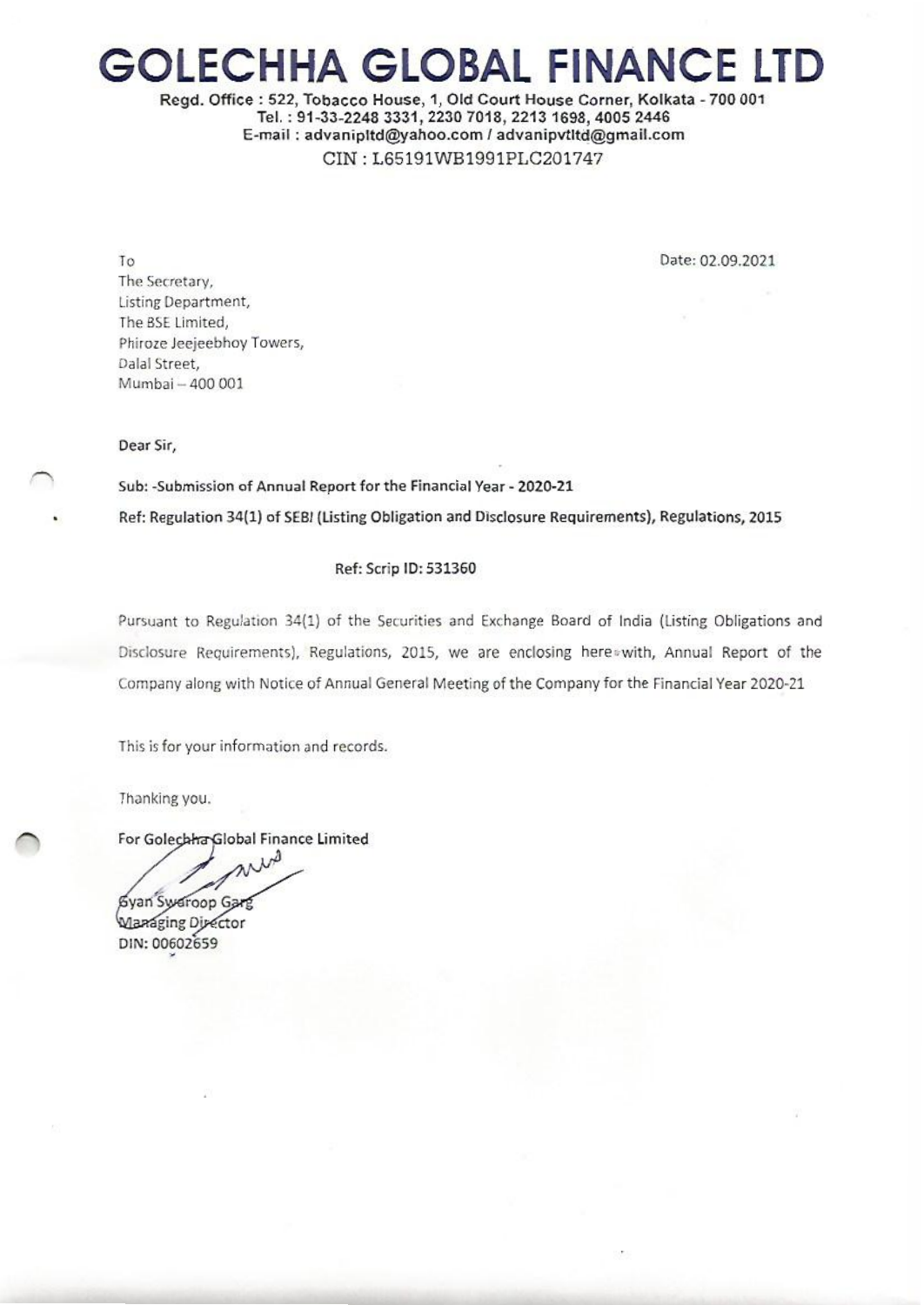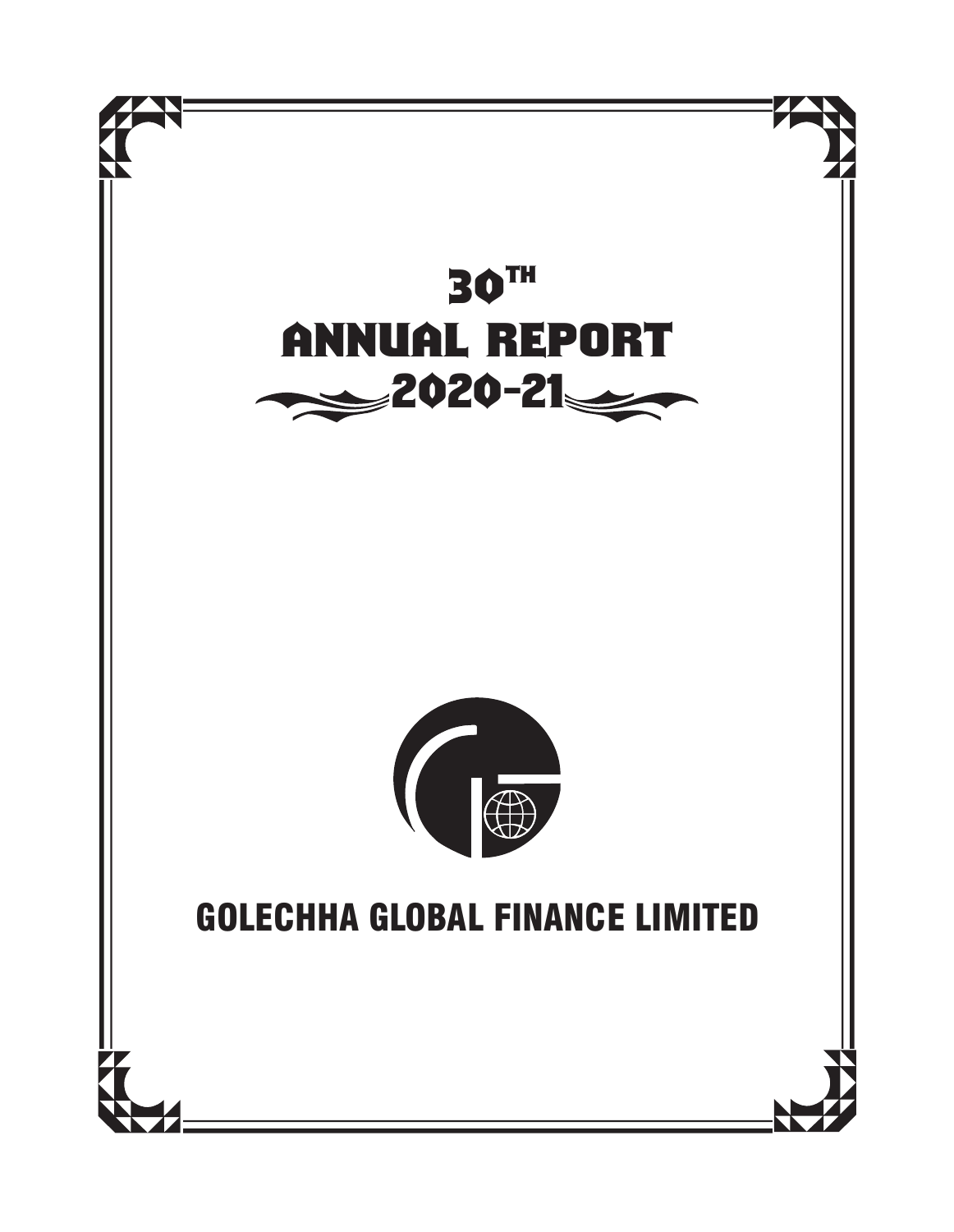| Contents:                                 | Page No. |
|-------------------------------------------|----------|
|                                           |          |
| Corporate Information                     | 02       |
| Notice                                    | 03       |
| Directors Report                          | 17       |
| Annexures to Directors Report             | 23       |
| Management Discussion and Analysis Report | 33       |
| Independent Auditors Report               | 36       |
| <b>Balance Sheet</b>                      | 44       |
| Statement of Profit & Loss Account        | 45       |
| <b>Cash Flow Statement</b>                | 46       |
| <b>Significant Accounting Policies</b>    | 48       |

**INDEX**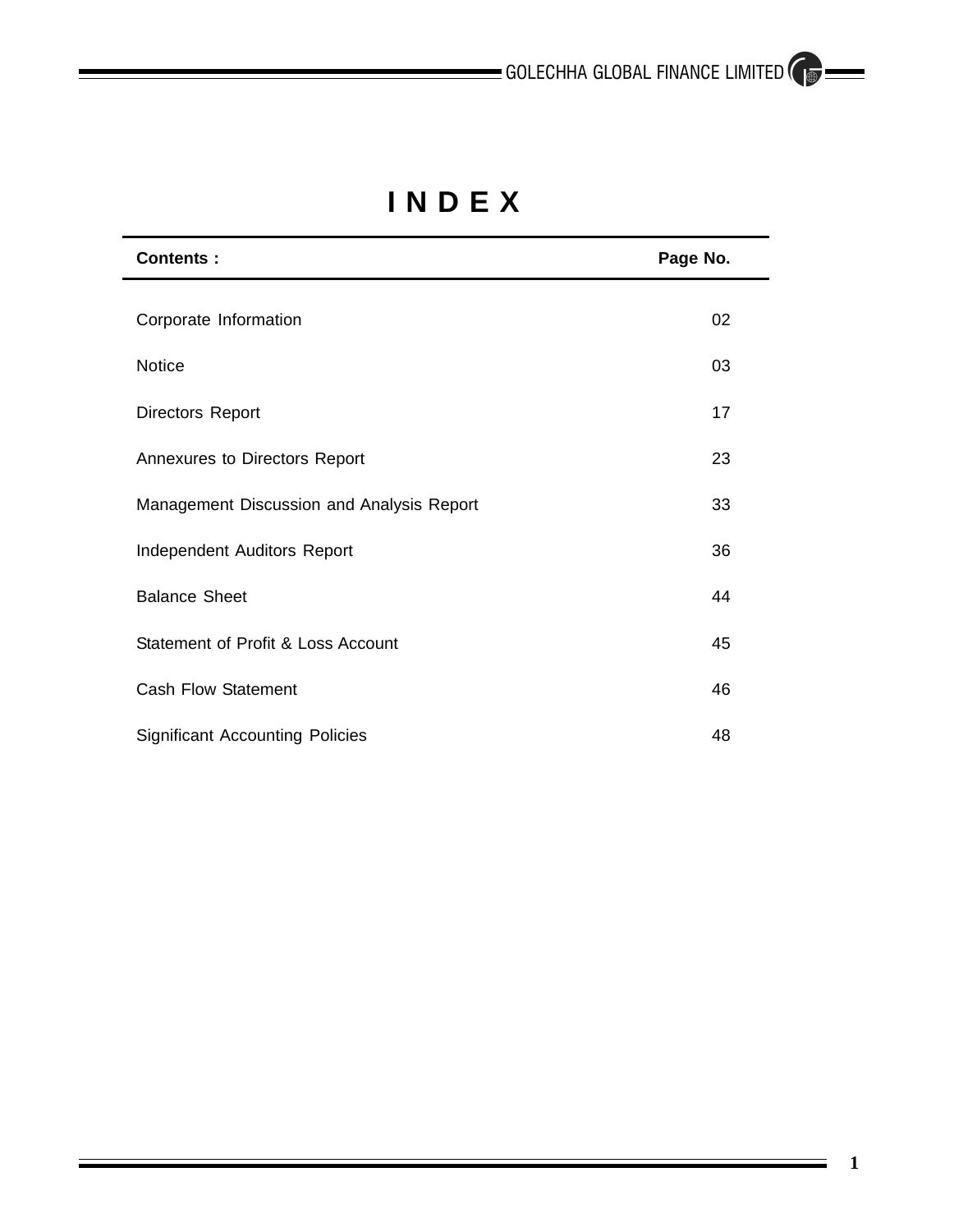#### **CORPORATE INFORMATION**

#### **BOARD OF DIRECTORS**

| Sri. Gyan Swaroop Garg<br>$\bullet$<br>Sri. Divya Garg<br>$\bullet$<br>Sri. Mihir Ranjan Pal<br>$\bullet$<br>Sri. Devendra Kumar Garg<br>$\bullet$<br>Smt. Durga Ramakrishnan<br>$\bullet$ |    | <b>Managing Director</b><br>Director<br>Whole Time Director & CFO<br>Independent Director<br>Independent Director |
|--------------------------------------------------------------------------------------------------------------------------------------------------------------------------------------------|----|-------------------------------------------------------------------------------------------------------------------|
| Ms. Aditi Bajaj Todi                                                                                                                                                                       |    | Company Secretary                                                                                                 |
| <b>Audit Committee:</b>                                                                                                                                                                    |    |                                                                                                                   |
| Sri. Devendra Kumar Garg<br>$\bullet$<br>Smt. Durga Ramakrishnan<br>$\bullet$<br>Sri. Divya Garg<br>$\bullet$                                                                              |    | Chairman<br>Member<br>Member                                                                                      |
| Shareholder's Relationship committee                                                                                                                                                       |    |                                                                                                                   |
| Sri. Divya Garg<br>$\bullet$<br>Sri. Devendra Kumar Garg<br>$\bullet$<br>Smt. Durga Ramakrishnan<br>$\bullet$                                                                              |    | Chairman<br>Member<br>Member                                                                                      |
| <b>Nomination and Remuneration Committee</b>                                                                                                                                               |    |                                                                                                                   |
| Sri. Devendra Kumar Garg<br>$\bullet$<br>Smt. Durga Ramakrishnan<br>$\bullet$<br>Sri. Divya Garg<br>$\bullet$                                                                              |    | Chairman<br>Member<br>Member                                                                                      |
| <b>STATUTORY AUDITORS</b>                                                                                                                                                                  | ÷. | <b>BDS&amp;Co.</b><br><b>Chartered Accountants</b><br>Kolkata                                                     |
| <b>INTERNAL AUDITORS</b>                                                                                                                                                                   | ÷. | <b>Goyal Y.K &amp; Associates</b><br><b>Chartered Accountants</b><br>Kolkata                                      |
| <b>REGISTERED OFFICE</b>                                                                                                                                                                   |    | 522, Tobacco House, (5th Floor) No. 1,<br>Old Court House Corner, Kolkata,<br>West Bengal - 700001                |
| <b>CIN</b>                                                                                                                                                                                 |    | L65191WB1991PLC201747                                                                                             |
| <b>BANKERS</b>                                                                                                                                                                             |    | <b>ICICI Limited</b>                                                                                              |
| <b>LISTED AT</b>                                                                                                                                                                           |    | The BSE Limited                                                                                                   |
| <b>REGISTRARS &amp; SHARE TRANSFER AGENTS</b>                                                                                                                                              |    | M/s. Cameo Corporate services Ltd<br>No.1, Club House Road<br>Subramanian Building<br>Chennai - 600002            |
| <b>SECRETARIAL AUDITOR</b>                                                                                                                                                                 | ÷. | M/s. Disha Dugar<br>Company Secretary<br>2, Synagogue Street,<br>2 <sup>nd</sup> Floor, Kolkata - 700 001         |

 $\equiv$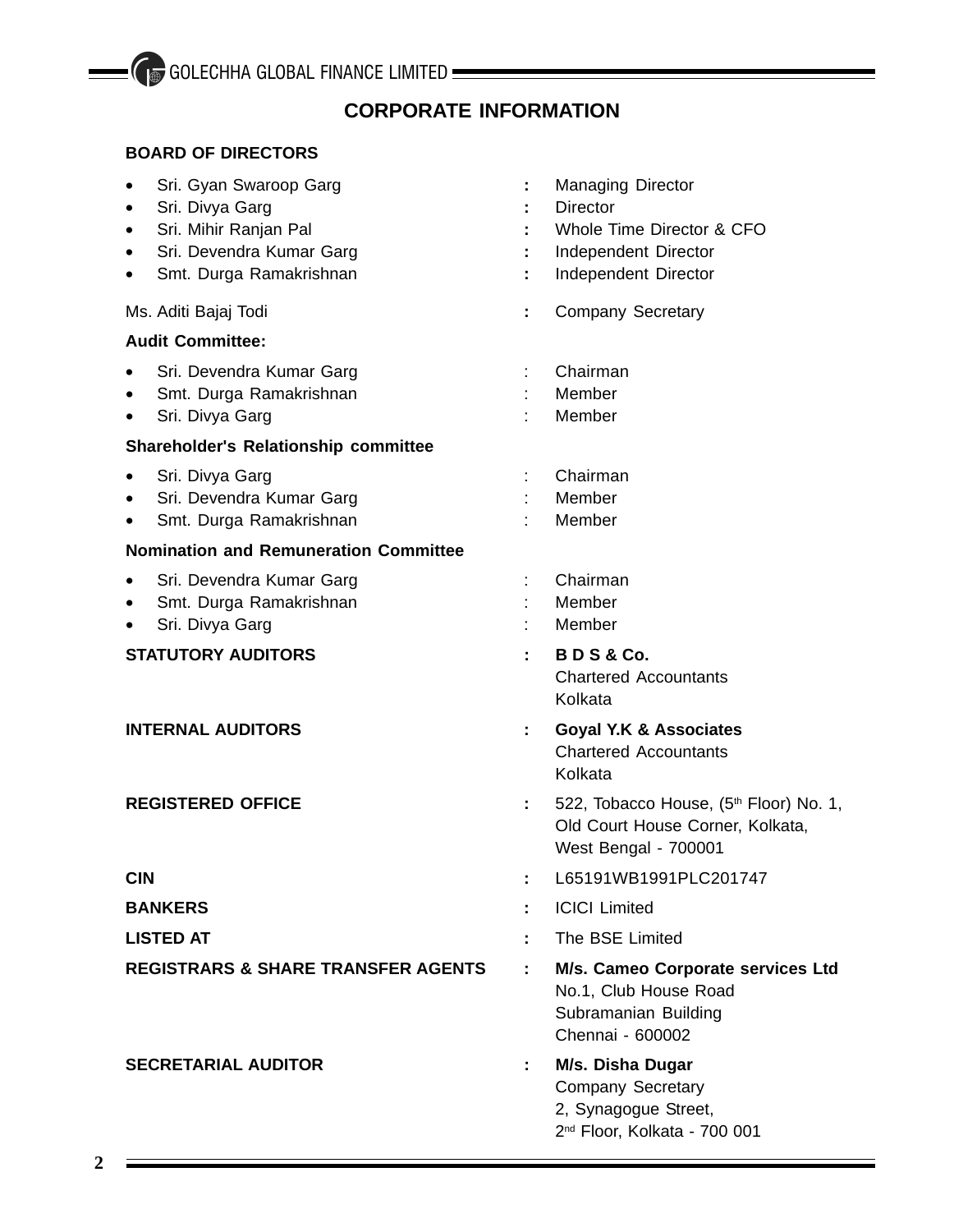#### **NOTICE**

Notice is hereby given that the **Thirtieth Annual General Meeting** of the members of the Company will be held on Friday, the 24<sup>th</sup> September, 2021 at 11.00 A.M through Video Conference ("VC")/ Other Audio Visual Means ("OAVM") facility to transact the following business:

#### **ORDINARY BUSINESS:**

- 1. To receive, consider and adopt the Audited Balance Sheet of the Company as at  $31<sup>st</sup>$  March, 2021 and the Statement of Profit and Loss Account for the financial year ended and Cash Flow Statement for the year ended along with the Report of Directors and the Auditors thereon.
- 2. To appoint a Director in the place of Mr. Mihir Ranjan Pal, who retires by rotation and being eligible offers himself for re-appointment.

#### **SPECIAL BUSINESS:**

3. To consider and if thought fit pass, with or without modification(s) the following resolution as an ordinary resolution:

#### **Appointment of Mr. Gyan Swaroop Garg as Managing Director of the Company**

**"RESOLVED THAT** pursuant to the provisions of Sections 196, 197, and 203 read with the Companies ( Appointment and Remuneration of Managerial Personnel) Rules, 2014 read along with the Schedule V to the Companies Act, 2013(including any statutory modification(s) or re-enactment thereof) and Pursuant to the Articles of Association of the Company and as recommended by the nomination and remuneration committee, Mr. Gyan Swaroop Garg, be and is hereby re-appointed as Managing Director for a term of 3 years commencing from 01.06.2021 at a remuneration of Rs.20,000/- per month.

4. To consider and if thought fit, to pass with or without modification, the following resolution as anSpecial Resolution

#### **Appointment of Mr. Mihir Ranjan Pal as Whole Time Director of the Company:**

**"RESOLVED THAT** Pursuant to provisions of Section 196, 197 and Section 203 read with Schedule V and other applicable provisions of the Companies Act, 2013 and the rules made thereunder ("including any Statutory Modification(s) or re-enactment thereof, for the time being in the force) and Pursuant to the Articles of Association of the Company and as recommended by the nomination Remuneration Committee Mr. Mihir Ranjan Pal (Holding DIN : 05322461) be and is hereby appointed as Whole Time Director of the company for a period of 3 years commencing from 13.12.2020 at a remuneration of Rs. 25,000 per month and other entitlements as per Schedule V of the Companies Act, 2013 and HR policy of the Company".

#### **By The Order Of The Board For Golechha Global Finance Limited**

**Sd/-**

**Gyan Swaroop Garg Chairman & Managing Director (DIN: 00602659)** Place : Kolkata

Date : 12.08.2021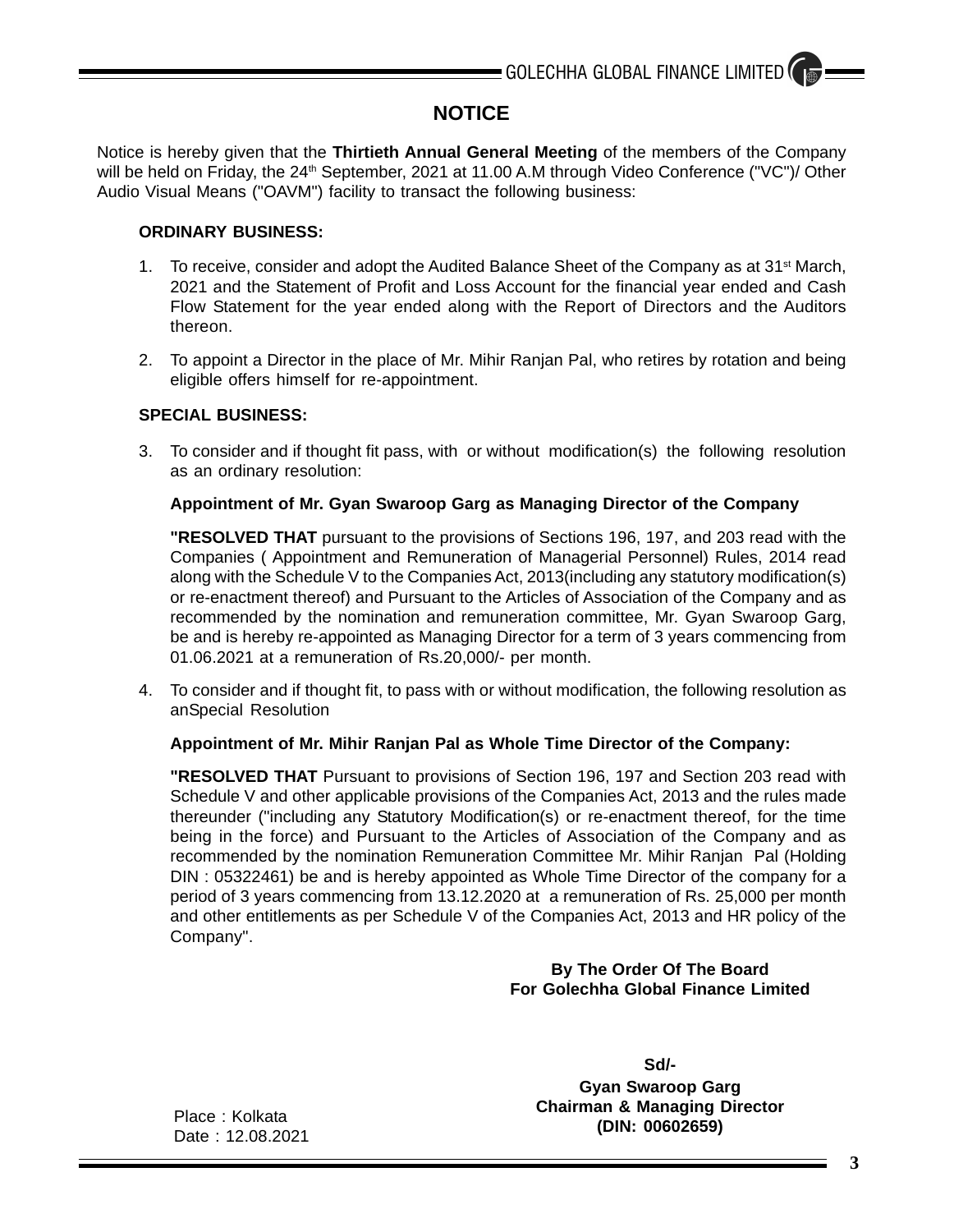#### **NOTES FOR MEMBERS**

- 1. In view of the continuing Covid-19 pandemic, the Ministry of Corporate Affairs has permitted the holding of the Annual General Meeting through Video conferencing mode, without the physical presence of the Members at a common venue. In compliance with the provisions of the Companies Act, 2013, SEBI (Listing Obligations and Disclosure Requirements) Regulations,2015 and MCA Circulars dated May 5, 2020 read with circulars dated April 8, 2020 and April 13, 2020, and January 13, 2021 and the Securities and Exchange Board of India Circulars dated May 12, 2020 and January 15, 2021 the AGM of the Company is being held through Video conferencing (VC).
- 2. Pursuant to the provisions of the Act, a Member entitled to attend and vote at the AGM is entitled to appoint a proxy to attend and vote on his/her behalf and the proxy need not be a Member of the Company. Since this AGM is being held pursuant to the MCA Circulars through VC, physical attendance of Members has been dispensed with. Accordingly, the facility for appointment of proxies by the Members will not be available for the AGM and hence the Proxy Form and Attendance Slip are not annexed to this Notice.
- 3. The Explanatory Statement as required under section 102 of the Companies Act, 2013 is annexed hereto and Information pursuant to 1.2.5 of the Secretarial Standard on General Meetings (SS- 2) regarding Director seeking appointment / re-appointment Further, additional information with respect to *Item No. 3 and Item No.4* is also annexed hereto.
- 4. Institutional / Corporate Shareholders (i.e. other than individuals / HUF, NRI, etc.) are required to send a scanned copy of its Board or governing body Resolution/Authorization etc., authorizing its representative to attend the AGM through VC on its behalf and to vote through remote e-voting. The said Resolution/Authorization shall be sent to the Scrutinizer by email through its registered email address to calp info@calp.co.in or golechhaglobal@gmail.com
- 5. The Register of Members and Transfer Books of the Company will be closed from Friday, 17<sup>th</sup> September, 2021, to Friday 24<sup>th</sup> September, 2021 (both days inclusive).
- 6. Members can avail the facility of nomination in respect of shares held by them in physical form pursuant to the provisions of Section 72 of the Companies Act, 2013. Members desiring to avail this facility may send their nomination in the prescribed Form No. SH-13 duly filled in to RTA of the Company. Members holding shares in electronic form may contact their respective Depository Participants for availing this facility.
- 7. The Securities and Exchange Board of India (SEBI) has made it mandatory for all companies to use the bank account details furnished by the Depositories and the bank account details maintained by the Registrar and Transfer Agents for payment of dividend to Members electronically. The Company has extended the facility of electronic credit of dividend directly to the respective bank accounts of the Member(s) through the Electronic Clearing Service (ECS)/National Electronic Clearing Service (NECS)/Real Time Gross Settlement (RTGS)/ Direct Credit, etc. As directed by SEBI, the Members holding shares in physical form are requested to submit particulars of their bank account along with the original cancelled cheque bearing the name of the Member to RTA/Company to update their Bank Account details. Members holding shares in demat form are requested to update their Bank Account details with their respective Depository Participant.
- 8. SEBI has decided that securities of listed companies can be transferred only in dematerialised form. In view of the above and to avail various benefits of dematerialisation, Members are advised to dematerialise the shares held by them in physical form.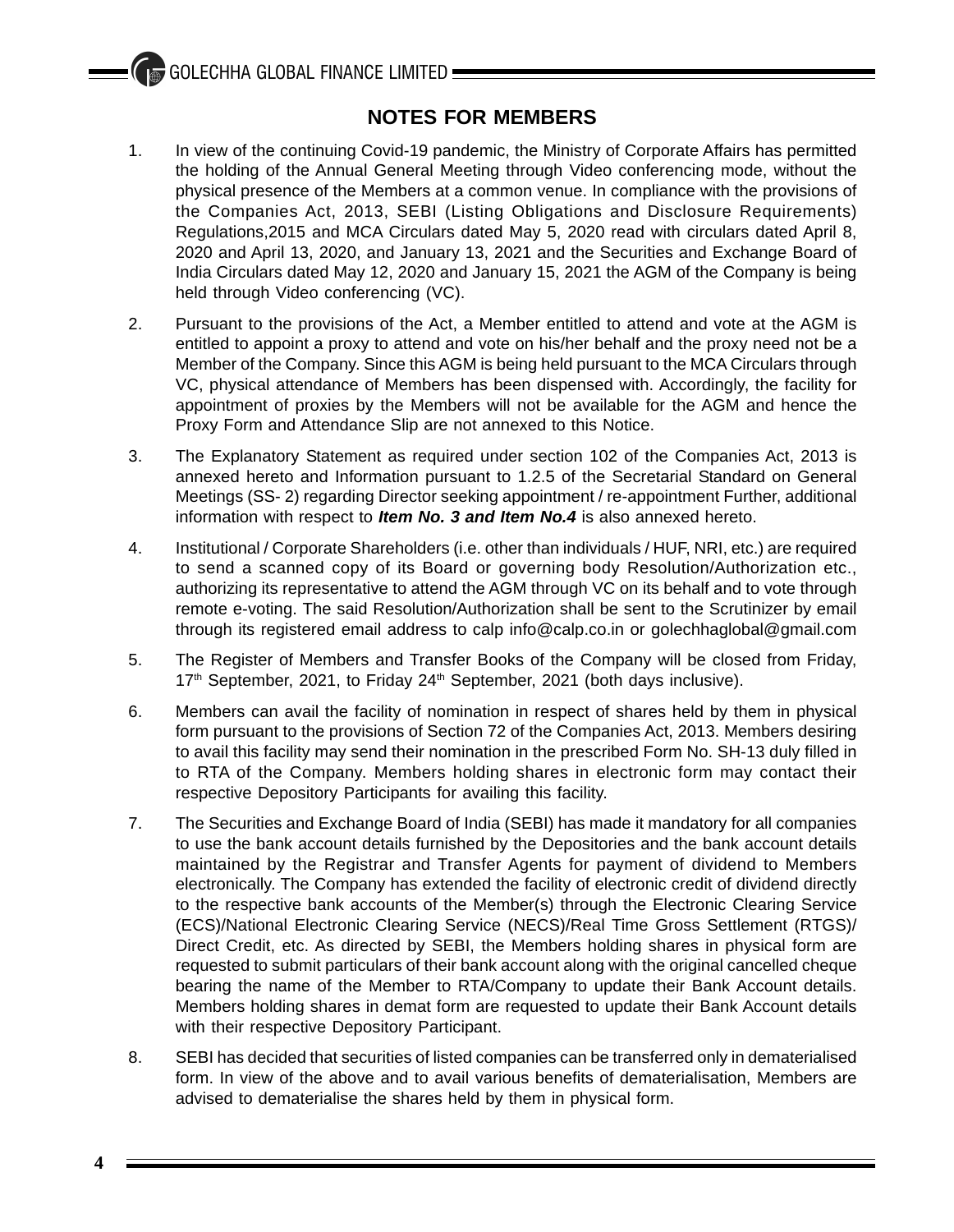- 9. Pursuant to Sections 101 and 136 of the Companies Act, 2013 read with the Rules framed thereunder, the Notice calling the Annual General Meeting along with the Annual Report 2020-21 would be sent by electronic mode to those Members whose e-mail addresses are registered with the Depository or the Company/RTA. Members are requested to support this Green Initiative by registering/updating their e-mail addresses with the Depository Participant (in case of Shares held in dematerialised form) or with RTA (in case of Shares held in physical form). For any communication, the Members may also send requests to the Company's email id: golechhaglobal@gmail.com.
- 10. Members desirous of getting any information about the accounts and / or operations of the company are requested to write to the company at least seven days before the date of the Meeting to enable the company to keep the information ready at the Meeting.
- 11. In Compliance with the MCA circulars and SEBI Circular dated 13th January, 2021 and 15th January, 2021 respectively, Notice of the AGM along with the Annual Report 2020-21 is being sent only through electronic mode to those Members whose email addresses are registered with the Company. Members may note that the Notice and Annual Report 2020- 21 will also be available on the website of the Company www.golechhaglobal.com, website of BSE i.ewww.bseindia.com and on the website of CDSL, www.evotingindia.com.
- 12. Members attending the AGM through VC shall be counted for the purpose of reckoning the quorum under Section 103 of the Act.
- 13. Since the AGM will be held through VC, the Route Map is not annexed in this Notice.
- 14. Members are requested to :-
	- (a) intimate to RTA, changes, if any, in their registered addresses at an early date, in case of shares held in physical form;
	- (b) intimate to the respective Depository Participant, changes, if any, in their registered addresses at an early date, in case of shares held in dematerialised form;
	- (c) quote their folio numbers/Client ID/DP ID in all correspondence;
	- (d) Consolidate their holdings into one folio in case they hold Shares under multiple folios in the identical order of names; and
	- (e) register their Permanent Account Number (PAN) with their Depository Participants, in case of Shares held in dematerialised form and RTA/ Company, in case of Shares held in physical form, as directed by SEBI.
	- (f) CDSL e-Voting System For e-voting and Joining Virtual meetings.
	- (g) As you are aware, in view of the situation arising due to COVID-19 global pandemic, the general meetings of the companies shall be conducted as per the guidelines issued by the Ministry of Corporate Affairs (MCA) vide Circular No. 14/2020 dated April 8, 2020, Circular No.17/2020 dated April 13, 2020, Circular No. 20/2020 dated May 05, 2020 and vide Circular No. 02/2021 dated 13th January, 2021. The forthcoming AGM will thus be held through video conferencing (VC) or other audio visual means (OAVM). Hence, Members can attend and participate in the ensuing AGM through VC/OAVM.
	- (h) Pursuant to the provisions of Section 108 of the Companies Act, 2013 read with Rule 20 of the Companies (Management and Administration) Rules, 2014 (as amended) and Regulation 44 of SEBI (Listing Obligations & Disclosure Requirements) Regulations 2015 (as amended), and MCA Circulars dated April 08, 2020, April 13, 2020, May 05, 2020 and vide Circular No. 02/2021 dated 13th January, 2021 the Company is providing facility of remote e-voting to its Members in respect of the business to be transacted at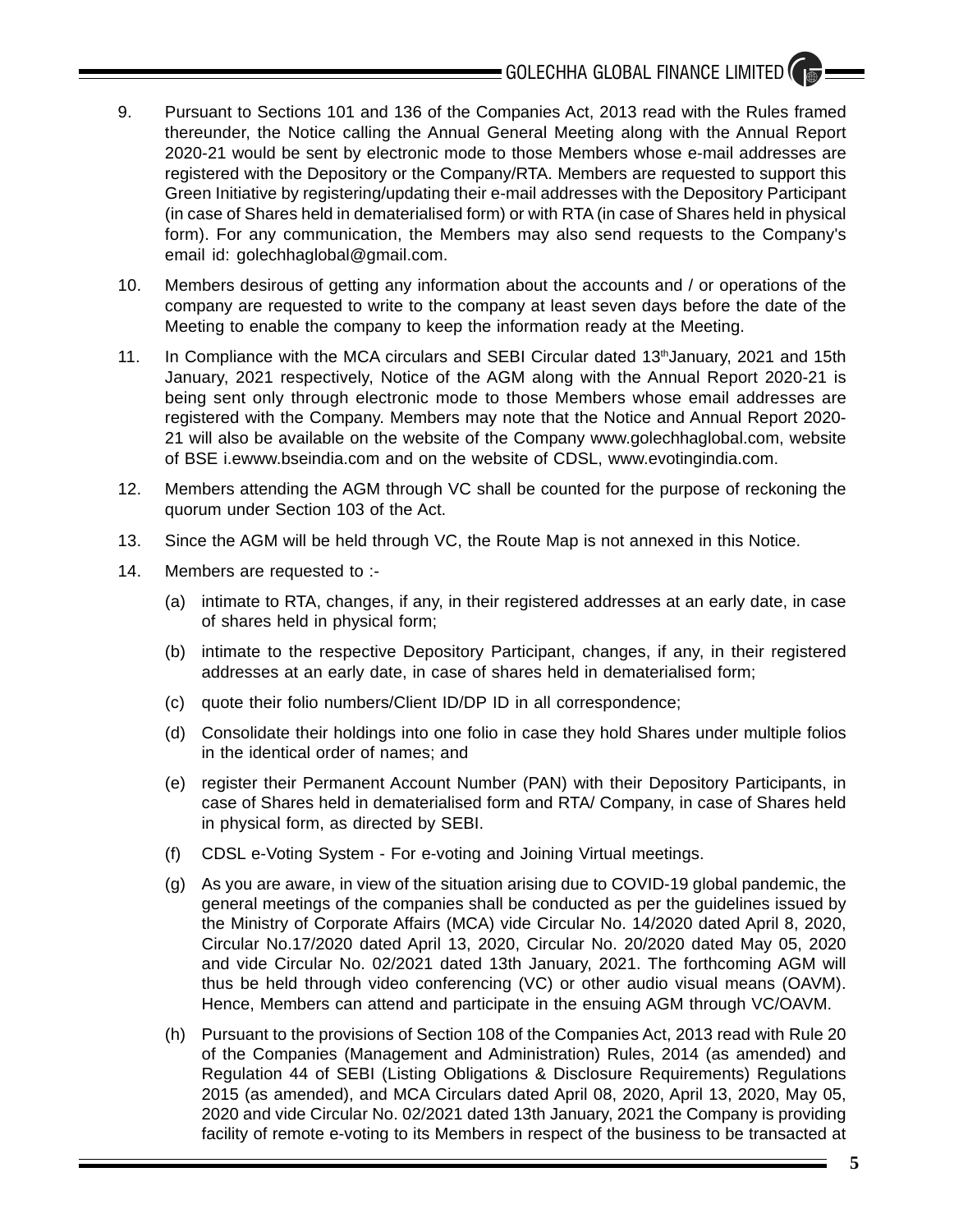the AGM. For this purpose, the Company has entered into an agreement with Central Depository Services (India) Limited (CDSL) for facilitating voting through electronic means, as the authorized e-Voting's agency. The facility of casting votes by a member using remote e-voting as well as the e-voting system on the date of the AGM will be provided by CDSL.

- (i) The Members can join the AGM in the VC/OAVM mode 15 minutes before and after the scheduled time of the commencement of the Meeting by following the procedure mentioned in the Notice. The facility of participation at the AGM through VC/OAVM will be made available to atleast 1000 members on first come first served basis. This will not include large Shareholders (Shareholders holding 2% or more shareholding), Promoters, Institutional Investors, Directors, Key Managerial Personnel, the Chairpersons of the Audit Committee, Nomination and Remuneration Committee and Stakeholders Relationship Committee, Auditors etc. who are allowed to attend the AGM without restriction on account of first come first served basis.
- (j) The attendance of the Members attending the AGM through VC/OAVM will be counted for the purpose of ascertaining the quorum under Section 103 of the Companies Act, 2013.
- (k) Pursuant to MCA Circular No. 14/2020 dated April 08, 2020, the facility to appoint proxy to attend and cast vote for the members is not available for this AGM. However, in pursuance of Section 112 and Section 113 of the Companies Act, 2013, representatives of the members such as the President of India or the Governor of a State or body corporate can attend the AGM through VC/OAVM and cast their votes through e-voting.
- (l) In line with the Ministry of Corporate Affairs (MCA) Circular No. 17/2020 dated April 13, 2020, the Notice calling the AGM has been uploaded on the website of the Company at www.golechhaglobal.com. The Notice can also be accessed from the websites of the Stock Exchanges i.e. BSE Limited at www.bseindia.com. The AGM Notice is also disseminated on the website of CDSL (agency for providing the Remote e-Voting facility and e-voting system during the AGM) i.e. www.evotingindia.com.
- (m) The AGM has been convened through VC/OAVM in compliance with applicable provisions of the Companies Act, 2013 read with MCA Circular No. 14/2020 dated April 8, 2020 and MCA Circular No. 17/2020 dated April 13, 2020 and MCA Circular No. 20/2020 dated May 05, 2020 and vide MCA Circular No. 02/2021 dated 13th January, 2021
- (n) In continuation of this Ministry's General Circular No. 20/2020, dated 05th May, 2020 and MCA Circular No. 02/2021 dated 13th January, 2021 after due examination, it has been decided to allow companies whose AGMs were due to be held in the year 2020, or become due in the year 2021, to conduct their AGMs on or before 31.12.2021, in accordance with the requirements provided in paragraphs 3 and 4 of the General Circular No. 20/2020 as per MCA circular no. 02/2021 dated January,13,2021.
- (o) THE INTRUCTIONS OF SHAREHOLDERS FOR E-VOTING AND JOINING VIRTUAL MEETINGS ARE AS UNDER:
- (i) The voting period begins on Tuesday, September 21 at 9.00 hrs and ends on Thursday, September 23 at 17.00 hrs. During this period shareholders' of the Company, holding shares either in physical form or in dematerialized form, as on the cut-off dateie, Thursday September,16thmay cast their vote electronically. The e-voting module shall be disabled by CDSL for voting thereafter.
- (ii) Shareholders who have already voted prior to the meeting date would not be entitled to vote at the meeting venue.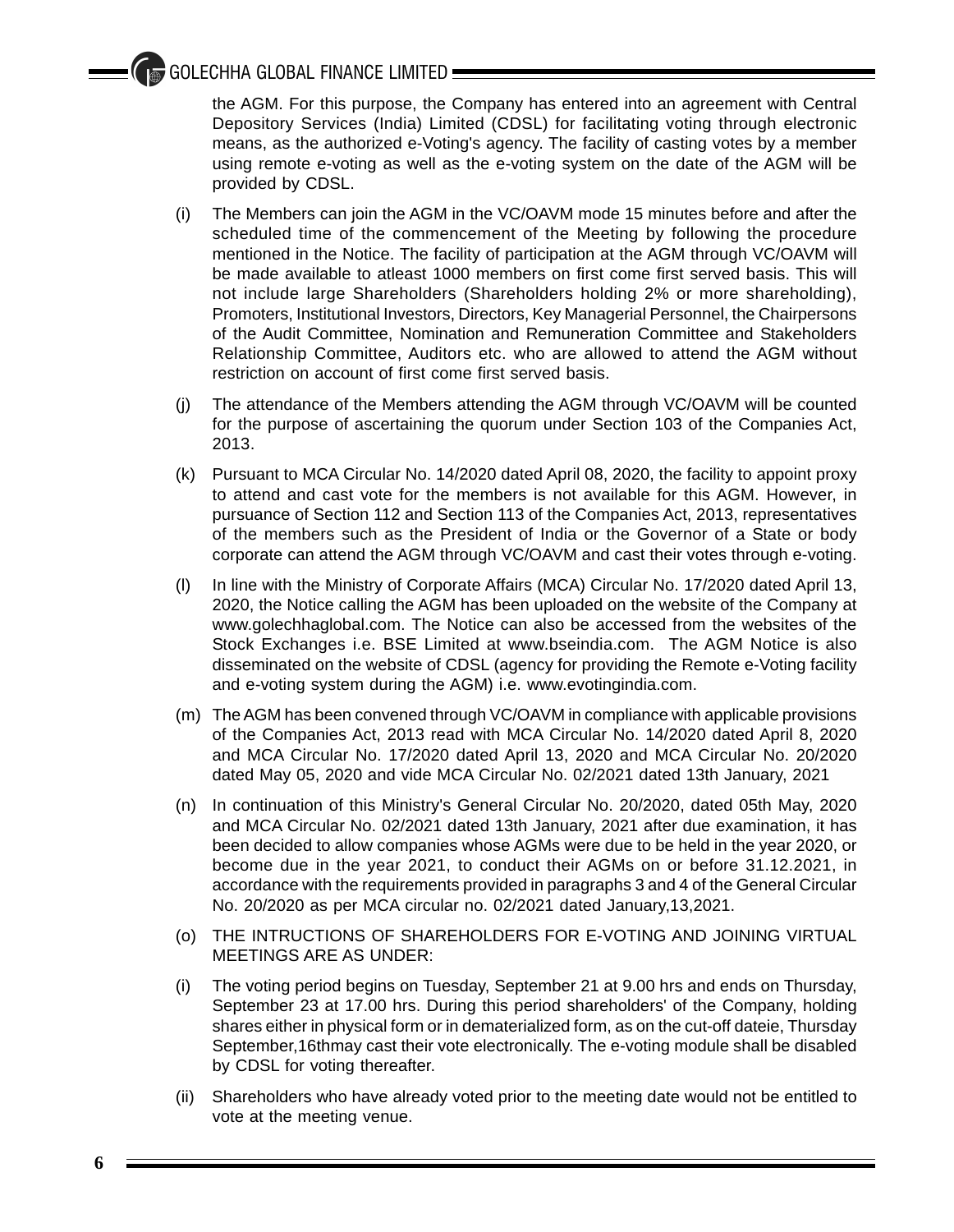(iii) Pursuant to SEBI Circular No. **SEBI/HO/CFD/CMD/CIR/P/2020/242 dated 09.12.2020,** under Regulation 44 of Securities and Exchange Board of India (Listing Obligations and Disclosure Requirements) Regulations, 2015, listed entities are required to provide remote e-voting facility to its shareholders, in respect of all shareholders' resolutions. However, it has been observed that the participation by the public non-institutional shareholders/retail shareholders is at a negligible level.

Currently, there are multiple e-voting service providers (ESPs) providing e-voting facility to listed entities in India. This necessitates registration on various ESPs and maintenance of multiple user IDs and passwords by the shareholders.

In order to increase the efficiency of the voting process, pursuant to a public consultation, it has been decided to enable e-voting to **all the demat account holders, by way of a single login credential, through their demat accounts/ websites of Depositories/ Depository Participants.** Demat account holders would be able to cast their vote without having to register again with the ESPs, thereby, not only facilitating seamless authentication but also enhancing ease and convenience of participating in e-voting process.

(iv) In terms of SEBI circular no. SEBI/HO/CFD/CMD/CIR/P/2020/242 dated December 9, 2020 on e-Voting facility provided by Listed Companies, Individual shareholders holding securities in demat mode are allowed to vote through their demat account maintained with Depositories and Depository Participants. Shareholders are advised to update their mobile number and email Id in their demat accounts in order to access e-Voting facility.

Pursuant to abovesaid SEBI Circular, Login method for e-Voting and joining virtual meetings for Individual shareholders holding securities in Demat mode CDSL/NSDL is given below:

| Type of<br>shareholders                                                           |    | Login Method                                                                                                                                                                                                                                                                                                                                                                                                                                                                                                                                                                                                                                                       |
|-----------------------------------------------------------------------------------|----|--------------------------------------------------------------------------------------------------------------------------------------------------------------------------------------------------------------------------------------------------------------------------------------------------------------------------------------------------------------------------------------------------------------------------------------------------------------------------------------------------------------------------------------------------------------------------------------------------------------------------------------------------------------------|
| Individual<br>Shareholders<br>holding<br>securities in<br>Demat mode<br>with CDSL | 1) | Users who have opted for CDSL Easi / Easiest facility, can login<br>through their existing user id and password. Option will be made<br>available to reach e-Voting page without any further authentication.<br>The URL for users to login to Easi / Easiest are https://<br>web.cdslindia.com/myeasi/home/login or visit www.cdslindia.com<br>and click on Login icon and select New System Myeasi.                                                                                                                                                                                                                                                               |
|                                                                                   | 2) | After successful login the Easi / Easiest user will be able to see the<br>e-Voting option for eligible companies where the evoting is in<br>progress as per the information provided by company. On clicking<br>the evoting option, the user will be able to see e-Voting page of the<br>e-Voting service provider for casting your vote during the remote e-<br>Voting period or joining virtual meeting & voting during the meeting.<br>Additionally, there is also links provided to access the system of all<br>e-Voting Service Providers i.e. CDSL/NSDL/KARVY/LINKINTIME,<br>so that the user can visit the e-Voting service providers' website<br>directly. |
|                                                                                   | 3) | If the user is not registered for Easi/Easiest, option to register is<br>available at https://web.cdslindia.com/myeasi/Registration/<br>EasiRegistration                                                                                                                                                                                                                                                                                                                                                                                                                                                                                                           |
|                                                                                   | 4) | Alternatively, the user can directly access e-Voting page by provid-<br>ing Demat Account Number and PAN No. from a e-Voting link avail-                                                                                                                                                                                                                                                                                                                                                                                                                                                                                                                           |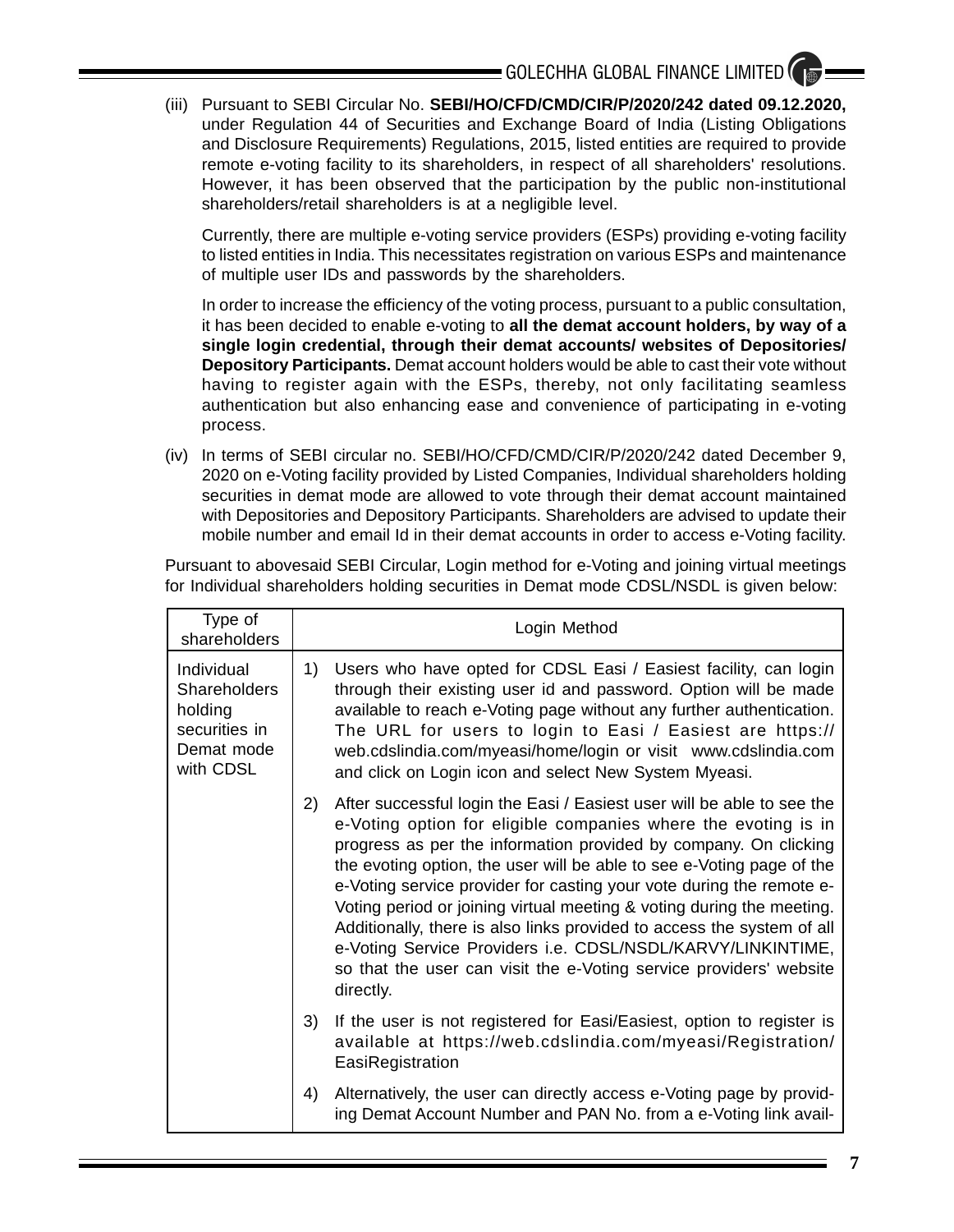|                                                                                                                             |    | able on www.cdslindia.com home page or click on https://<br>evoting.cdslindia.com/Evoting/EvotingLogin The system will authenticate the<br>user by sending OTP on registered Mobile & Email as recorded in the Demat<br>Account. After successful authentication, user will be able to see the e-<br>Voting option where the evoting is in progress and also able to directly<br>access the system of all e-Voting Service Providers.                                                                                                                                                                                                                                                                                                                                                                                                                                                                   |
|-----------------------------------------------------------------------------------------------------------------------------|----|---------------------------------------------------------------------------------------------------------------------------------------------------------------------------------------------------------------------------------------------------------------------------------------------------------------------------------------------------------------------------------------------------------------------------------------------------------------------------------------------------------------------------------------------------------------------------------------------------------------------------------------------------------------------------------------------------------------------------------------------------------------------------------------------------------------------------------------------------------------------------------------------------------|
| Individual<br>Shareholders<br>holding<br>securities in<br>demat mode<br>with NSDL                                           | 1) | If you are already registered for NSDL IDeAS facility, please visit the e-<br>Services website of NSDL. Open web browser by typing the following URL:<br>https://eservices.nsdl.com either on a Personal Computer or on a mobile.<br>Once the home page of e-Services is launched, click on the "Beneficial<br>Owner" icon under "Login" which is available under 'IDeAS' section. A new<br>screen will open. You will have to enter your User ID and Password. After<br>successful authentication, you will be able to see e-Voting services. Click<br>on "Access to e-Voting" under e-Voting services and you will be able to see<br>e-Voting page. Click on company name or e-Voting service provider name<br>and you will be re-directed to e-Voting service provider website for casting<br>your vote during the remote e-Voting period or joining virtual meeting &<br>voting during the meeting. |
|                                                                                                                             | 2) | If the user is not registered for IDeAS e-Services, option to register is avail-<br>able at https://eservices.nsdl.com. Select "Register Online for IDeAS "Por-<br>tal or click at https://eservices.nsdl.com/SecureWeb/IdeasDirectReg.jsp                                                                                                                                                                                                                                                                                                                                                                                                                                                                                                                                                                                                                                                              |
|                                                                                                                             | 3) | Visit the e-Voting website of NSDL. Open web browser by typing the follow-<br>ing URL: https://www.evoting.nsdl.com/ either on a Personal Computer or<br>on a mobile. Once the home page of e-Voting system is launched, click on<br>the icon "Login" which is available under 'Shareholder/Member' section. A<br>new screen will open. You will have to enter your User ID (i.e. your sixteen<br>digit demat account number hold with NSDL), Password/OTP and a Verifi-<br>cation Code as shown on the screen. After successful authentication, you<br>will be redirected to NSDL Depository site wherein you can see e-Voting<br>page. Click on company name or e-Voting service provider name and you<br>will be redirected to e-Voting service provider website for casting your vote<br>during the remote e-Voting period or joining virtual meeting & voting during<br>the meeting                |
| Individual<br>Shareholders<br>(holding<br>securities in<br>demat mode)<br>login through<br>their Depository<br>Participants |    | You can also login using the login credentials of your demat account through<br>your Depository Participant registered with NSDL/CDSL for e-Voting facil-<br>ity. After Successful login, you will be able to see e-Voting option. Once you<br>click on e-Voting option, you will be redirected to NSDL/CDSL Depository<br>site after successful authentication, wherein you can see e-Voting feature.<br>Click on company name or e-Voting service provider name and you will be<br>redirected to e-Voting service provider website for casting your vote during<br>the remote e-Voting period or joining virtual meeting & voting during the<br>meeting.                                                                                                                                                                                                                                              |

Important note: Members who are unable to retrieve User ID/ Password are advised to use Forget User ID and Forget Password option available at abovementioned website.

Helpdesk for Individual Shareholders holding securities in demat mode for any technical issues related to login through Depository i.e. CDSL and NSDL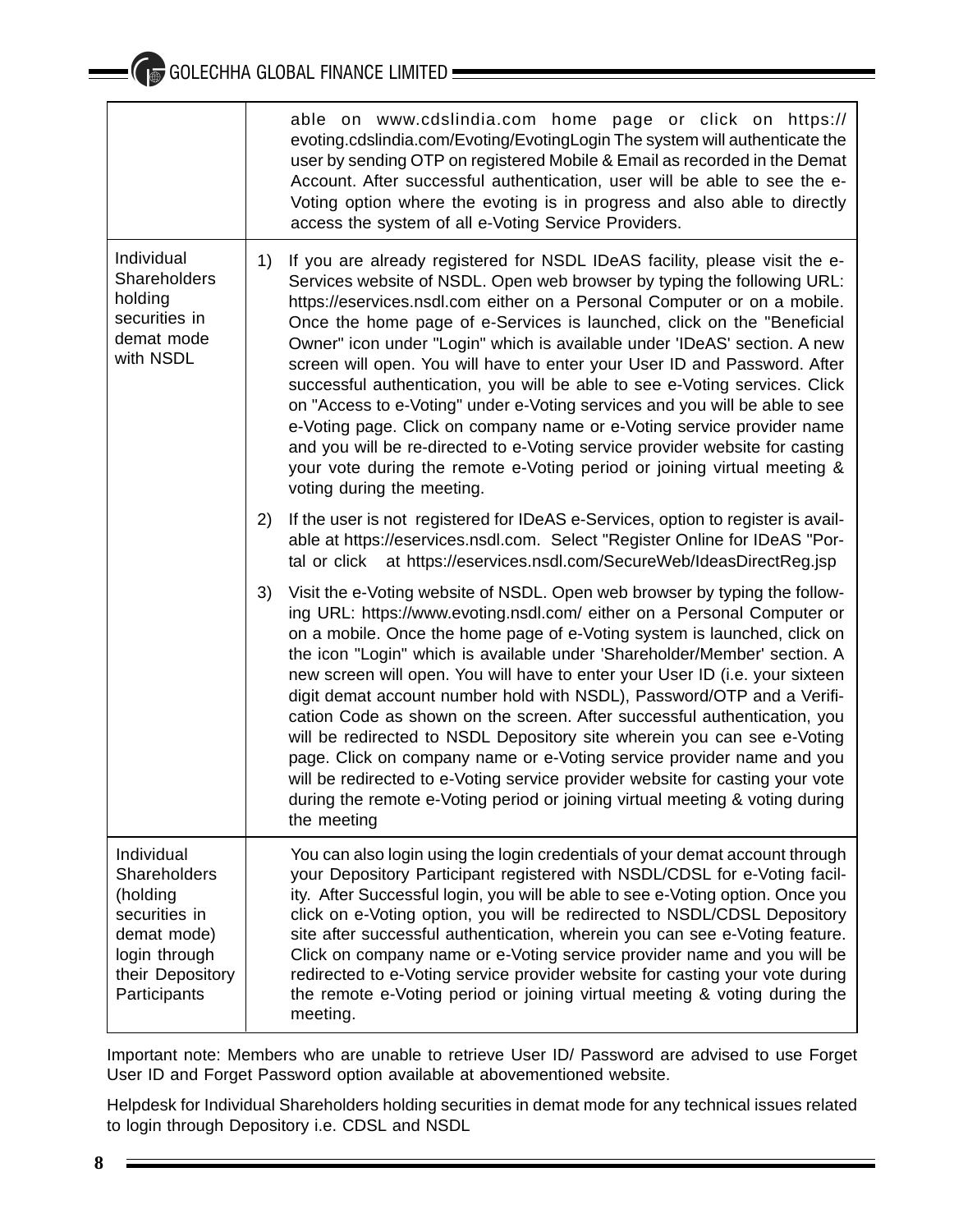| Login type                                                                      | Helpdesk details                                                                                                                                                                     |
|---------------------------------------------------------------------------------|--------------------------------------------------------------------------------------------------------------------------------------------------------------------------------------|
| Individual Shareholders holding<br>securities in Demat mode with<br>CDSL        | Members facing any technical issue in login can contact CDSL<br>helpdesk by sending a request at<br>helpdesk.evoting@cdslindia.comor contact at 022- 23058738<br>and 22-23058542-43. |
| Individual Shareholders holding<br>securities in Demat mode with<br><b>NSDL</b> | Members facing any technical issue in login can contact NSDL<br>helpdesk by sending a request at evoting@nsdl.co.in or call at<br>toll free no.: 1800 1020 990 and 1800 22 44 30     |

(v) Login method for e-Voting and joining virtual meetings for Physical shareholders and shareholders other than individual holding in Demat form.

- 1) The shareholders should log on to the e-voting website www.evotingindia.com.
- 2) Click on "Shareholders" module.
- 3) Now enter your User ID
	- a. For CDSL: 16 digits beneficiary ID,
	- b. For NSDL: 8 Character DP ID followed by 8 Digits Client ID,
	- c. Shareholders holding shares in Physical Form should enter Folio Number registered with the Company.
- 4) Next enter the Image Verification as displayed and Click on Login.
- 5) If you are holding shares in demat form and had logged on to www.evotingindia.com and voted on an earlier e-voting of any company, then your existing password is to be used.
- 6) If you are a first-time user follow the steps given below:

|                           | For Physical shareholders and other than individual shareholders holding<br>shares in Demat.                                                                                                          |
|---------------------------|-------------------------------------------------------------------------------------------------------------------------------------------------------------------------------------------------------|
| <b>PAN</b>                | Enter your 10 digit alpha-numeric *PAN issued by Income Tax Department<br>(Applicable for both demat shareholders as well as physical shareholders)                                                   |
|                           | • Shareholders who have not updated their PAN with the Company/<br>Depository Participant are requested to use the sequence number sent by<br>Company/RTA or contact Company/RTA.                     |
| Dividend<br>Bank          | Enter the Dividend Bank Details or Date of Birth (in dd/mm/yyyy format) as<br>recorded in your demat account or in the company records in order to login.                                             |
| Details<br><b>OR</b> Date | • If both the details are not recorded with the depository or company please<br>enter the member id / folio number in the Dividend Bank details field as<br>mentioned of Birth in instruction $(v)$ . |

- (vi) After entering these details appropriately, click on "SUBMIT" tab.
- (vii) Shareholders holding shares in physical form will then directly reach the Company selection screen. However, shareholders holding shares in demat form will now reach 'Password Creation' menu wherein they are required to mandatorily enter their login password in the new password field. Kindly note that this password is to be also used by the demat holders for voting for resolutions of any other company on which they are eligible to vote, provided that company opts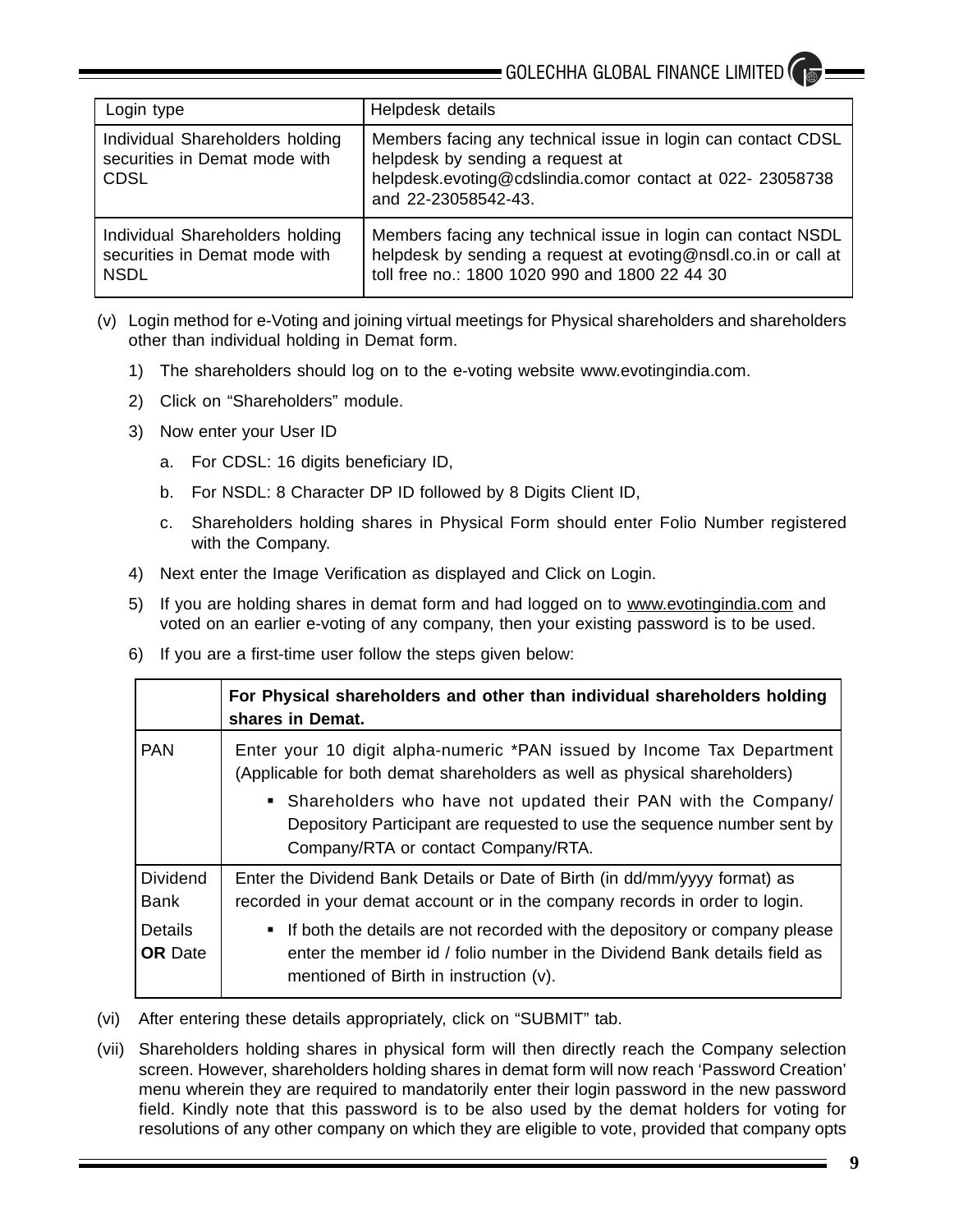for e-voting through CDSL platform. It is strongly recommended not to share your password with any other person and take utmost care to keep your password confidential.

- (iii) For shareholders holding shares in physical form, the details can be used only for e-voting on the resolutions contained in this Notice.
- (iv) Click on the EVSN for the relevant <Company Name> on which you choose to vote.
- (v) On the voting page, you will see "RESOLUTION DESCRIPTION" and against the same the option "YES/NO" for voting. Select the option YES or NO as desired. The option YES implies that you assent to the Resolution and option NO implies that you dissent to the Resolution.
- (vi) Click on the "RESOLUTIONS FILE LINK" if you wish to view the entire Resolution details.
- (vii) After selecting the resolution, you have decided to vote on, click on "SUBMIT". A confirmation box will be displayed. If you wish to confirm your vote, click on "OK", else to change your vote, click on "CANCEL" and accordingly modify your vote.
- (viii) Once you "CONFIRM" your vote on the resolution, you will not be allowed to modify your vote.
- (ix) You can also take a print of the votes cast by clicking on "Click here to print" option on the Voting page.
- (x) If a demat account holder has forgotten the login password then Enter the User ID and the image verification code and click on Forgot Password & enter the details as prompted by the system.
- (xi) **Additional Facility for Non Individual Shareholders and Custodians For Remote Voting only.**
	- Non-Individual shareholders (i.e. other than Individuals, HUF, NRI etc.) and Custodians are required to log on to www.evotingindia.com and register themselves in the "Corporates" module.
	- A scanned copy of the Registration Form bearing the stamp and sign of the entity should be emailed to helpdesk.evoting@cdslindia.com.
	- After receiving the login details a Compliance User should be created using the admin login and password. The Compliance User would be able to link the account(s) for which they wish to vote on.
	- The list of accounts linked in the login should be mailed to helpdesk.evoting@cdslindia.com and on approval of the accounts they would be able to cast their vote.
	- A scanned copy of the Board Resolution and Power of Attorney (POA) which they have issued in favour of the Custodian, if any, should be uploaded in PDF format in the system for the scrutinizer to verify the same.
	- Alternatively Non Individual shareholders are required to send the relevant Board Resolution/ Authority letter etc. together with attested specimen signature of the duly authorized signatory who are authorized to vote, to the Scrutinizer and to the Company at the email address viz; (designated email address by company), if they have voted from individual tab & not uploaded same in the CDSL e-voting system for the scrutinizer to verify the same.

#### **INSTRUCTIONS FOR SHAREHOLDERS ATTENDING THE AGM THROUGH VC/OAVM & E-VOTING DURING MEETING ARE AS UNDER:**

1. The procedure for attending meeting & e-Voting on the day of the AGM is same as the instructions mentioned above for e-voting.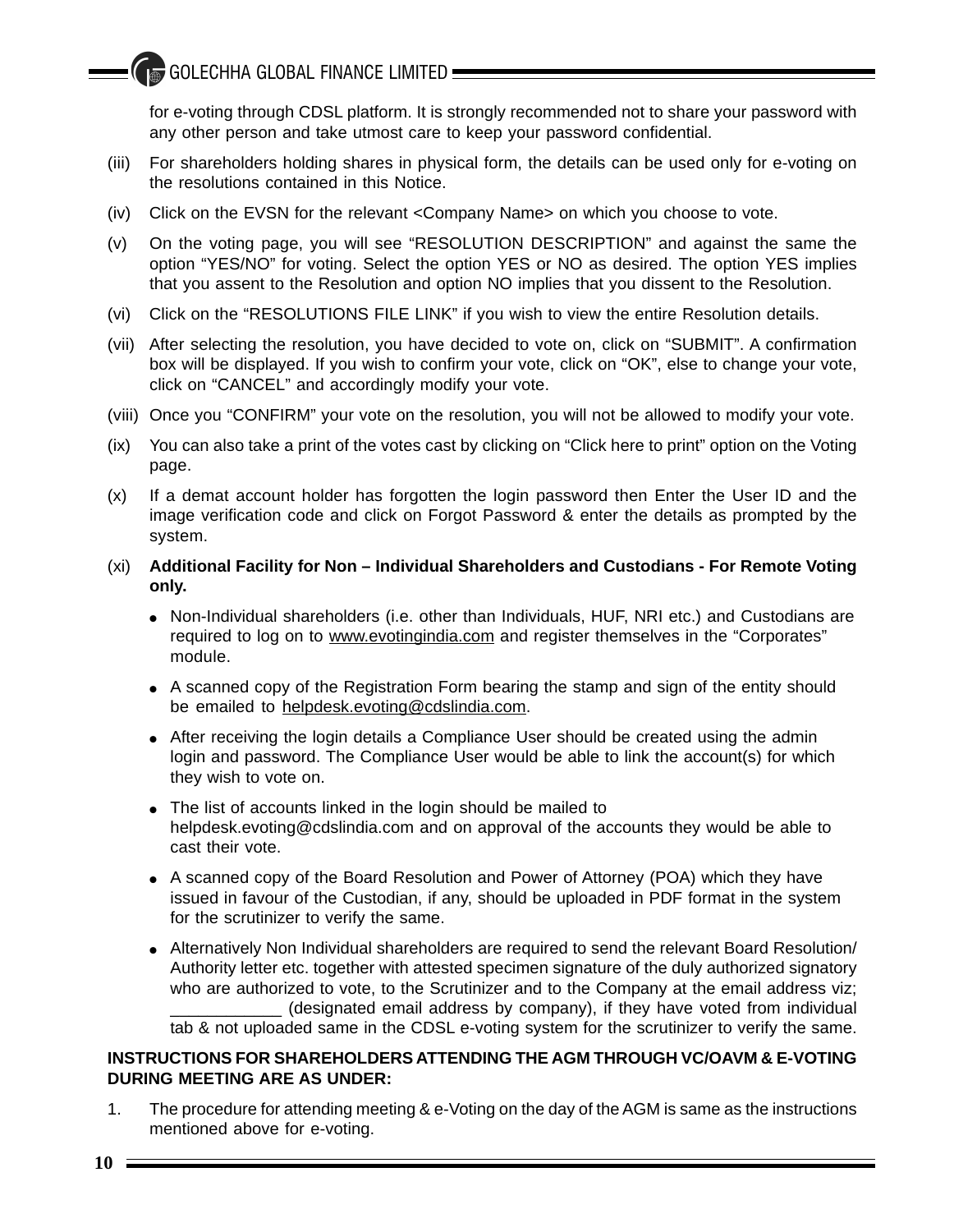- 2. The link for VC/OAVM to attend meeting will be available where the EVSN of Company will be displayed after successful login as per the instructions mentioned above for e-voting.
- 3. Shareholders who have voted through Remote e-Voting will be eligible to attend the meeting. However, they will not be eligible to vote at the AGM.
- 4. Shareholders are encouraged to join the Meeting through Laptops / IPads for better experience.
- 5. Further shareholders will be required to allow Camera and use Internet with a good speed to avoid any disturbance during the meeting.
- 6. Please note that Participants Connecting from Mobile Devices or Tablets or through Laptop connecting via Mobile Hotspot may experience Audio/Video loss due to Fluctuation in their respective network. It is therefore recommended to use Stable Wi-Fi or LAN Connection to mitigate any kind of aforesaid glitches.
- 7. Shareholders who would like to express their views/ask questions during the meeting may register themselves as a speaker by sending their request in advance atleast 6 days prior to meeting mentioning their name, demat account number/folio number, email id, mobile number at (company email id). The shareholders who do not wish to speak during the AGM but have queries may send their queries in advance 6 days prior to meeting mentioning their name, demat account number/folio number, email id, mobile number at golechhaglobal@gmail.com. These queries will be replied to by the company suitably by email.
- 8. Those shareholders who have registered themselves as a speaker will only be allowed to express their views/ask questions during the meeting.
- 9. Only those shareholders, who are present in the AGM through VC/OAVM facility and have not casted their vote on the Resolutions through remote e-Voting and are otherwise not barred from doing so, shall be eligible to vote through e-Voting system available during the AGM.
- 10. If any Votes are cast by the shareholders through the e-voting available during the AGM and if the same shareholders have not participated in the meeting through VC/OAVM facility, then the votes cast by such shareholders shall be considered invalid as the facility of e-voting during the meeting is available only to the shareholders attending the meeting.

#### **PROCESS FOR THOSE SHAREHOLDERS WHOSE EMAIL/MOBILE NO. ARE NOT REGISTERED WITH THE COMPANY/DEPOSITORIES.**

- 1. For Physical shareholders- please provide necessary details like Folio No., Name of shareholder, scanned copy of the share certificate (front and back), PAN (self attested scanned copy of PAN card), AADHAR (self attested scanned copy of Aadhar Card) by email to Company/ RTA email id.
- 2. For Demat shareholders -, Please update your email id & mobile no. with your respective Depository Participant (DP)
- 3. For Individual Demat shareholders Please update your email id & mobile no. with your respective Depository Participant (DP) which is mandatory while e-Voting & joining virtual meetings through Depository.

If you have any queries or issues regarding attending AGM & e-Voting from the CDSL e-Voting System, you can write an email to helpdesk.evoting@cdslindia.com or contact at 022- 23058738 and 022- 23058542/43.

All grievances connected with the facility for voting by electronic means may be addressed to Mr. Rakesh Dalvi, Sr. Manager, (CDSL, ) Central Depository Services (India) Limited, A Wing, 25th Floor, Marathon Futurex, Mafatlal Mill Compounds, N M Joshi Marg, Lower Parel (East), Mumbai - 400013 or send an email to helpdesk.evoting@cdslindia.com or call on 022-23058542/43.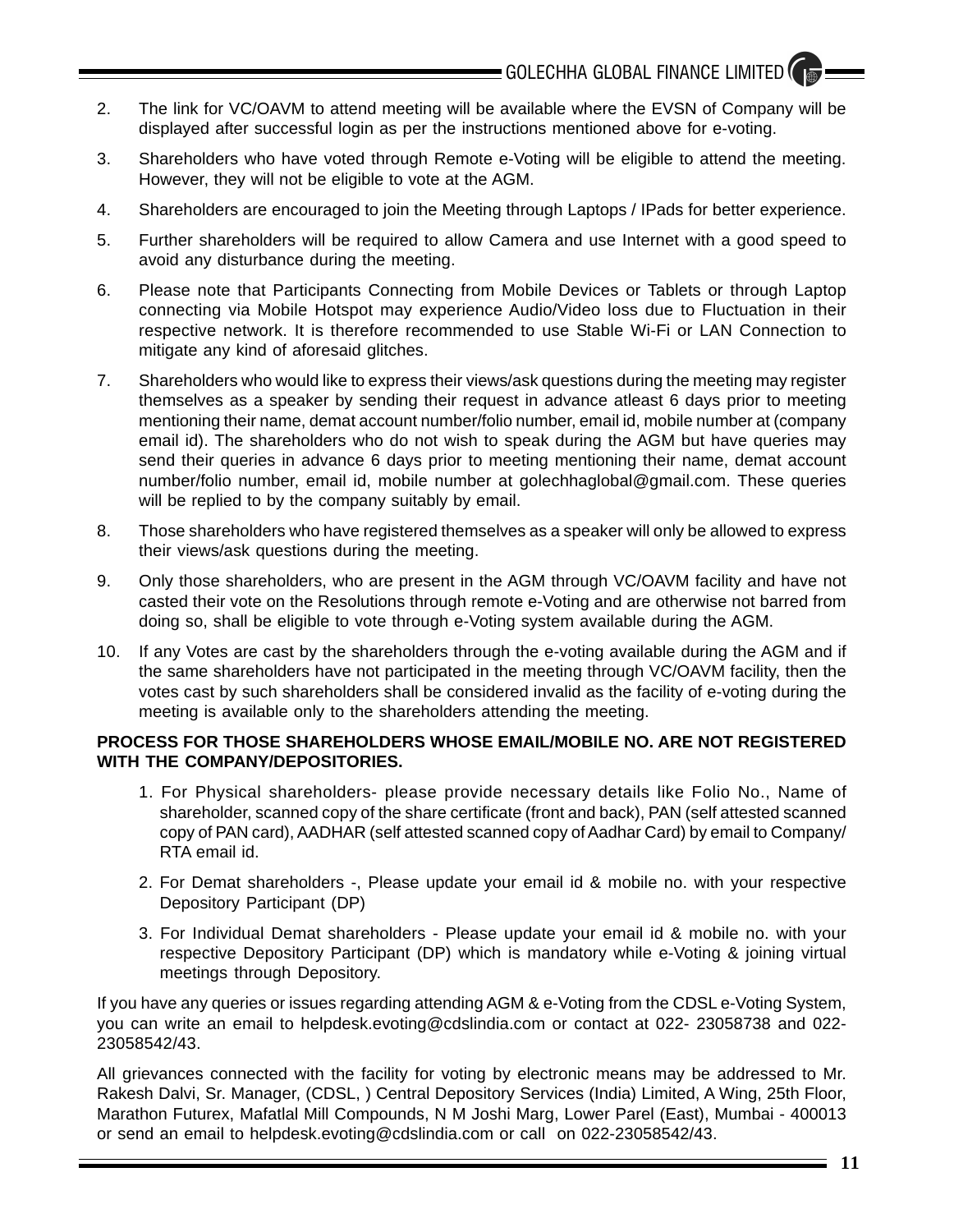- 15. The voting rights of Members shall be in proportion to the shares held by them in the paid up equity share capital of the Company as on September, 16, 2021.
- 16. The Scrutinizer, after scrutinising the votes cast at the meeting through remote e-voting and during AGM will, not later than 48 hours from the conclusion of the Meeting, make a consolidated scrutinizer's report and submit the same to the Chairman. The results declared along with the consolidated scrutinizer's report shall be placed on the website of the Company www.golechhaglobal.com and on the website of CDSL www.cdslindia.com. The results shall simultaneously be communicated to the Stock Exchanges.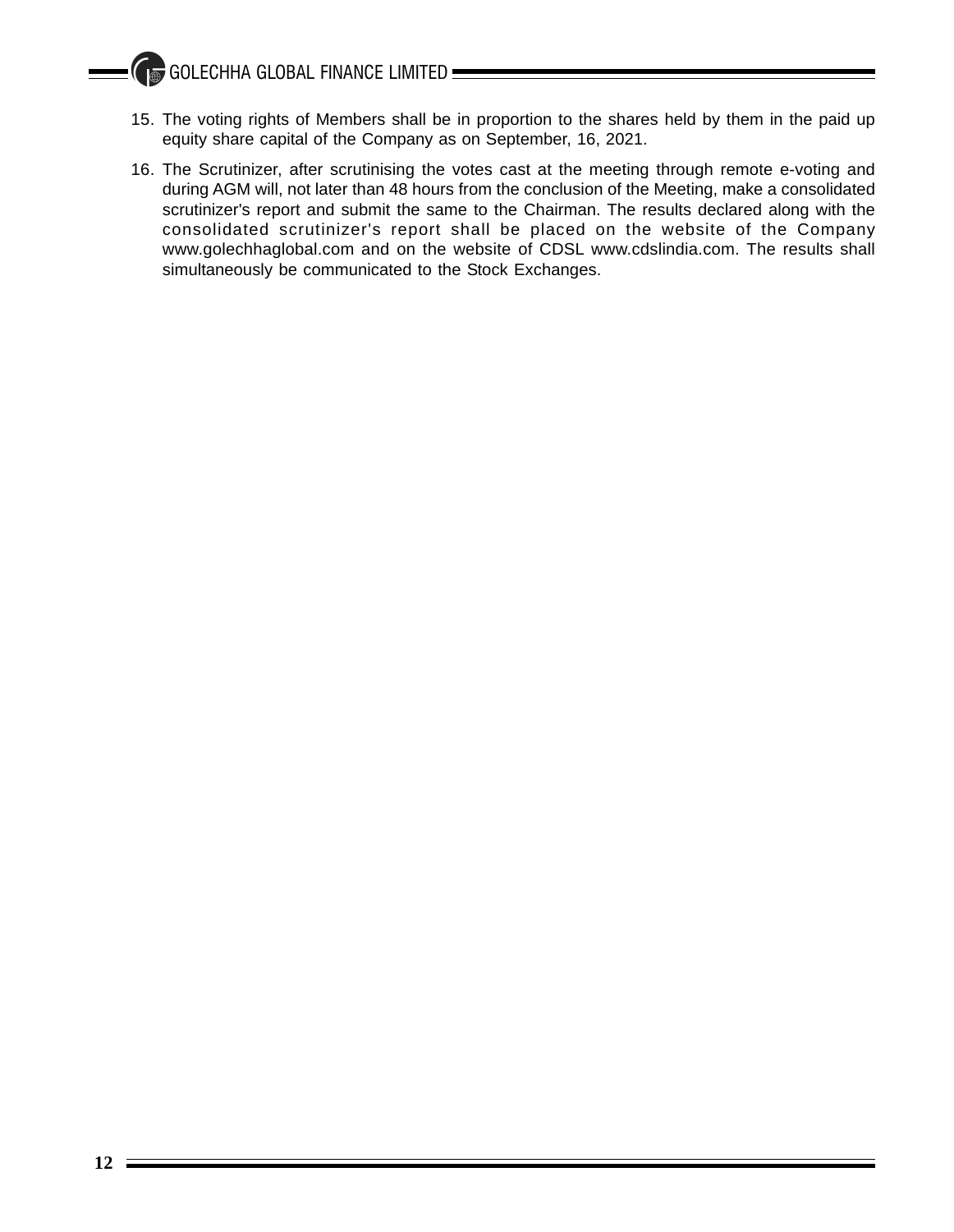#### **EXPLANATORY STATEMENT IN RESPECT OF THE SPECIAL BUSINESS PURSUANT TO SECTION 102 OF THE COMPANIES ACT, 2013**

#### **Item No. 3**

The Board of Directors of the Company in its meeting held on 31st May, 2021has re-appointed Mr. Gyan Swaroop Garg as Managing Director of the Company w.e.f 01st June, 2021 for a period of three years, since the term of office of Mr. Gyan Swaroop Garg was due to expire on 31st May, 2021. In compliance with the provisions of Sections 196, 197 and other applicable provisions of the Act,read with Schedule V of the Act, the resolution as set out in item no. 3 is now being placedbefore the Members for their approval by way of Special Resolution.Pursuant to the provisions of Section 197 read with Schedule V of the Companies Act, 2013 any suchremuneration needs to be ratified by the members in their General Meeting.Hence the Directors recommend the Resolutions at Item No. 3 of the accompanying Notice for theapproval of the Members of the Company.Pursuant to Section 139 of the Companies Act, 2013, approval of the members is required for appointment of the Statutory Auditors and fixing their remuneration by means of an ordinary resolution. Accordingly, approval of the members is sought for appointment of M/s BDS & Co, Chartered Accountants, as the Statutory Auditors of the Company and approve the remuneration payable to them.

#### **Item No.4:**

The Board of Directors of the Company in its meeting held on 10th November, 2020 has re-appointed Mr. Mihir Ranjan Pal as Wholetime Director and CFO of the Company w.e.f13th December, 2020 for a period of three years, since the term of office of Mr. Mihir Ranjan Pal was due to expire on 14th December, 2020. In compliance with the provisions of Sections 196, 197 and other applicable provisions of the Act,read with Schedule V of the Act, the resolution as set out in item no. 4 is now being placedbefore the Members for their approval by way of Special Resolution.Pursuant to the provisions of Section 197 read with Schedule V of the Companies Act, 2013 any suchremuneration needs to be ratified by the members in their General Meeting.Hence the Directors recommend the Resolutions at Item No. 4 of the accompanying Notice for theapproval of the Members of the Company.

#### **STATEMENT PURSUANT TO SECTION II OF PART II OF SCHEDULE V OF THE COMPANIES ACT, 2013**

#### **I. GENERAL INFORMATION**

**(1) Nature of Industry: Non-Banking Finance Company**

The company's primary business activity is to grant Loans to the borrowers.

- **(2) Expected date of commencement of commercial production: Company is Non-Banking** Finance Company and it has already commenced its Financing operations.
- **(3) In case of new companies, expected date of commencement of activities as per project** approved by financial institutions appearing in the prospectus: Not applicable.
- **(4) Financial performance during last three years: (Rs. in lakhs)**

| <b>Financial Parameter</b>  | 2020-21 | 2019-20 | 2018-19 |
|-----------------------------|---------|---------|---------|
| <b>Total Income</b>         | 90.32   | 95.23   | 92.38   |
| <b>Profit After Tax</b>     | 30.52   | 38.09   | 44.25   |
| Book Value per share in Rs. | 16.52   | 16.24   | 15.52   |
| EPS in Rs.                  | 0.55    | 0.69    | 0.80    |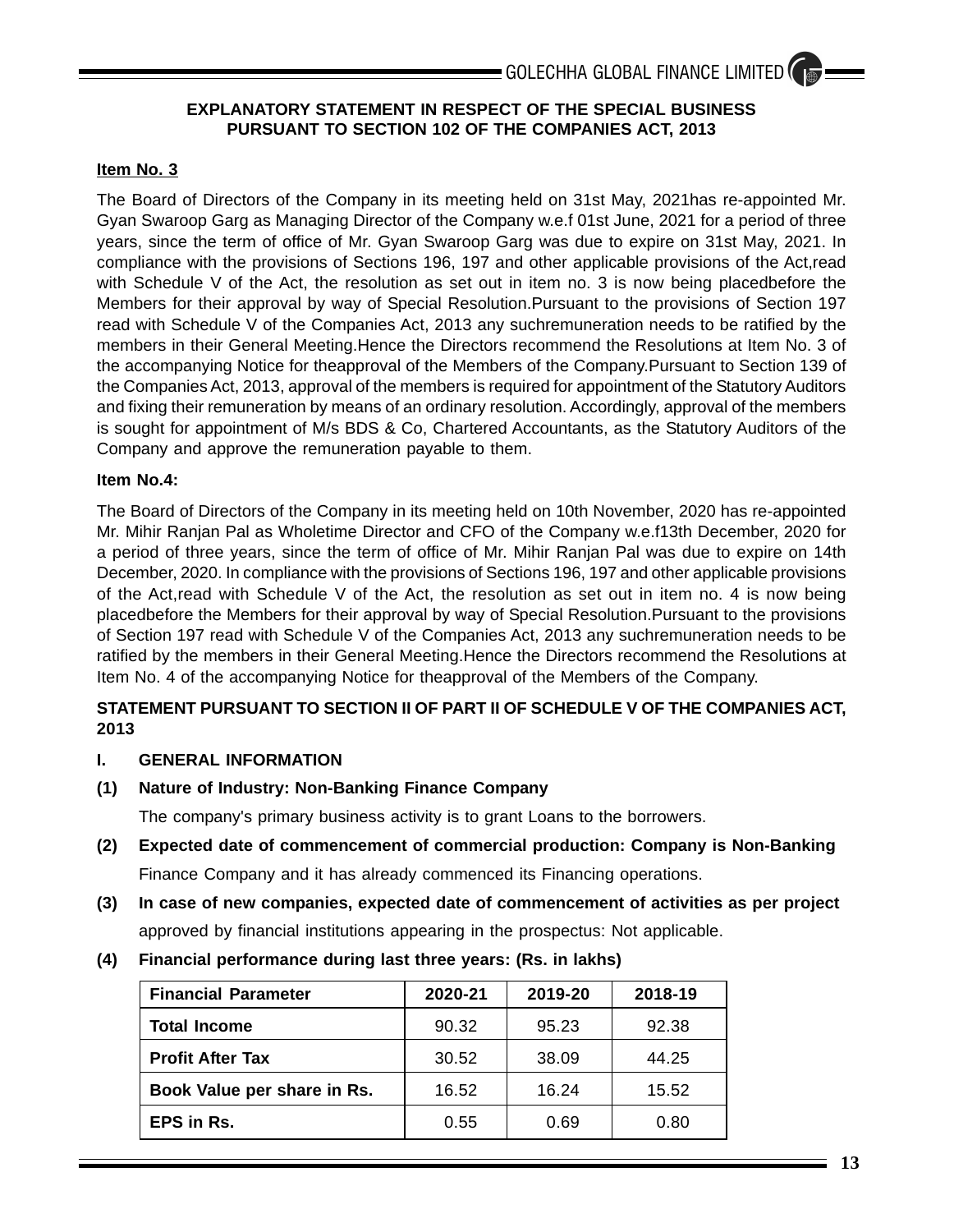**(5) Foreign investments or collaborations, if any**: NIL

#### **II. INFORMATION ABOUT THE APPOINTEES:**

#### **1. Background of Mr. Gyan Swaroop Garg**:

Mr. GyanSwaroopGarg is a commerce graduate and also Chartered Accountant and Cost Accountant and he has vast experience in the field of Audit, Taxation & Finance business.Under his able leadership and guidancethe Company has been making profit even in tough economicalconditions .He looks after operations, Business development, corporate affairs &finance for finance business and new project ventures.He is the chief promoter of the company. He had successfully guided many corporate in his field of expertise since decades.

#### **2. Past remuneration (including contribution to PF, Superannuation fund and Gratuity fund) for last 3 years:**

| (Amt in Rs. $/$ pa) |          |          |  |
|---------------------|----------|----------|--|
| 2020-21             | 2019-20  | 2018-19  |  |
| 2,40,000            | 2,40,000 | 2,40,000 |  |

#### **3. Job profile and his suitability:**

#### (a) **Job Profile**

- $\triangleright$  He will exercise the management control over the whole of the affairs of the Company.
- $\triangleright$  Providing leadership and strategic guidance to the Company
- $\triangleright$  Profitable operations of the Company through efficient and optimum utilization of Company's resource viz., man, material and money.
- $\triangleright$  Entering into strategic tie-ups and alliances for advancement of the business of the Company.
- $\triangleright$  Development of new businesses.
- $\triangleright$  Employee satisfaction.

#### **(b) Suitability**

Mr. GyanSwaroopGarg is the chief promoter of the Company. He has been at the helm of the affairs of the Company. Under his able leadership and guidance the Company has been making profit figures even in tough economical conditions. He has vast experience in the field of Finance. Given the profile of MrGyanSwaroopGarg, it is imperative that he be shouldered with responsibility of Managing Director and draw the remuneration as proposed

- **4. Remuneration proposed:** As set out above in the Notice..
- **5. Comparative remuneration profile with respect to industry, size of the Company, Profile of the position and person (in case of expatriates the relevant details would be w.r.t. the country of his origin)**

The proposed remuneration to the appointee is in line with the remuneration comparable to the size of the Company and also that of the industry and of the position and person.

#### **6. Pecuniary relationship directly or indirectly with the Company, or relationship with the managerial personnel, if any:**

Mr.GyanSwaroopGarg has no pecuniary relationship directly or indirectly with the Company except to the extent of his remuneration in the Company. Mr. GyanSwaroopGarg is father of Mr. DivyaGarg, Director of the Company.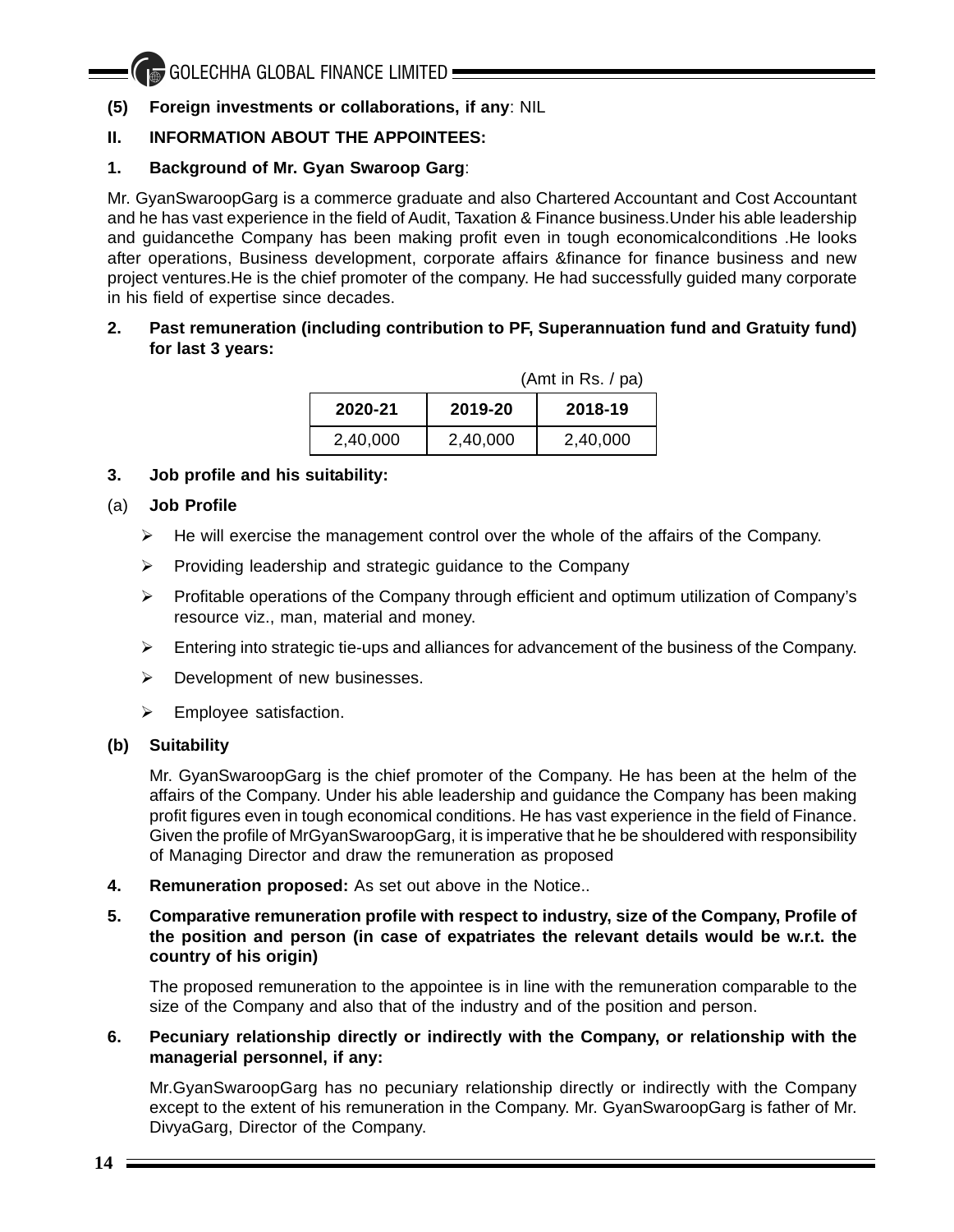#### **1. Background of Mr. Mihir Ranjan Pal:**

Mr. Mihir Ranjan Pal is a M.Com& LLB Graduate. He is having rich experience in Accounts and general administration.

**2. Past remuneration (including contribution to PF, Superannuation fund and Gratuity fund) for last 3 years:**

| 2020-21  | 2019-20  | 2018-19  |
|----------|----------|----------|
| 3,00,000 | 3,00,000 | 3,00,000 |

**3. Job profile and his suitability:**

Mr. Mihir Ranjan Pal is in charge of the affairs of the Company, subject to superintendence, control and direction of the Board of Directors and accordingly, the day to day management and administration is vested in him.

- **4. Remuneration proposed:** As set out above in the Notice.
- **5. Comparative remuneration profile with respect to industry, size of the Company, Profile of the position and person (in case of expatriates the relevant details would be w.r.t. the country of his origin)**

The proposed remuneration to the appointee is in line with the remuneration comparable to the size of the Company and also that of the industry and of the position and person.

#### **6. Pecuniary relationship directly or indirectly with the Company, or relationship with the managerial personnel, if any:**

Mr.Mihir Ranjan Pal has no pecuniary relationship directly or indirectly with the Company except to the extent of his remuneration in the Company.

#### **III. OTHER INFORMATION:**

- **(1) Inadequate profits:** The Company has achieved profits from its operations during the year and it is expected to earn profits in the future years also. The Company is seeking permission of the shareholders for paying remuneration as stated in the above resolution to Mr. Gyan Swaroop Garg and Mr. Mihir Ranjan Pal, for a period of three years, in accordance with the provisions as laid down in Schedule V of the Companies Act, 2013, in the event the Company has no profit or inadequate profits in any such financial year.
- **(2) Steps taken or proposed to be taken for improvement:** The Company is striving hard to get new business and the directors of the Company have been working towards getting new business deals, some of the deals are at advanced stage of negotiations and the deals would take the company to very good prospects in the future years to come.
- **(3) Expected increase in productivity and profits in measurable terms:** Not Applicable as the Company is not into production activities.

#### **IV.** DISCLOSURES:

**The Corporate Governance is not applicable to the Company as per SEBI (Listing Obligation and Disclosure Requirement) Regulations, 2015 and as such this disclosure is not applicable**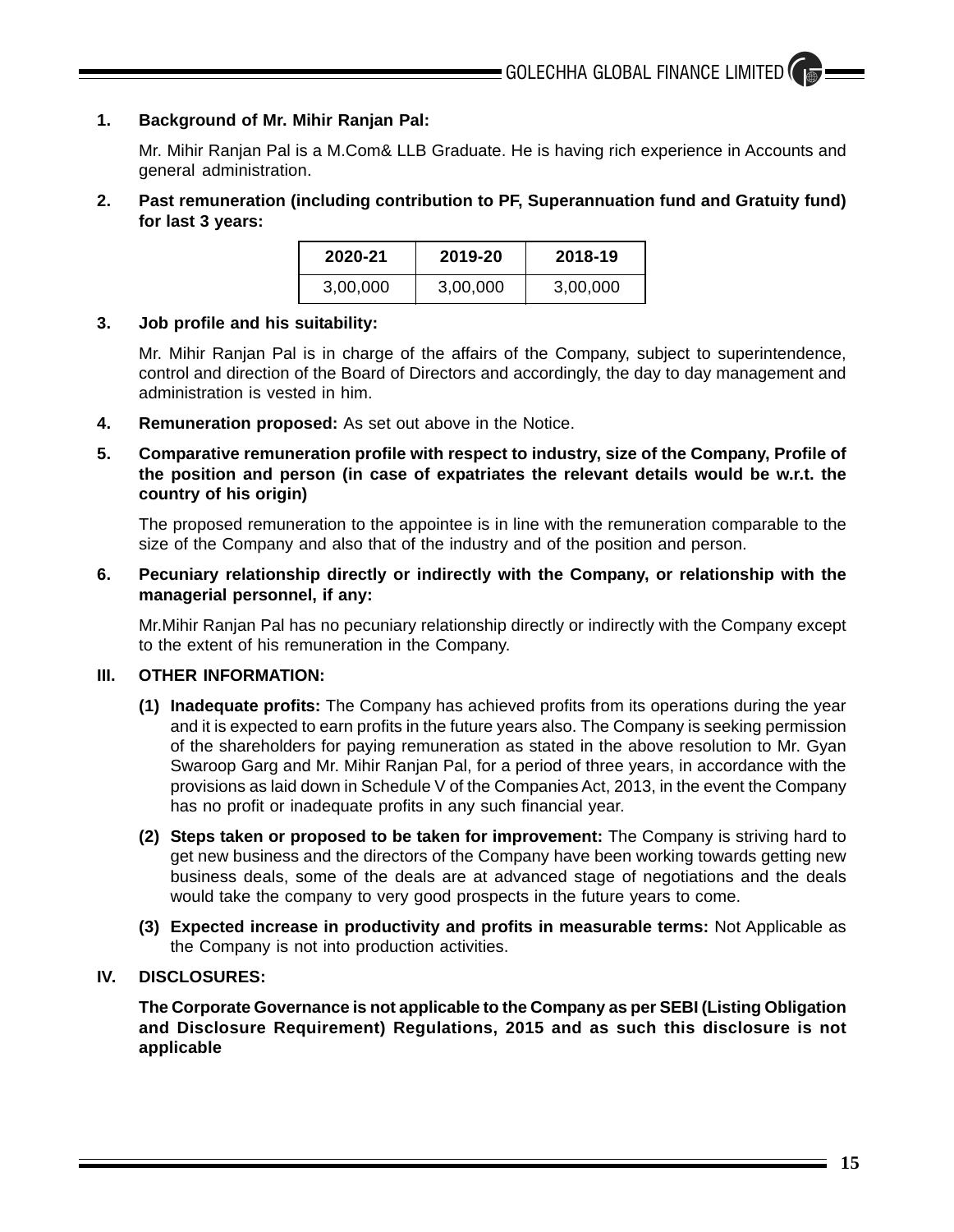#### **ADDITIONAL INFORMATION**

Information pursuant to 1.2.5 of the Secretarial Standard on General Meetings (SS- 2) regarding Director seeking appointment / re-appointment

#### *(Pursuant to Regulation 36(3) of SEBI (Listing Obligation and Disclosure requirements) Regulation, 2015)*

| Name of the Director                                                                                                                     | <b>GyanSwaroopGarg</b>                                                                                                                                                                                                                                                                                                                                                                                                                                                                                   | Mihir Ranjan pal                                                                                                        |
|------------------------------------------------------------------------------------------------------------------------------------------|----------------------------------------------------------------------------------------------------------------------------------------------------------------------------------------------------------------------------------------------------------------------------------------------------------------------------------------------------------------------------------------------------------------------------------------------------------------------------------------------------------|-------------------------------------------------------------------------------------------------------------------------|
| Date of Birth                                                                                                                            | 17.01.1960                                                                                                                                                                                                                                                                                                                                                                                                                                                                                               | 05.10.1959                                                                                                              |
| Date of Appointment on<br>the Board                                                                                                      | 26.04.2010                                                                                                                                                                                                                                                                                                                                                                                                                                                                                               | 14.12.2017                                                                                                              |
| Qualification, Experience<br>& Expertise                                                                                                 | He has vast experience in the field of<br>Taxation<br>&<br>Audit.<br>Finance<br>Business. Under his able leadership<br>and guidancethe Company has been<br>making profit even in tough<br>economical conditions successfully.<br>He looks after operations, Business<br>development, corporate affairs<br>&finance for finance business and new<br>project ventures. He is the chief<br>promoter of the company. He had<br>successfully guided many corporate in<br>his field of expertise since decades | He is M.Com & LLB Graduate. He is<br>having rich experience in Accounts and<br>general administration.                  |
| Terms & Conditions<br>of appointment                                                                                                     | Mr. Gyan Swaroop Garg as Managing<br>Director of the Company andis hereby<br>re-appointed as Managing Director for<br>a term of 3 years commencing from<br>01.06.2021.                                                                                                                                                                                                                                                                                                                                   | Mr. Mihir Ranjan Pal has been<br>appointed as whole time director and<br>CFO of the Company who retires by<br>rotation. |
| No. of board meetings<br>attended during the year                                                                                        | 4                                                                                                                                                                                                                                                                                                                                                                                                                                                                                                        | $\overline{4}$                                                                                                          |
| Directorship<br>in<br>other<br>companies (Excluding<br>private limited comp-anies,<br>foreign compa-nies and<br>section 25<br>Companies) | <b>NIL</b>                                                                                                                                                                                                                                                                                                                                                                                                                                                                                               | <b>NIL</b>                                                                                                              |
| Last Remuneration Drawn                                                                                                                  | Rs. 2,40,000/- pa                                                                                                                                                                                                                                                                                                                                                                                                                                                                                        | Rs. 3,00,000/- pa                                                                                                       |
| Shareholding                                                                                                                             | <b>NIL</b>                                                                                                                                                                                                                                                                                                                                                                                                                                                                                               | <b>NIL</b>                                                                                                              |
| Disclosure of<br>relationships between<br>Directors Interse                                                                              | Father of Mr. Divya Garg, Director<br>of the Company                                                                                                                                                                                                                                                                                                                                                                                                                                                     | <b>NIL</b>                                                                                                              |

#### **By The Order Of The Board For Golechha Global Finance Limited**

**Sd/- Gyan Swaroop Garg Chairman & Managing Director** Place : Kolkata **(DIN: 00602659)**

Date : 12.08.2021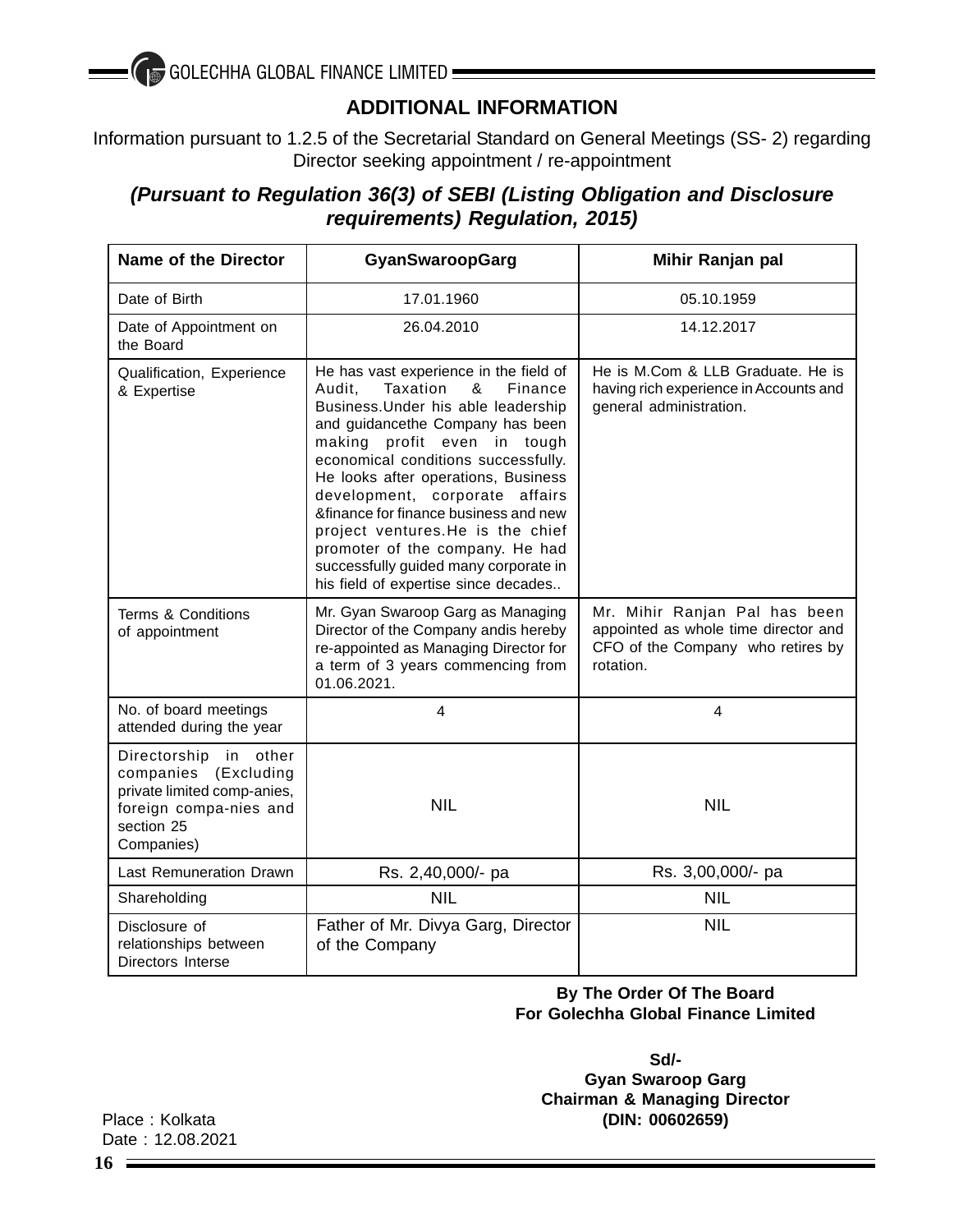#### **DIRECTORS' REPORT**

Your Directors hereby present the **Thirtieth Ninth Annual Report** together with Audited Financial Statements for the year ended 31<sup>st</sup> March, 2021.

#### *FINANCIAL SUMMARY OR HIGHLIGHTS/PERFORMANCE OF THE COMPANY:*

The financial highlights for the current year in comparison to the previous year are as under:

|                                                                          |                                    | (Rupees In Lakhs)                   |
|--------------------------------------------------------------------------|------------------------------------|-------------------------------------|
| <b>PARTICULARS</b>                                                       | <b>Current Year</b><br>$(2020-21)$ | <b>Previous year</b><br>$(2019-20)$ |
| <b>Total Income</b>                                                      | 90.32                              | 95.23                               |
| <b>Total Expenditure</b>                                                 | 49.18                              | 45.66                               |
| Profit before tax                                                        | 41.14                              | 49.57                               |
| <b>Provision for taxation (Current, previous Years and Deferred Tax)</b> | 10.62                              | 11.48                               |
| Profit after taxation                                                    | 30.52                              | 38.09                               |
| Add: Balance brought forward from previous year                          | 169.36                             | 139.34                              |
| Profit available for appropriation                                       | 199.88                             | 177.43                              |
| <b>Appropriations:</b>                                                   |                                    |                                     |
| Taxes of earlier years:                                                  | 6.10                               | 8.08                                |
| Transfer to statutory reserve                                            | 1.36                               |                                     |
| <b>Balance in Surplus</b>                                                | 192.42                             | 169.35                              |

#### *FINANCIAL PERFORMANCE :*

During the year under review, the interest income from loans granted was Rs. 90.32Lacs as against Rs. 95.23 Lacs for the previous year. The operations of the Company have resulted in Profit after Tax of Rs. 30.52 Lacs as against Rs. 38.09 Lacs in the previous year.

#### *TRANSFERS TO RESERVES:*

Company did not transfer any amount to reserves, However as per the RBI Act, 1934, Company had transferred a sum of Rs. 6.10 lakhs i.e. 20% of its net profit for the year 2020-21to Reserve Fund in terms of Sec 45-1c of the RBI Act, 1934.

#### *COMPANIES WHICH HAVE BECOME OR CEASED TO BE ITS SUBSIDIARIES, JOINT VENTURES OR ASSOCIATE COMPANIES DURING THE YEAR:*

Your Company does not have any subsidiaries, joint ventures or associate companies during the year.

#### *DIVIDEND:*

With a view to conserve resources for long term needs of the Company, your Directors do not recommend any dividend for the financial year 2020-21.

#### **CHANGE IN THE NATURE OF BUSINESS:**

There is no change in the nature of business during the FY 2020-21.

#### **STATUTORY AUDITORS:**

M/s. BDS & Co., Chartered Accountants (Firm Registration No.326264E), were appointed as Statutory Auditors of the Company for a period of 5 Years from the Conclusion of 29<sup>th</sup> Annual General Meeting of the Company till the conclusion of 34th Annual General Meeting of the Company.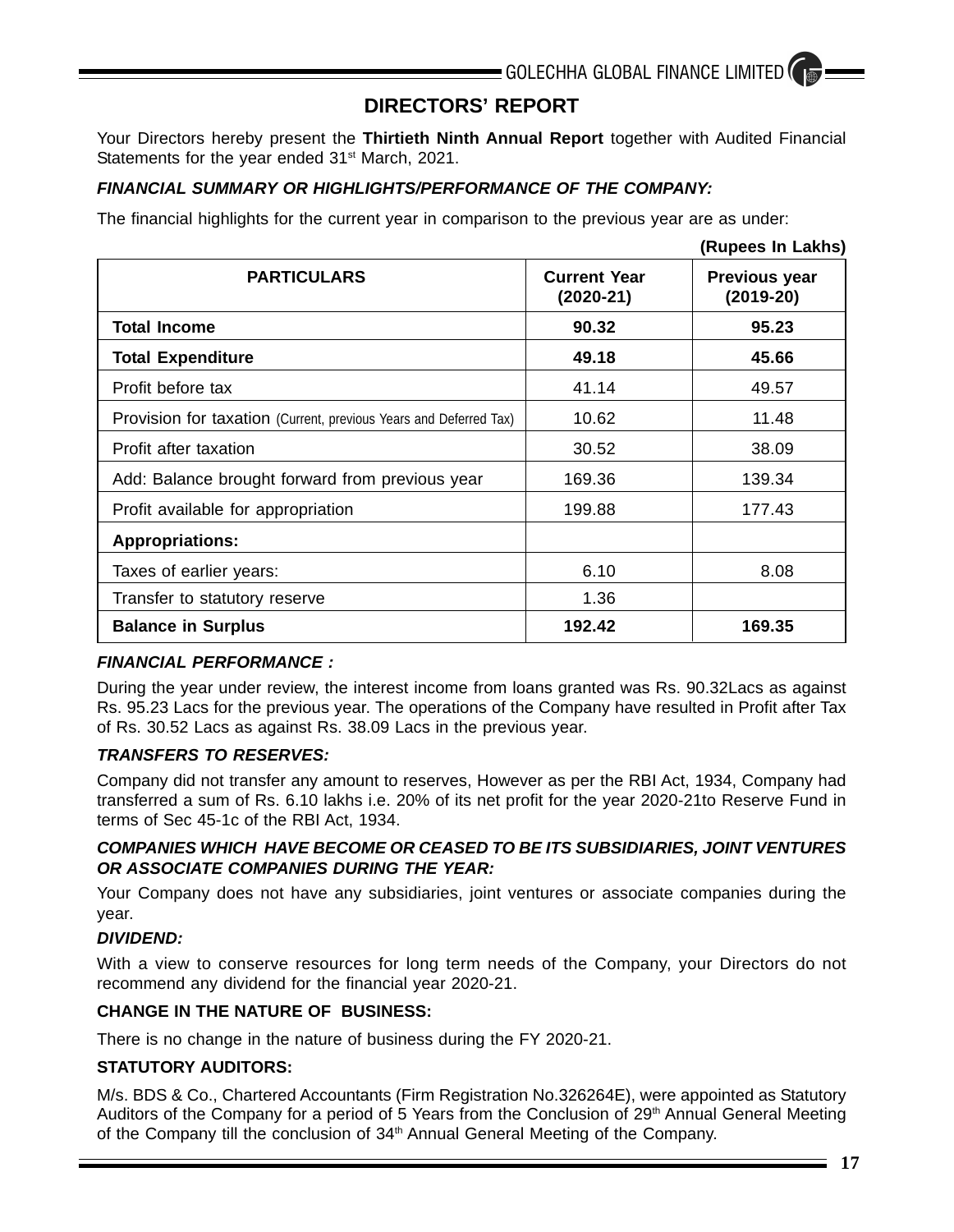The Independent Auditors report given by M/s. BDS & Co., Chartered Accountants, the Statutory Auditors of the Company on Financial Statements of the Company does not contain any qualification, reservation or adverse remark.

#### **REPORTING OF FRAUDS**

During the year under review, there was no instance of fraud, which required the Statutory Auditors to report to the Audit Committee and /or Board under Section 143(12) of the Companies Act, 2013 and the rules made thereunder.

#### **AUDITORS REPORT:**

The auditors have given their report on the Annual Accounts of the Company and there is no reservation or qualification made by them. The notes given in the Auditors Report are self-explanatory and needs no further clarification.

The Statutory Auditors have not reported any incident of fraud to the Audit Committee of the Company under sub-section (12) of section 143 of the Companies Act, 2013, during the year under review.

#### **INTERNAL AUDITORS:**

The Board of Directors based on the recommendation of the Audit Committee have appointed M/s. V. Goyal & Associates, Chartered Accountants, Kolkata (ICAI Firm Registration No 312136E), as the Internal Auditors for the F.Y 2021-22.

#### **SECRETARIAL AUDITORS & SECRETARIAL AUDIT REPORT:**

Pursuant to provisions of Section 204 of the Companies Act, 2013, read with Companies (Appointment and Remuneration of Managerial Personnel) Rules, 2014 the Board has appointed M/s. Ms. Disha Dugar, Practicing Company Secretaries, to conduct Secretarial Audit for 2020-21. The Secretarial Audit Report, pursuant to Section 204(1) of the Companies Act, 2013, for the financial year ended 31<sup>st</sup> March, 2021 is given in **'Annexure III'** attached hereto and forms part of this Report. The Secretarial Audit Report does not contain any qualification, reservation or adverse remark on the Company.

#### **MAINATANANCE OF COST RECORDS:**

Company is not required to maintain cost records as specified by the Central Government under subsection (1) of section 148 of the Companies Act, 2013

#### **DETAILS OF DIRECTORS OR KEY MANAGERIAL PERSONNEL WHO WERE APPOINTED OR HAVE RESIGNED DURING THE YEAR:**

The Board of Directors in its meeting held on 10<sup>th</sup> November 2020 and based on the recommendations of Nomination and Remuneration committee, has appointed Mr. Mihir Ranjan Pal as Whole Time Director and CFO of the Company for a period of 3 years, effective from 13<sup>th</sup> December, 2020 subject to the approval of the members at the ensuing Annual General Meeting of the Company.

The Board of Directors in its meeting held on 31<sup>st</sup> May, 2021 and on recommendation of the Nomination and Remuneration Committee has re-appointed Mr. Gyan Swaroop Garg as Managing Director of the Company for a period of 3 years effecive from  $1<sup>st</sup>$  June, 2021 subject to the approval of the members at the ensuing Annual General Meeting of the Company.

In accordance with the provisions of Companies Act, 2013 Mr. Mr. Mihir Ranjan Pal as Whole Time Director and CFO of the Company, is liable to retire at the ensuing AGM and being eligible offers himself for re-appointment. The Board of Directors recommended his re-appointment for the consideration of members of the Company at ensuing AGM.

Excepting for the above mentioned there were no other changes in the office of Directors or Key Managerial personnel during the Reporting period.

#### **DECLARATION GIVEN BY INDEPENDENT DIRECTORS:**

Every Independent Director, at the first meeting of the Board in which he participates as a Director and there after at the first meeting of the Board in every financial year, gives a declaration that he meets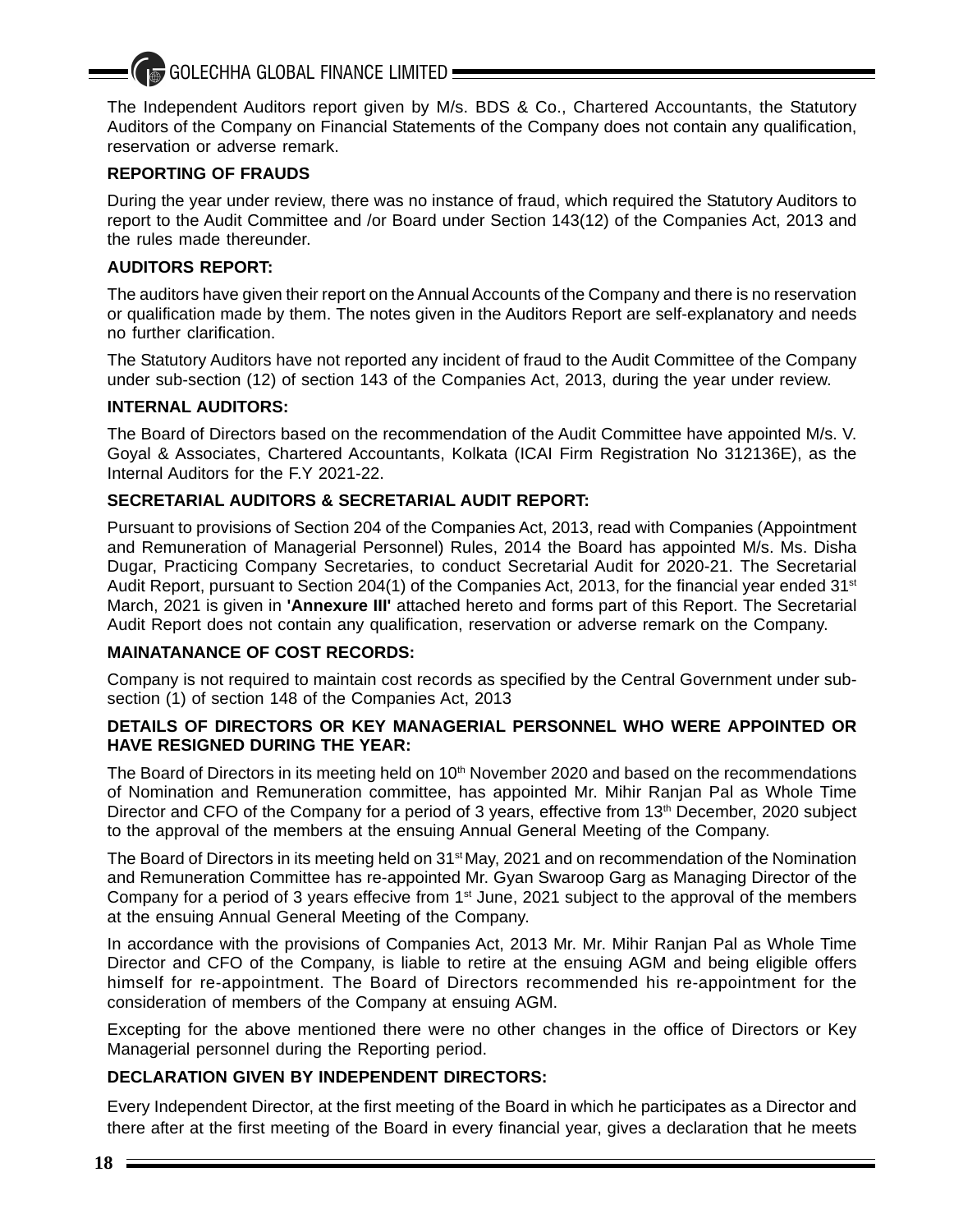the criteria of independence as provided under the Companies Act, 2013 and the Company has taken the note of the same.

#### **MEETING OF INDEPENDENT DIRECTORS:**

During the year under review, the Independent Directors met on 09.02.2021 inter alia, to discuss

- Evaluation of the performance of Non-Independent Directors and the Board of Directors as a whole;
- Evaluation of the performance of the Chairman of the Company, taking into account the views of the Executive and Non-Executive Directors.
- Evaluation of the quality, content and timelines of flow of information between the Management and the Board that is necessary for the Board to effectively and reasonably perform its duties.
- All the Independent Directors were present at the Meeting.

#### **NUMBER OF MEETINGS OFTHE BOARD DURING THE YEAR**

The Board of Directors of the Company met 4 (Four times)and gap between two Board meetings did not exceed 120 days.

| 24.06.2020 | 01.09.2020 | 10.11.2020 | 13.02.2021 |
|------------|------------|------------|------------|
|            |            |            |            |

#### **COMMITTEES OF THE BOARD:**

Details of Committees of the Board, their composition and attendance are provided in **Annexure-I** to this report.

#### **FIXED DEPOSITS:**

The Company has not accepted any deposits within the meaning of Section 73 of the Companies Act, 2013 and the Companies (Acceptance of deposits) Rules, 2014.

#### **PARTICULARS OF LOANS, GUARANTEES OR INVESTMENTS UNDER SECTION 186 OF THE COMPANIES ACT, 2013:**

The Company, being a non-banking finance Company registered with the Reserve Bank of India and engaged in the business of giving loans and is exempt from complying with the provisions of section 186 of the Companies Act, 2013. Accordingly, the disclosures of the loans given as required under the aforesaid section have not been given in this Report.

#### **CHANGE IN NATURE OF BUSINESS**

There is no change in the nature of business during the period under review.

#### **MATERIAL CHANGES AND COMMITMENTS:**

There were no material changes and commitments affecting the financial position of the Company occurred between the end of the financial year of the Company to which the financial statements relate and the date of the report.

#### **DIRECTORS' RESPONSIBILITY STATEMENT:**

Pursuant to Section 134 (5) of the Companies Act, 2013, your Directors confirm that to the best of their knowledge and belief and according to the information and explanation obtained by them,

- i) In the preparation of the annual accounts, the applicable accounting standards have been followed along with proper explanation relating to material departures;
- ii) Such accounting policies as mentioned in the notes to the financial statements have been selectedandapplied consistently and judgments and estimates that are reasonable and prudent made soas to give a true and fair view of the state of affairs of the Company at the end of the financial year 2020-21 and of the profit of the Company for that period;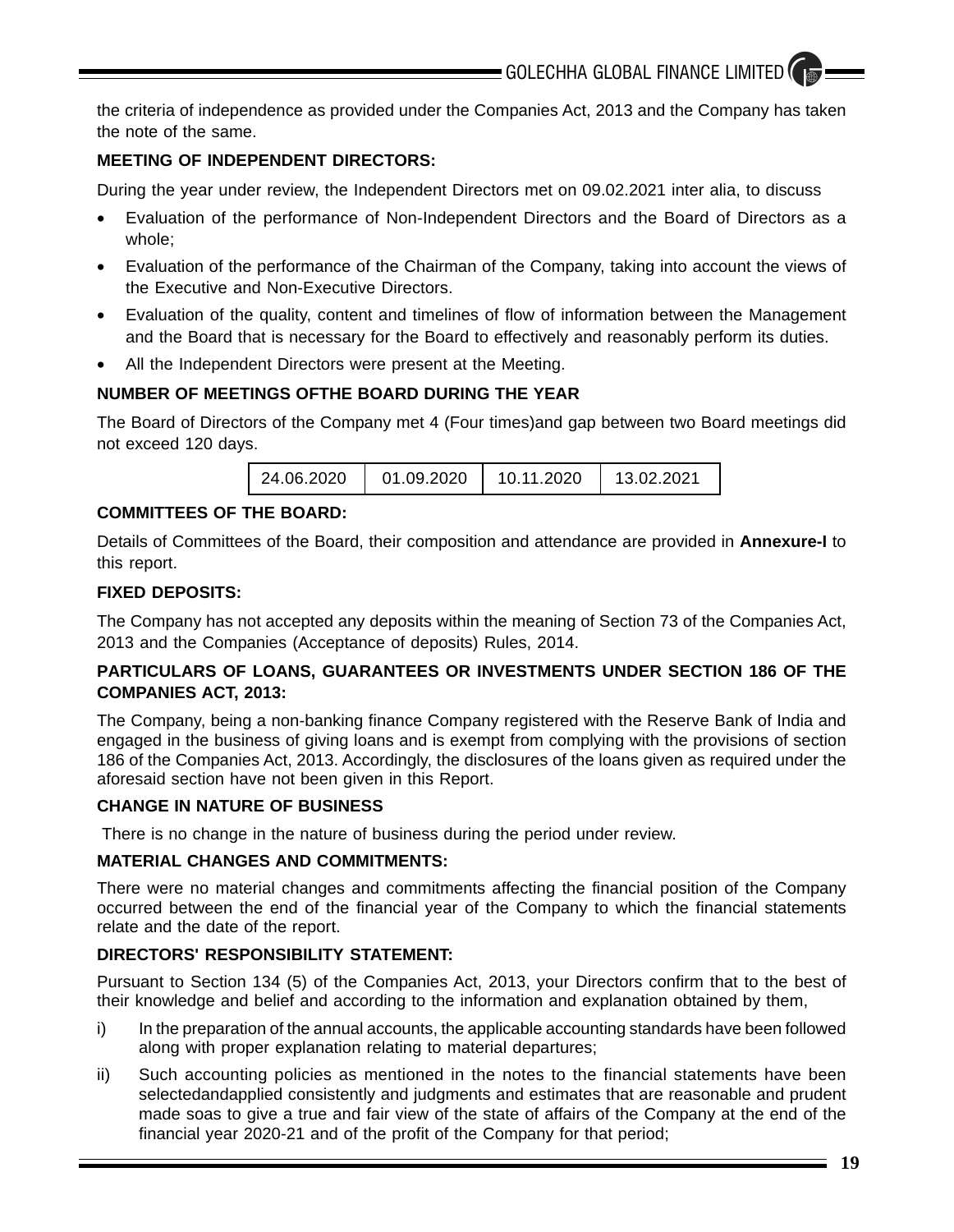- iii) Proper and sufficient care has been taken for the maintenance of adequate accounting record in accordance with the provisions of the Companies Act, 2013 for safeguarding the assets of the Company and for preventing and detecting fraud and other irregularities;
- iv) The annual accounts for the year 2020-21 have been prepared on a going concern basis.
- v) That proper internal financial controls were in place and that the financial controls were adequate and were operating effectively.
- vi) That systems to ensure compliance with the provisions of all applicable laws were in place andwere adequate and operating effectively.

#### **REMUNERATION POLICY**

The Board has, on the recommendation of the Nomination and Remuneration Committee framed a policy for selection and appointment of Directors and Senior Management personnel and fix their remuneration. The Remuneration Policy is posted on the website of the Company at the link: www.golechhaglobal.com

#### **VIGIL MECHANISM/ WHISTLE BLOWER POLICY:**

Your Company believes in promoting a fair, transparent, ethical and professional work environment. The Board of Directors of the Company has established a Whistle Blower Policy & Vigil Mechanism in accordance with the provisions of the Companies Act, 2013 and the SEBI (Listing Obligation and Disclosure Requirements), Regulations, 2015 for reporting the genuine concerns or grievances or concerns of actual or suspected, fraud or violation of the Company's code of conduct. The said Mechanism is established for directors and employees to report their concerns. The policy provides the procedure and other details required to be known for the purpose of reporting such grievances or concerns.

The details of the Whistle Blower Policy & Vigil Mechanism and other polices of the Company are posted on the website of the Company www.golechhaglobal.com.

#### **CONTRACTS OR ARRANGEMENTS WITH RELATED PARTIES PURSUANT TO PROVISIONS OF SECTION 188(1) OF COMPANIES ACT, 2013:**

A related party transaction was enteredwith related parties as specified in section 188 (1) of the Act, during the financial year 2020-21. However the transaction was at arm's length basis. The requisite details of the related party transactions entered into during the financial year are provided as **Annexure-II** to this report

A suitable disclosure as required by the Accounting Standards (AS 18) has been made in the notes to the Financial Statements. All the related party transactions were placed before the Audit Committee and to the Board for their approval, whenever required.

#### **DEVELOPMENT AND IMPLEMENTATION OF RISK MANAGEMENT POLICY FOR THE COMPANY INCLUDING IDENTIFICATION THEREIN OF ELEMENTS OF RISK, IF ANY, WHICH IN THE OPINION OF THE BOARD MAY THREATEN THE EXISTENCE OF THE COMPANY:**

The Company has risk management mechanism in place which mitigates the risk at appropriate situations and there are no elements of risk, which in the opinion of Board of Directors may threaten the existence of the Company. A detailed description of the risks & threats has been disclosed in the Management Discussion Analysis Report forming part of the Annual Report.

#### **ENERGY CONSERVATION, TECHNOLOGY ABSORPTION, FOREIGN EXCHANGE EARNINGS AND OUTGO:**

Information required under section 134(3)(m) read with Rule, 8 of the Companies (Accounts) Rules, 2014, of the Companies Act, 2013 has not been given as the same is not applicable owing to the nature of activities and there was no foreign earnings and outgo during the year under review.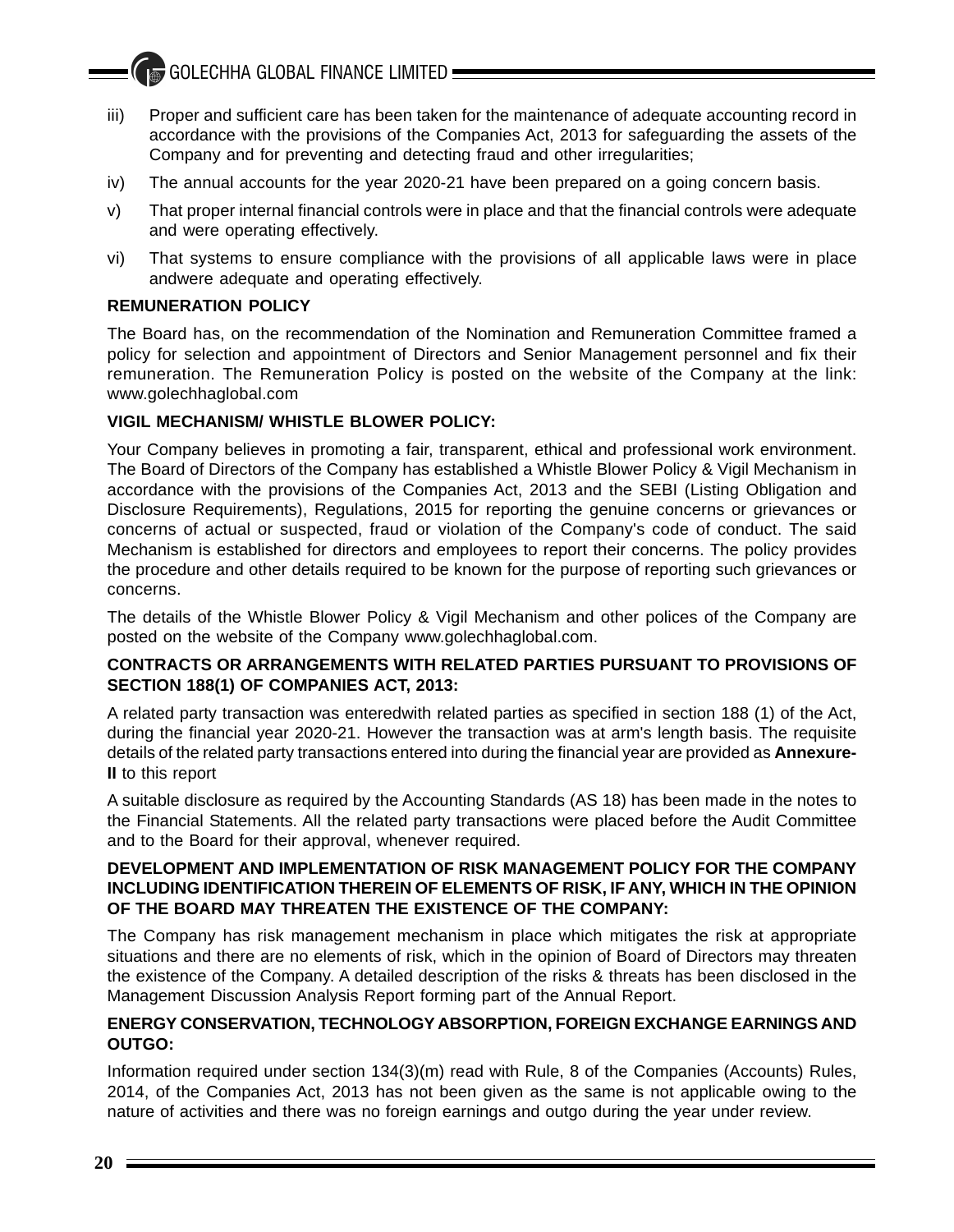#### **EXTRACT OF ANNUAL RETURN:**

Copy of Annual Return MGT-7 is available on the website of the Company www.goelchhaglobal.com.

#### **LISTING:**

Your Company's shares are listed on the BSE Limited and the listing fees for Financial Year 2021-22 is paid.

#### **PERFORMANCE EVALUATION:**

Pursuant to the provisions of the Companies Act, 2013 and of the of the Securities And Exchange Board of India (Listing Obligations And Disclosure Requirements) Regulations, 2015, the Board has carried out the annual performance evaluation of its own performance, the Directors individually as well as the evaluation of the working of its Audit, Nomination and Remuneration and Compliance Committees.

A structured questionnaire was prepared after taking into consideration inputs received from the Directors, covering various aspects of the Board's functioning such as adequacy of the composition of the Board and its Committees, Board culture, execution and performance of specific duties, obligations and governance.

A separate exercise was carried out to evaluate the performance of individual Directors including the Chairman& Managing Director of the Board, who were evaluated on parameters such as level of engagement and contribution, independence of judgments, safeguarding the interest of the Company and its minority shareholders etc.

The performance evaluation of the Independent Directors was carried out by the entire Board. The performance evaluation of the Chairman and the Non Independent Directors was carried out by the Independent Directors who also reviewed the performance of the Secretarial Department. The Directors expressed their satisfaction with the evaluation process.

#### **DETAILS IN RESPECT OF ADEQUACY OF INTERNAL FINANCIAL CONTROLS WITH REFERENCE TO THE FINANCIAL STATEMENTS:**

The Company has in place proper and adequate internal control systems commensurate with the nature of its business, size and complexity of its operations. Internal control systems comprising of policies and procedures designed to ensure reliability of financial reporting, timely feedback on achievement of operational and strategic goals, compliance with policies, procedure, applicable laws and regulations, and that all assets and resources acquired are used economically.

#### **MANAGEMENT DISCUSSION AND ANALYSIS REPORT:**

Pursuant to the provisions of Schedule V to SEBI (Listing Obligation and Disclosure Requirements) Regulations, 2015 a report on Management Discussion & Analysis is herewith annexed as **"Annexure-V"** to this report.

#### **HUMAN RESOURCES:**

Your Company considers its Human Resources as the key to achieve its objectives. Keeping this in view, your Company takes utmost care to attract and retain quality employees. The employees are sufficiently empowered and such work environment propels them to achieve higher levels of performance. The unflinching commitment of the employees is the driving force behind the Company's vision. Your Company appreciates the spirit of its dedicated employees.

#### **PARTICULARS OF EMPLOYEES:**

The information required pursuant to Section 197 read with Rule 5 of the Companies (Appointment and Remuneration of Managerial Personnel) Rules, 2014 in respect of employees of the Company is herewith annexed as **Annexure -IV** to this report.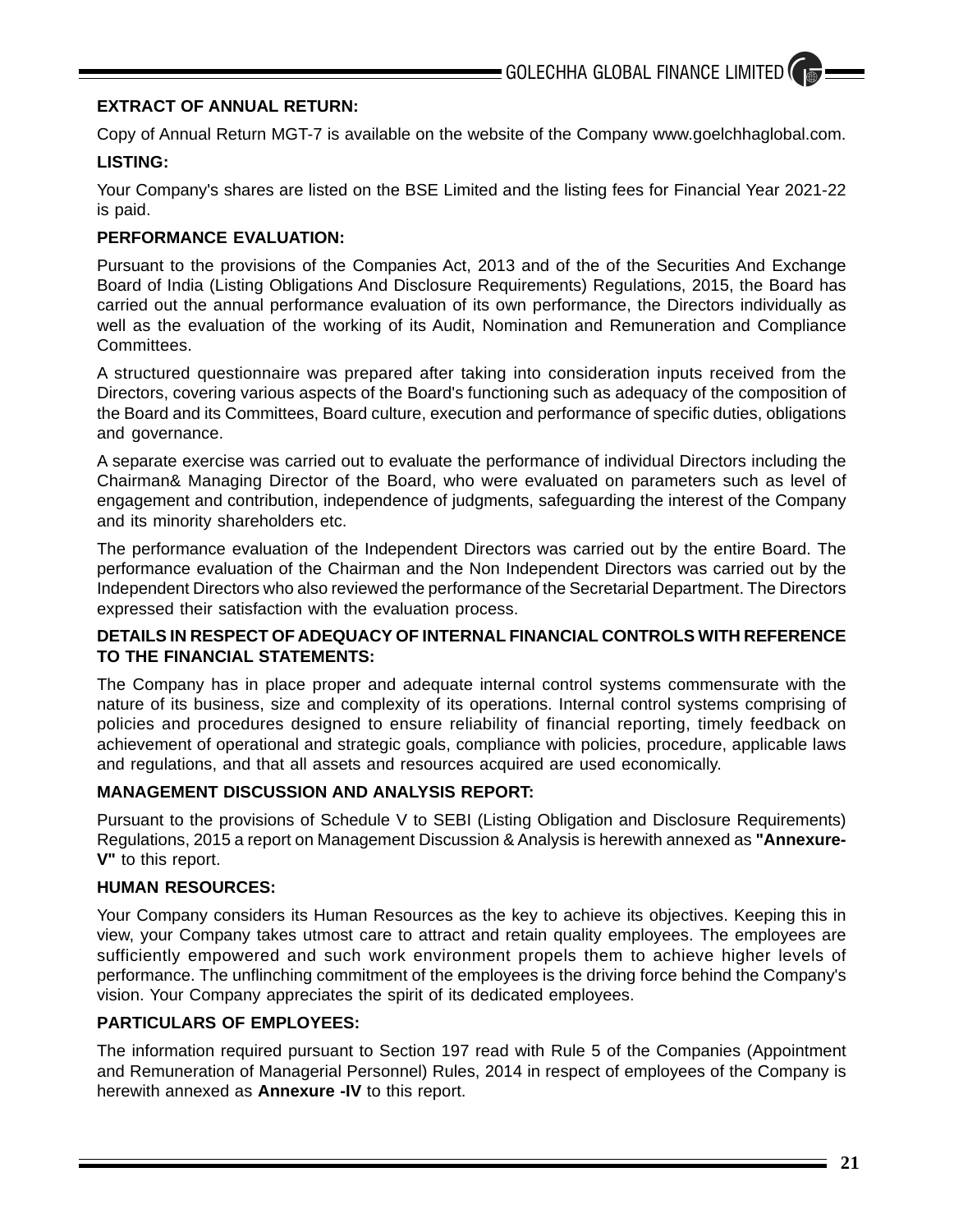#### **CORPORATE GOVERNANCE**

The Corporate Governance is not applicable to the Company as per SEBI Circular CIR/CFD/POLICY  $CELL/7/2014$  dated  $15<sup>th</sup>$  September, 2014 and as such this disclosure is not applicable.

#### **DETAILS ABOUT THE CORPORATE SOCIAL RESPONSIBILITY POLICY DEVELOPED AND IMPLEMENTED BY THE COMPANY**

The Company does not meet the Criteria as specified in Section 135 of the Companies Act, 2013 regarding Corporate Social Responsibility.

#### **SIGNIFICANT AND MATERIAL ORDERS PASSED BY THE REGULATORS OR COURTS:**

There are no significant material orders passed by the Regulators / Courts which would impact the going concern status of the Company and its future operations.

#### **DISCLOSURE UNDERTHE SEXUAL HARASSMENT OF WOMEN AT WORKPLACE (PREVENTION, PROHIBITION AND REDRESSAL) ACT, 2013.**

The Company has in place an Anti-Sexual Harassment Policy in line with the requirements of the Sexual Harassment of Women at the Workplace (Prevention, Prohibition & Redressal) Act, 2013. Internal Complaints Committee (ICC) has been set up to redress complaints received regarding sexual harassment. All employees (permanent, contractual, temporary, trainees) are covered under this policy.

#### **The following is a summary of sexual harassment complaints received and disposed off during the financial year 2020-21:**

- No. of complaints received: Nil
- No. of complaints disposed off:Nil

#### **INSIDER TRADING REGULATIONS**

The Company has adopted an 'Code of Conduct to Regulate, Monitor and Report Trading by Insiders ' ("the Code") in accordance with the SEBI (Prohibition of Insider Trading) Regulations, 2015 (The PIT Regulations).

The Code is applicable to Promoters, Member of Promoter's Group, all Directors and such Designated Employees who are expected to have access to unpublished price sensitive information relating to the Company. The Company Secretary is the Compliance Officer for monitoring adherence to the SEBI (Prohibition of Insider Trading) Regulations, 2015.

The Company has also formulated 'The Code of Practices and Procedures for Fair Disclosure of Unpublished Price Sensitive Information (UPSI)' in compliance with the SEBI (PIT) Amendment Regulations, 2018. This Code is displayed on the Company's website viz. www.golechhaglobal.com.

#### **ACKNOWLEDGEMENTS:**

Your directors place on record their appreciation for the sense of commitment and sincerity shown by the employees .They also place on record their deep admiration and acknowledge with gratitude for the support and co-operation extended by the clients, bankers, investors and shareholders at large for their unwavering support throughout the year.

#### **By The Order Of The Board For Golechha Global Finance Limited**

**Sd/-**

**Gyan Swaroop Garg Chairman & Managing Director (DIN: 00602659)**

Place : Kolkata Date : 12.08.2021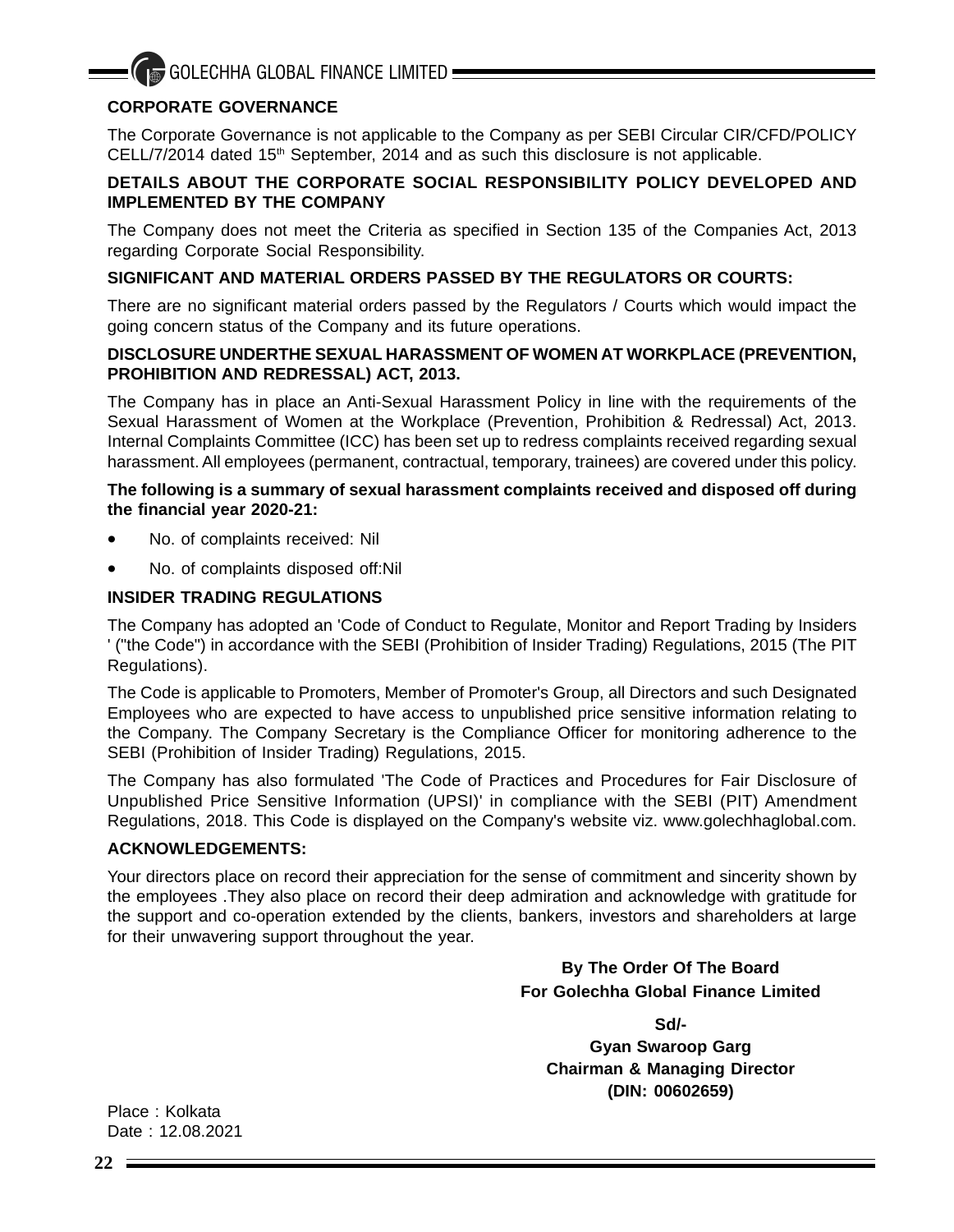*Annexure - I*

#### **COMMITTEES OF THE COMPANY**

#### **1. AUDIT COMMITEE :**

The Audit Committee consists of two Independent Directors and one Non executive Director. It provides assistance to the Board of Directors in fulfilling its oversight responsibilities. The Audit committee has been entrusted with the responsibilities as laid down under Section 177 of the Companies Act, 2013 and Regulation 18 of the Securities and Exchange Board of India (Listing Obligations and Disclosure Requirements) Regulations, 2015, to the extent applicable and required.

#### **COMPOSITION :**

The committee consists of the following members:

| Name of the Director | Category | No. of meetings<br><b>Attended</b> |
|----------------------|----------|------------------------------------|
| Devendra Kumar Garg  | Chairman |                                    |
| Durga Ramakrishnan   | Member   |                                    |
| Divya Garg           | Member   |                                    |

#### **Meetings during the year :**

During the Financial year ended  $31<sup>st</sup>$  March, 2021, the Audit Committee met 4 times as follows, and all the members were present in each of such meetings.

| 24.06.2020 | 01.09.2020 | 10.11.2020 | 09.02.2021 |
|------------|------------|------------|------------|
|------------|------------|------------|------------|

All recommendations made by the audit committee during the year were accepted by the Board.

#### **Terms of Reference:**

The terms of reference of the Audit Committee are as per the guidelines set out in the Securities and Exchange Board of India (Listing Obligations and Disclosure Requirements) Regulations, 2015 entered into with Stock Exchanges read with Section 177 of the Companies Act, 2013 and includes such other functions as may be assigned to it by the Board from time to time.

#### **The terms of reference of the Audit Committee are as under:**

- Overview of Company's financial reporting process and disclosure of its financial information to ensure that the financial statements are correct, sufficient and credible.
- Recommending to the Board, the appointment, re-appointment and if required, the replacement or removal of auditors and fixation of audit fee.
- Approval of payment to statutory auditors for any other services rendered by them.
- Reviewing, with the management, the annual financial statements before submission to the Board for approval, with particular reference to:
	- Matters required to be included in the Director's Responsibility Statement to be included in the Board's report in terms of clause (c) of sub-section 3 of Section 134 of the Companies Act, 2013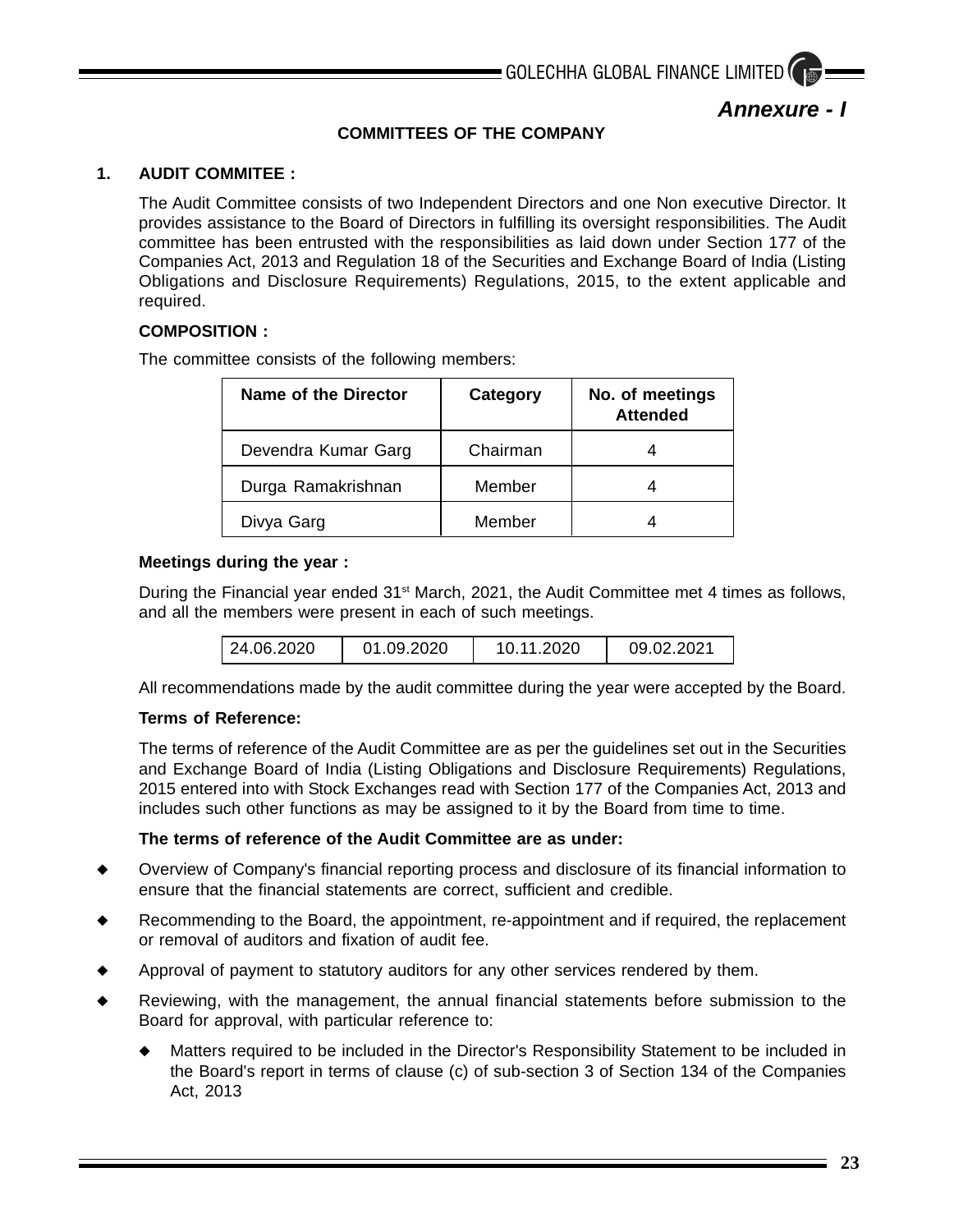- Changes, if any, in accounting policies and practices and reasons for the same.
- Major accounting entries involving estimates based on the exercise of judgment by management.
- ◆ Significant adjustments made in the financial statements arising out of audit finding.
- ◆ Compliance with listing and other legal requirements relating to financial statements.
- ◆ Disclosure of any related party transactions.
- ◆ Review of draft Auditors Report, in particular qualifications / remarks / observations made by the Auditors on the financial statements.
- ◆ Management Discussion and Analysis of financial conditions and results of operations.
- Review of Statement of significant related party transactions submitted by the management.
- Review of management letters/letters of internal control weaknesses issued by the statutory auditors.
- Review of internal audit reports relating to internal control weaknesses.
- Review of appointment, removal and terms of remuneration of the Internal Auditor.
- Reviewing, with the management, the quarterly financial statements before submission to the Board for approval.
- Review of the financial statements of subsidiary Companies.
- Review and monitor the auditor's independence, performance, and effectiveness of audit process.
- ◆ Approval or any subsequent modification of transactions of the Company with related parties.
- ◆ Scrutiny of inter-corporate loans and investments.
- Valuation of undertakings or assets of the Company, wherever necessary.
- Evaluation of internal financial controls and risk management systems.
- To look into the reasons for substantial defaults in the payment to the shareholders (in case of non-payment of declared dividends) and creditors.
- Reviewing, with the management, the statement of uses / application of funds raised through an issue (public issue, rights issue, preferential issue, etc.), the statement of funds utilized for purposes other than those stated in the offer document/ prospectus/notice and the report submitted by the monitoring agency monitoring the utilization of proceeds of a public or rights issue and making appropriate recommendations to the Board to take up steps in this matter.
- Reviewing, with the management, performance of statutory and internal auditors, adequacy of the internal control systems.
- Reviewing the adequacy of internal audit function, if any, including the structure of the internal audit department, staffing and seniority of the official heading the department, reporting structure coverage and frequency of internal audit.
- Discussion with internal auditors of any significant findings and follow up there on.
- Reviewing the risk management policies, practices and the findings of any internal investigations by the internal auditors into matters where there is suspected fraud or irregularity or a failure of internal control systems of a material nature and reporting the matter to the Board.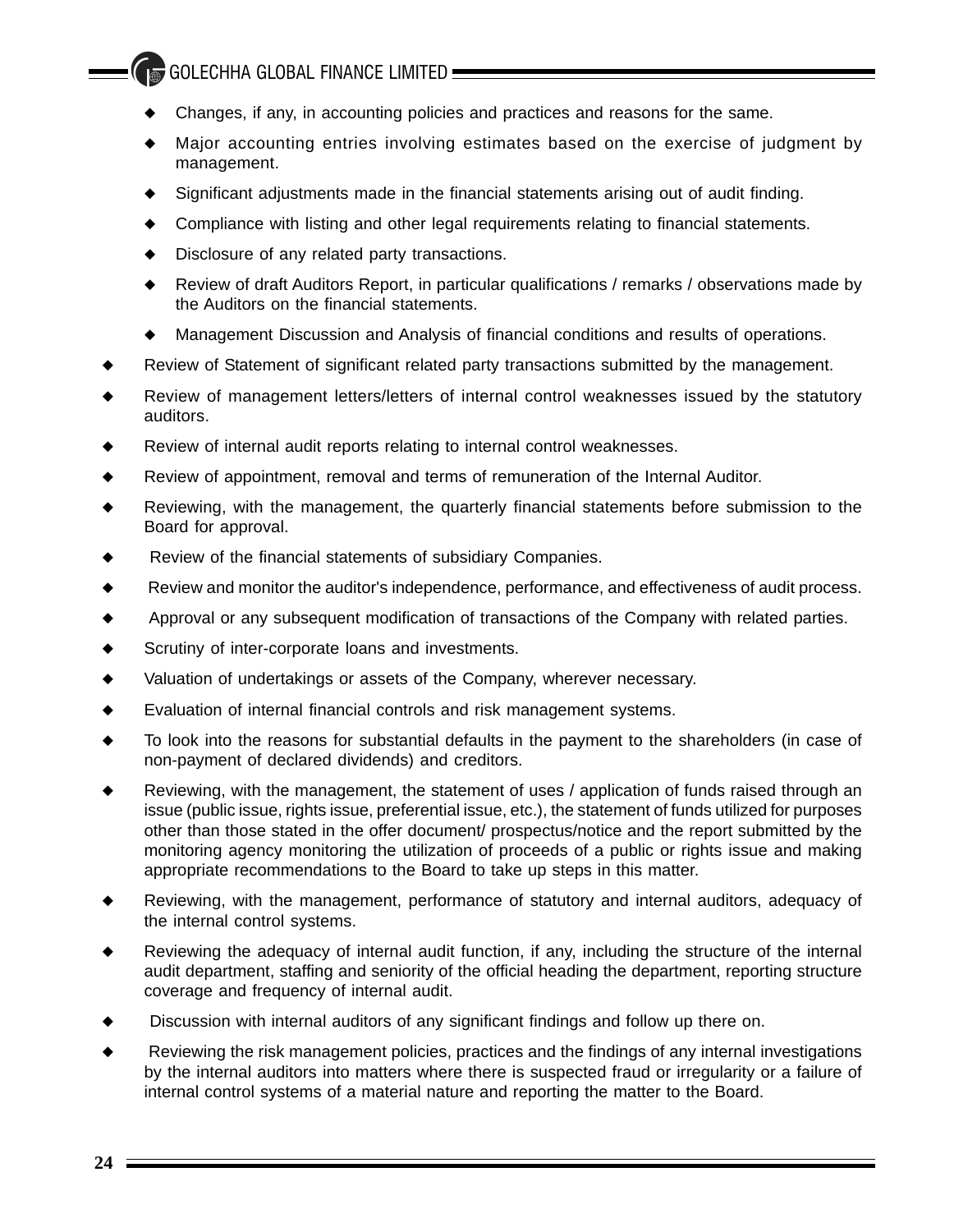- Discussion with statutory auditors before the audit commences, about the nature and scope of audit as well as post audit discussion to ascertain any area of concerns.
- To review the functioning of the Whistle Blower Mechanism
- ◆ Approval of appointment / reappointment, remuneration of CFO (or any other person heading the finance function or discharging that function) after assessing the qualifications, experience & background, etc. of the candidate
- Carrying out any other function as may be mentioned in the terms of reference of the Audit Committee. The Audit Committee discharges its functions and obligations on regular basis and on the occurrence of the events.
- Reviewing the utilization of loans and/ or advances from/investment by the holding company in the subsidiary exceeding rupees 100 crore or 10% of the asset size of the subsidiary, whichever is lower including existing loans / advances / investments existing as on the date of coming into force of this provision

#### **2. NOMINATION AND REMUNERATION COMMITTEE :**

The Nomination and Remuneration Committee has been formed in compliance with Regulation 19 on SEBI (LODR) of the Listing Regulation 2015 and pursuant to Section 178 of the Companies Act, 2013 comprising of 2 Independent Directors and one Non Executive Director.

Details on composition of the Nomination and Remuneration Committee and the attendance by each Member of the Nomination and Remuneration Committee are as under:

| S.No | Name                | <b>Designation</b> |
|------|---------------------|--------------------|
|      | Devendra Kumar Garg | Chairman           |
| 2    | Durga Ramakrishnan  | Member             |
| 3    | Divya Garg          | Member             |

#### **Meetings during the year:**

During the Financial year ended 31<sup>st</sup> March, 2021, the Nomination Remuneration Committee met 3 times as follows, and all the members were present in each of such meetings.

| 24.06.2020 | 10.11.2020 | 09.02.2021 |
|------------|------------|------------|
|            |            |            |

#### **Terms of Reference:**

- Formulation of the criteria for determining qualifications, positive attributes and independence of a director and recommend to the Board a policy, relating to the remuneration of the directors, key managerial personnel and other employees.
- Formulation of criteria for evaluation of Independent Directors and the Board. Devising a policy on Board diversity.
- Identifying persons who are qualified to become directors and who may be appointed in senior management in accordance with the criteria laid down, and recommend to the Board the reappointment and removal.
- To recommend/review remuneration of Key Managerial Personnel based on their performance and defined assessment criteria.
- To decide on the elements of remuneration package of all the Key Managerial Personnel i.e.salary, benefits, bonus, stock options, pensions, etc.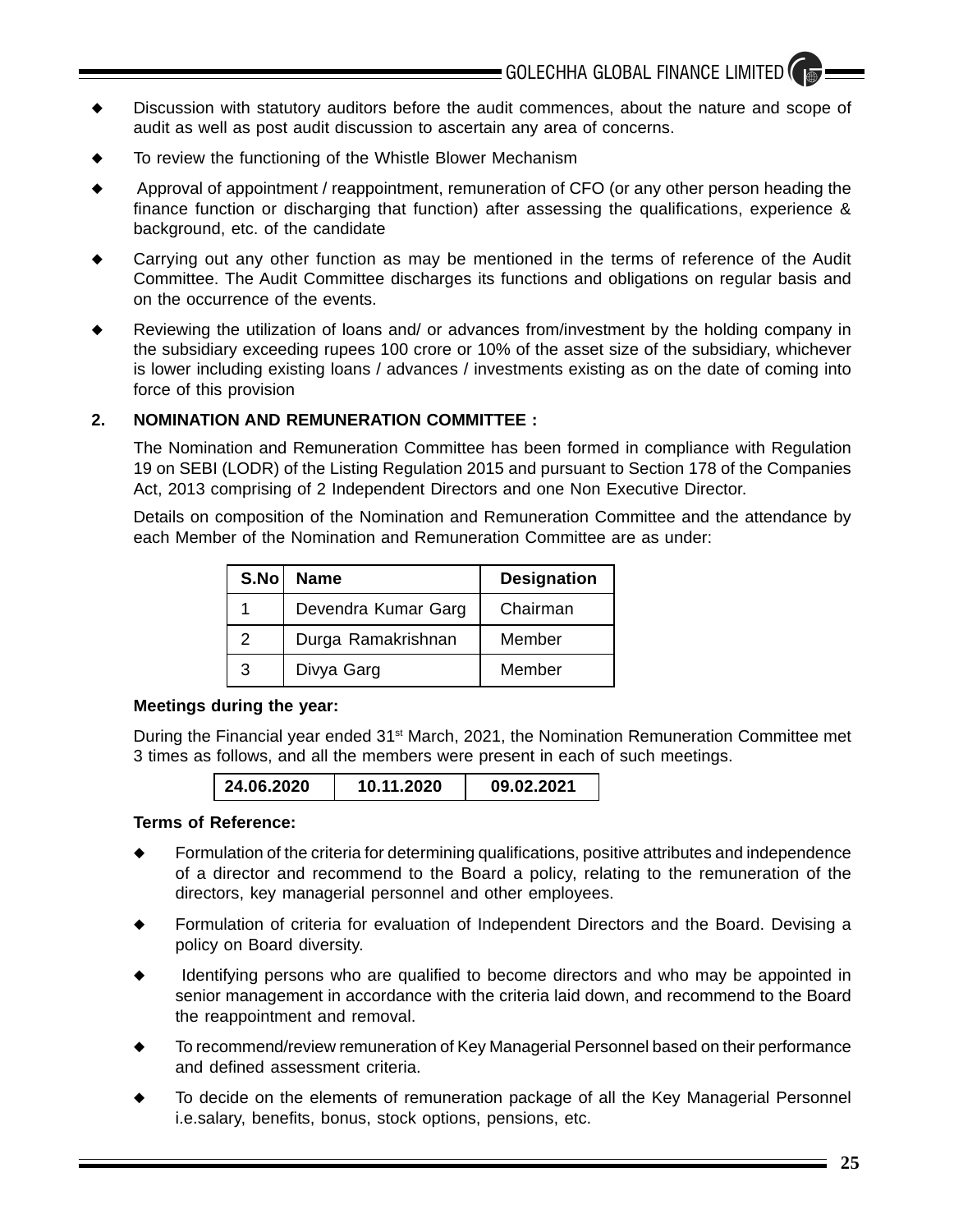- ◆ Recommendation of fee / compensation if any, to be paid to Non-Executive Directors, including Independent Directors of the Board.
- Payment / revision of remuneration payable to Managerial Personnel.
- ◆ While approving the remuneration, the committee shall take into account financial position of the Company, trend in the industry, qualification, experience and past performance of the appointee.
- The Committee shall be in a position to bring about objectivity in determining the remuneration package while striking the balance between the interest of the Company and shareholders.
- Any other functions / powers / duties as may be entrusted by the Board from time to time.

The Company has adopted a Policy relating to the remuneration for Directors, Key Managerial Personnel and other employees of the Company which is disclosed on the website of the Company at the link: www.golechhaglobal.com .

The committee under the guidance of Board has formulated the criteria and frame work for the performance evaluation of every Director of the Board including independent Directors and identified the ongoing training and education programs to ensure that the independent Directors are provided with adequate information regarding the business, the industry and their legal responsibilities and duties.

#### **3. STAKEHOLDERS RELATIONSHIP COMMITTEE**

The Stakeholders Relationship Committee has been formed in compliance of Regulation 20 of the SEBI (LODR) and pursuant to Section 178(5) of the Companies Act 2013. The Stakeholders Relationship Committee consists of three members comprising of two Independent Directors and one Non-Executive Director.

#### **Terms of reference** :

- Resolving the grievances of the security holders of the Company including complaints related to transfer/transmission of shares, non-receipt of annual report, non-receipt of declared dividends, issue of new/duplicate certificates, general meetings etc.
- Review of measures taken for effective exercise of voting rights by shareholders.
- ◆ Review of adherence to the service standards adopted by the Company in respect of various services being rendered by the Registrar & Share Transfer Agent.
- ◆ Review of the various measures and initiatives taken by the Company for reducing the quantum of unclaimed dividends and ensuring timely receipt of dividend warrants/annual reports/statutory notices by the shareholders of the company.

#### **Composition**

| S.No | Name                    | <b>Designation</b> |
|------|-------------------------|--------------------|
|      | Mr. Divya Garg          | Chairman           |
|      | Mr. Devendra Kumar Garg | Member             |
| 3    | Mrs. Durga Ramakrishnan | Member             |

Mrs. Aditi Todi, Company Secretary of the Company has been appointed as Compliance officer of the company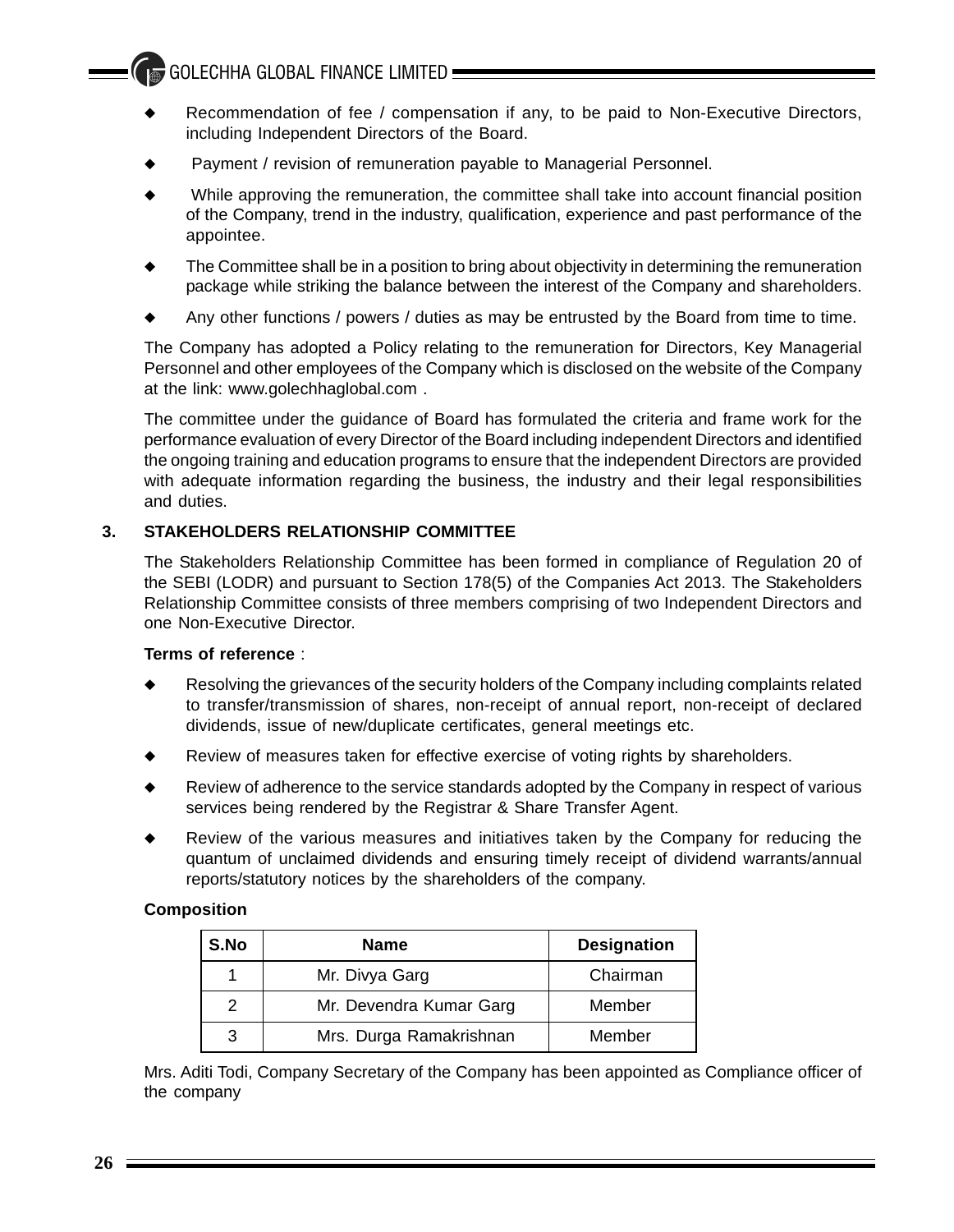$\blacksquare$  GOLECHHA GLOBAL FINANCE LIMITED  $\bigcap$ 

 $\overline{ }$ 

The company has registered itself under SEBI Compliant Redressal System (SCORES) for faster and transparent processing of Investor Grievance. The details of Complaints receive and resolved during the year is as follows:

|   | Pending at the beginning of the year        |  |
|---|---------------------------------------------|--|
| 2 | Received during the year                    |  |
| 3 | Disposed of during the year                 |  |
|   | Remaining unresolved at the end of the year |  |

There are no outstanding complaints as on 31<sup>st</sup> March, 2021.

**By The Order Of The Board For Golechha Global Finance Limited**

**Sd/-**

**Gyan Swaroop Garg Chairman & Managing Director** Place : Kolkata **(DIN: 00602659)**

Date : 12.08.2021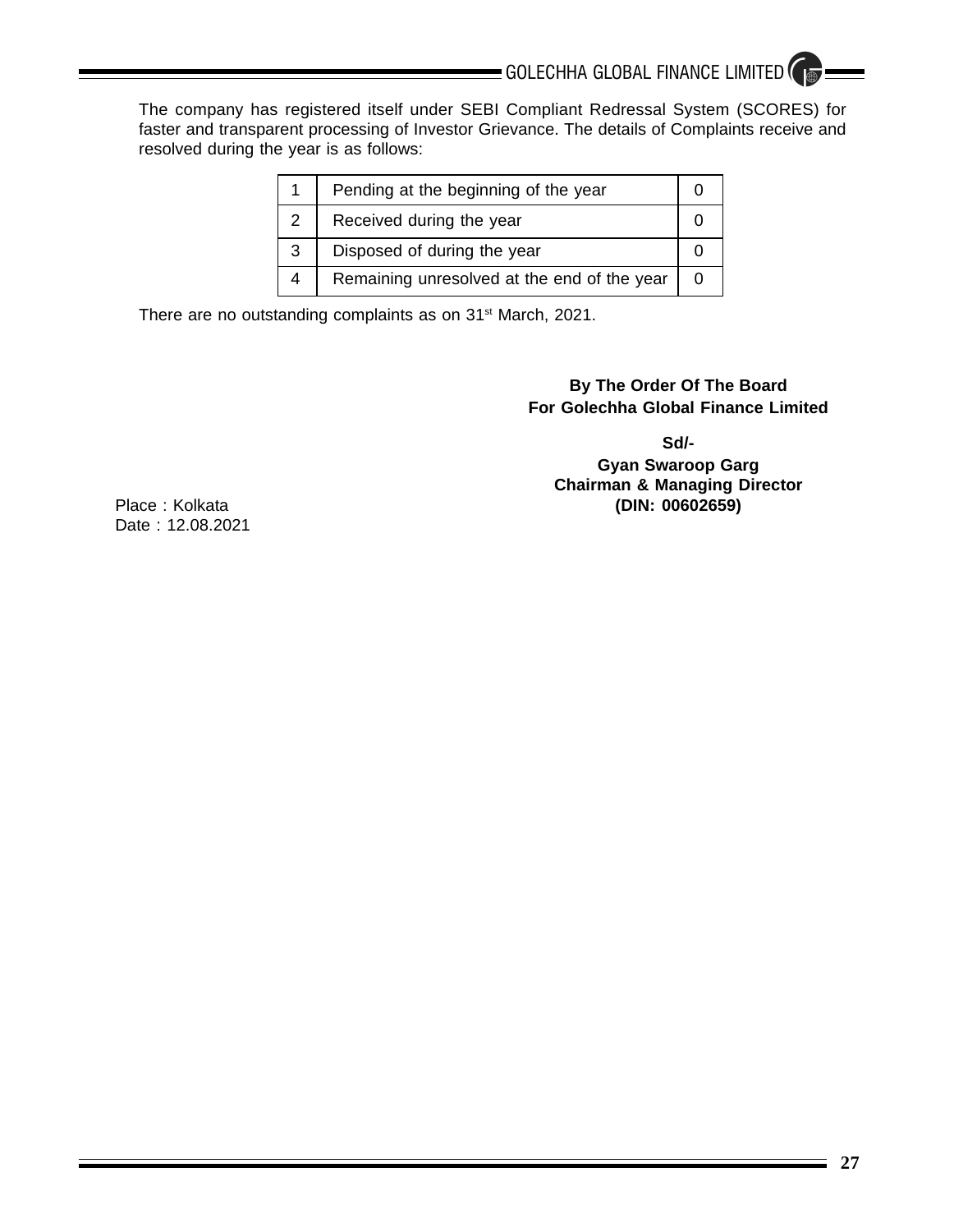*Annexure - II*

#### **FORM NO. AOC -2**

#### **(Pursuant to clause (h) of sub-section (3) of section 134 of the Act and Rule 8(2) of the Companies (Accounts) Rules, 2014.**

Form for Disclosure of particulars of contracts/arrangements entered into by the Company with related parties referred to in sub section (1) of section 188 of the Companies Act, 2013 including certain arm's length transaction under third proviso thereto.

1. Details of contracts or arrangements or transactions not at Arm's length basis.

| SL. | <b>Particulars</b>                                                                                                   | <b>Details</b> |
|-----|----------------------------------------------------------------------------------------------------------------------|----------------|
| No. |                                                                                                                      |                |
| a)  | Name (s) of the related party & nature of relationship                                                               | <b>NA</b>      |
| b)  | Nature of contracts/arrangements/transaction                                                                         | <b>NA</b>      |
| c)  | Duration of the contracts/arrangements/transaction                                                                   | <b>NA</b>      |
| d)  | Salient terms of the contracts or arrangements or transaction including the value, if any                            | <b>NA</b>      |
| e)  | Justification for entering into such contracts or arrangements or transactions'                                      | <b>NA</b>      |
| f)  | Date of approval by the Board                                                                                        | <b>NA</b>      |
| g)  | Amount paid as advances, if any                                                                                      | <b>NA</b>      |
| h)  | Date on which the special resolution was passed in General meeting as required<br>under first proviso to section 188 | <b>NA</b>      |

2. Details of contracts or arrangements or transactions at Arm's length basis.

| S.<br>No.     | Name (s) of<br>the related<br>party & nature<br>of relationship                                                 | Nature of<br>contracts/<br>arrange-<br>ments/<br>transaction | Duration of<br>the contracts/<br>arrange-<br>ments/<br>transaction | Salient terms of the<br>contracts or<br>arrangements or<br>transaction including<br>the value, if any                                                                                                  | Date of<br>approval by<br>the Board | Amount<br>paid as<br> advances. <br>if any | Justification<br>for entereing<br>into Contract                                                                                                                |
|---------------|-----------------------------------------------------------------------------------------------------------------|--------------------------------------------------------------|--------------------------------------------------------------------|--------------------------------------------------------------------------------------------------------------------------------------------------------------------------------------------------------|-------------------------------------|--------------------------------------------|----------------------------------------------------------------------------------------------------------------------------------------------------------------|
|               | G.S Garg HUF<br>Sri<br>Gyan<br>Swaroop Garg,<br>Managing Di-<br>rector of the<br>Company is the<br>karta of HUF | Lease<br><b>Rent Paid</b>                                    | 2020<br>31 <sup>st</sup> July, 2021                                | 1 <sup>st</sup> August, Leasing of property<br>to for registered office<br>of the company 522,<br>Tobacco House, (5th<br>Floor) No.1, Old<br>Court House Corner,<br>Kolkata, West Ben-<br>gal - 700001 | 24.06.2020                          | NA                                         | The property is<br>taken on lease<br>for a period of<br>twelve months<br>for the purpose<br>of registered of-<br>fice of the Com-<br>pany.                     |
| $\mathcal{P}$ | Aditya<br>Dhanuka, Son<br>in law of Sri<br>Gyan Swaroop<br>Garg, Manag-<br>ing Director of<br>the Company       | Employee                                                     | NA                                                                 | Appointment as em-<br>ployee of the com-<br>pany.                                                                                                                                                      | 24.06.2020                          | <b>NA</b>                                  | Aditya<br>Dhanuka being<br>qualified<br>a<br>Chartered Ac-<br>countant and<br>having rich ex-<br>perience of 10<br>year plus to ex-<br>pand the busi-<br>ness. |

#### **By The Order Of The Board For Golechha Global Finance Limited**

**Sd/- Gyan Swaroop Garg Chairman & Managing Director (DIN: 00602659)**

Place : Kolkata Date : 12.08.2021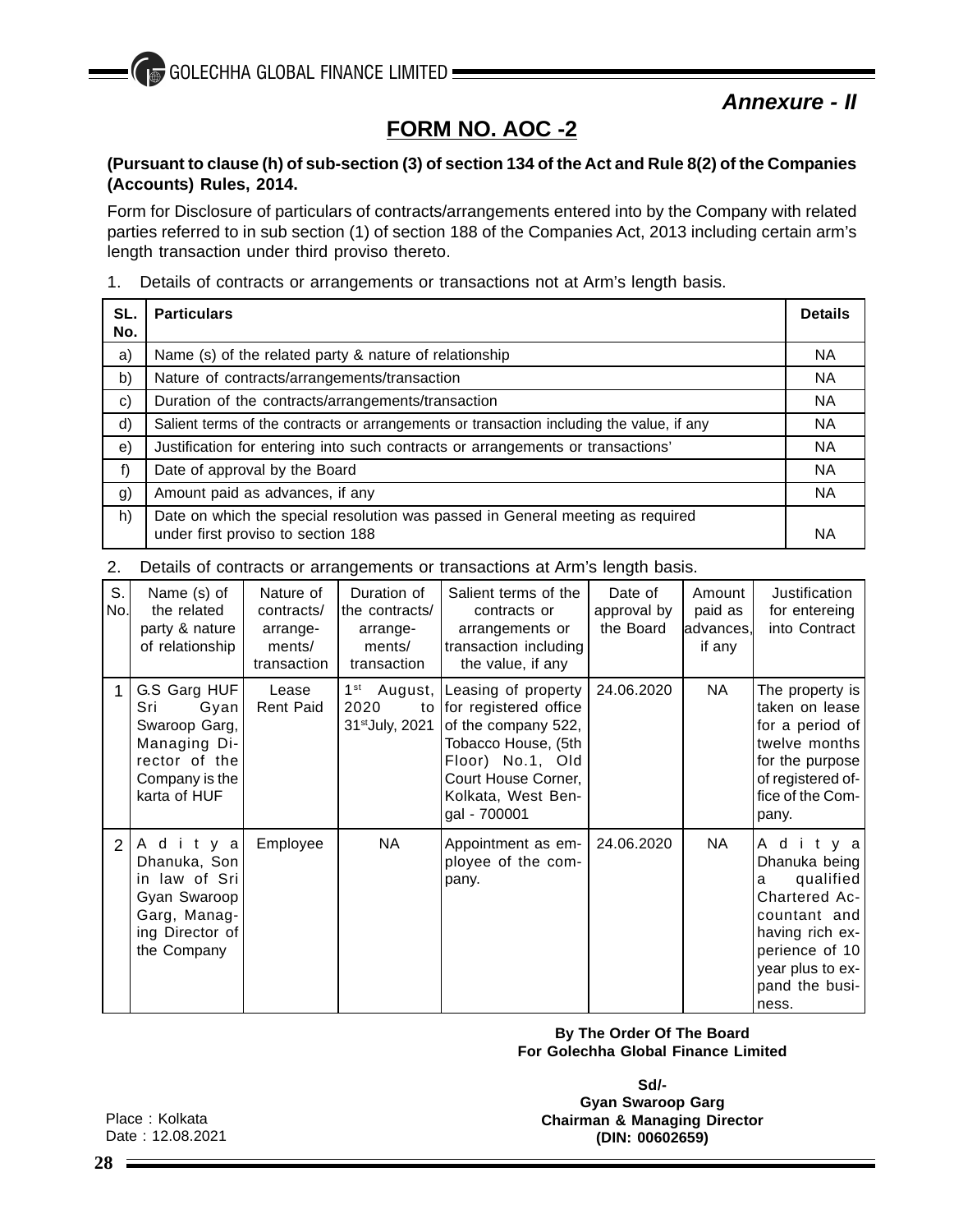#### *Annexure - III*

#### **FORM NO. MR-3**

#### **SECRETARIAL AUDIT REPORT**

#### FOR THE FINANCIAL YEAR ENDED 31st MARCH 2021

*[Pursuant to section 204(1) of the Companies Act, 2013 and rule No.9 of the Companies (Appointment and Remuneration Personnel) Rules, 2014]*

To, The Members, **GOLECHHA GLOBAL FINANCE LIMITED** 522, Tobacco House, (5th floor) No. 1, Old Court House Corner Kolkata WB 700001 IN

I have conducted the secretarial audit of the compliance of applicable statutory provisions and the adherence to good corporate practices by **GOLECHHA GLOBAL FINANCE LIMITED,** hereinafter called the (Company). Secretarial Audit was conducted in a manner that provided me a reasonable basis for evaluating the corporate conducts/statutory compliances and expressing my opinion thereon.

Based on my verification of the **GOLECHHA GLOBAL FINANCE LIMITED** books, papers, minute books, forms and returns filed and other records maintained by the company and also the information provided by the Company, its officers, agents and authorized representatives during the conduct of secretarial audit, I hereby report that in my opinion, the company has, during the audit period covering the financial year ended on 31<sup>st</sup> March, 2021 complied with the statutory provisions listed hereunder and also that the Company has proper Board-processes and compliance-mechanism in place to the extent, in the manner and subject to the reporting made hereinafter:

I have examined the books, papers, minute books, forms and returns filed and other records maintained by **GOLECHHA GLOBAL FINANCE LIMITED,** ("the Company") for the financial year ended on 31<sup>st</sup> March, 2021 according to the provisions of:

- (i) The Companies Act, 2013 (the Act) and the rules made there under
- (ii) The Securities Contracts (Regulation) Act, 1956 ('SCRA') and the rules made there under;
- (iii) Foreign Exchange Management Act, 1999 and the rules and regulations made there under;
- (iv) The following Regulations and Guidelines prescribed under the Securities and Exchange Board of India Act, 1992 ('SEBI Act'):-
	- (a) The Securities and Exchange Board of India (Substantial Acquisition of Shares and Takeovers) Regulations, 2011;
	- (b) The Securities and Exchange Board of India (Prohibition of Insider Trading) Regulations, 2015;
	- (c) The Securities and Exchange Board of India (Issue of Capital and Disclosure Requirements) Regulations, 2018;
	- (d) The Securities and Exchange Board of India (Depositories and Participants) Regulations, 2018;
- (v) Corporate Governance Voluntary Guidelines- 2009 issued by the Ministry of Corporate Affairs, Government of India;
- (vi) The Reserve Bank of India Act, 1934;

I have also examined compliance with the applicable clauses of the following: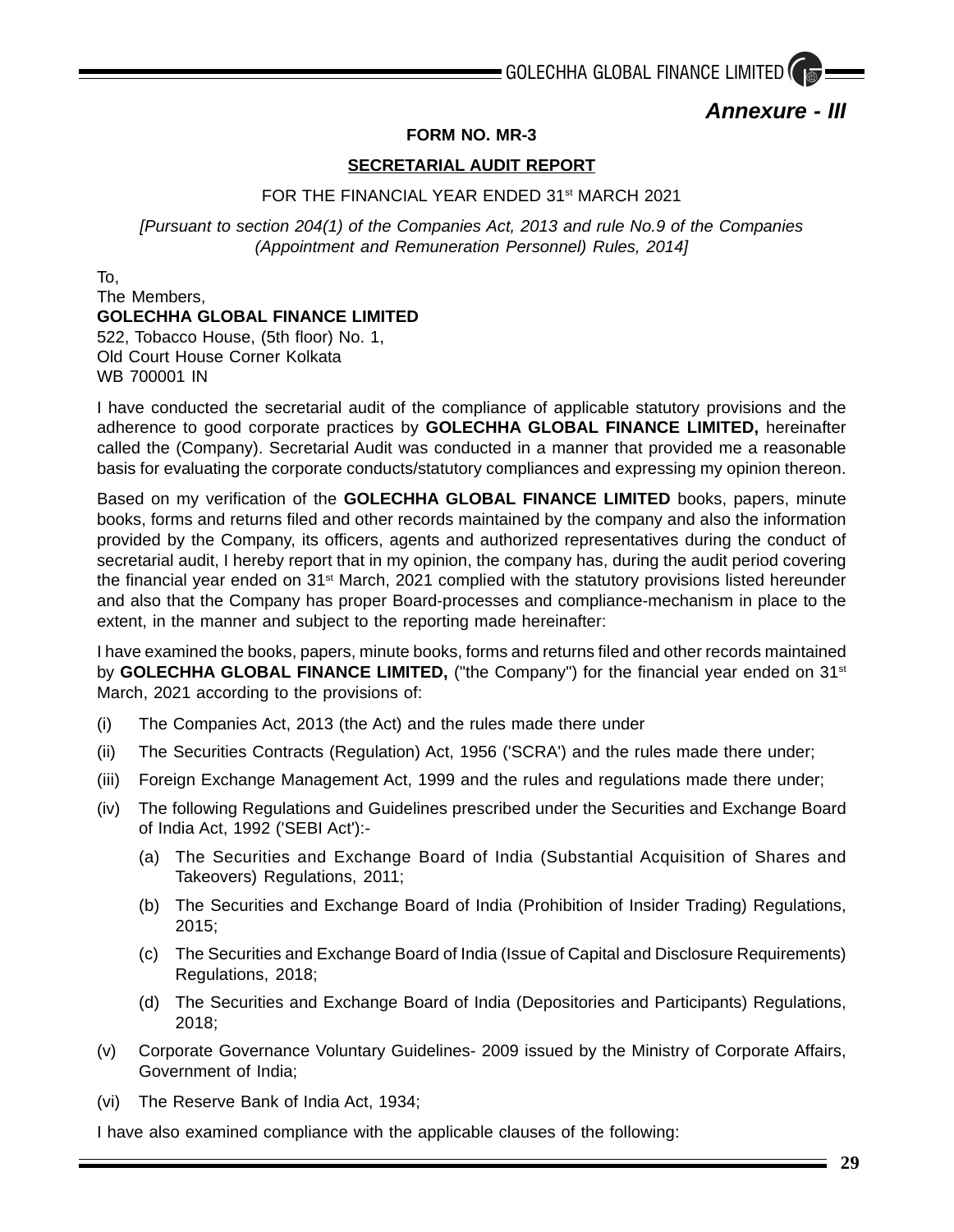- (i) Secretarial Standards issued by The Institute of Company Secretaries of India.
- (ii) The Listing Obligations and Disclosure Requirements (LODR), Regulations, 2015.

During the period under review the Company has complied with the provisions of the Co. Act, Rules, Regulations, Guidelines, Standards, etc.

#### **I further report that**

The Board of Directors of the Company is duly constituted with proper balance of Executive Directors, Non-Executive Directors and Independent Directors. The changes in the composition of the Board of Directors that took place during the period under review were carried out in compliance with the provisions of the Act. Adequate notice is given to all directors to schedule the Board Meetings, agenda and detailed notes on agenda were sent at least seven days in advance, and a system exists for seeking and obtaining further information and clarifications on the agenda items before the meeting and for meaningful participation at the meeting. Majority decision is carried through while the dissenting members' views are captured and recorded as part of the minutes.

**I further report** that there are adequate systems and processes in the company commensurate with the size and operations of the company to monitor and ensure compliance with applicable laws, rules, regulations and guidelines.

Place: Kolkata Date: 28.06.2021

> Company Secretary In Practice: **Disha Dugar** FCS No. **8128** C P No.: **10895 UDIN:** F008128C000531035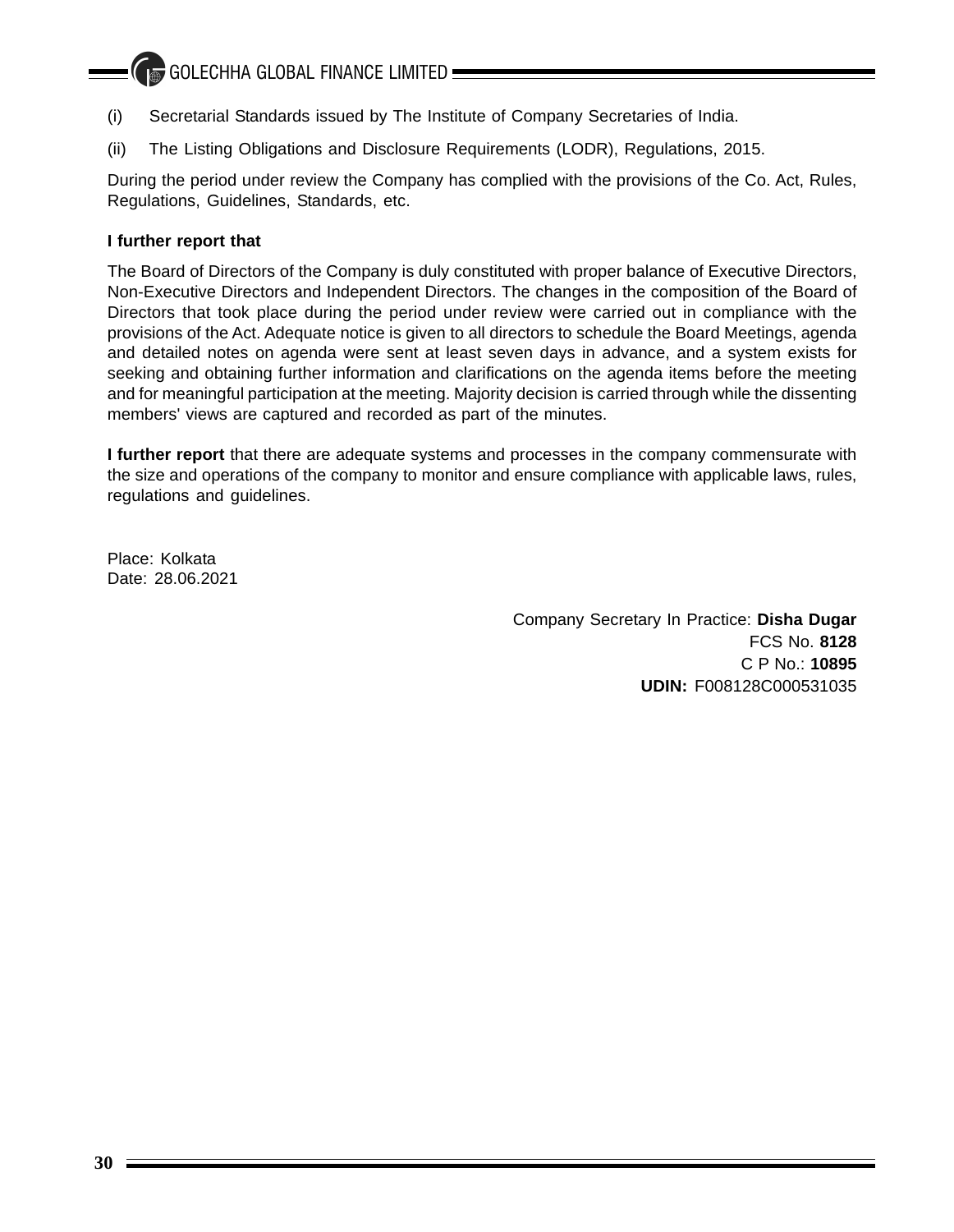#### *Annexure - IV*

#### **Report on Managerial Remuneration**

*As per Section 197 of the Companies Act 2013, Read with Rule 5 of The Companies (Appointment and Remuneration of Managerial Personnel) Rules, 2014*

- **(A) Details pertaining to remuneration as required under Section 197 (12) of the Companies Act, 2013 read with Rule 5(1) of the (Appointment and Remuneration of Managerial Personnel) Rules 2014**.
- i) The percentage increase in remuneration of each Director, Chief Financial Officer during the financial year 2020-21, ratio of the remuneration of each Director to the median remuneration of the employees of the company for the financial year 2020-21, and the comparison of remuneration of each Key Managerial Personnel (KMP) against the performance of the Company are as under:

| Sr.<br>No. | Name of Director / KMP<br>and Designation        | Remuneration of<br>Director & KMP<br>for the financial<br>year (Rs. in Lakhs)<br>2020-21 | % increase in<br>Remuneration in<br>the Financial<br>year<br>2020-21 | Ratio of<br>remuneration of<br>each Director/to<br>median<br>remuneration |
|------------|--------------------------------------------------|------------------------------------------------------------------------------------------|----------------------------------------------------------------------|---------------------------------------------------------------------------|
| 1.         | Gyan Swaroop Garg<br><b>Managing Director</b>    | 2, 4                                                                                     | No Change                                                            |                                                                           |
| 2.         | Mihir Ranjan Pal<br>Whole Time Director &<br>CFO | 3.0                                                                                      | No Change                                                            | 1.25                                                                      |
| 3.         | Divya Garg<br><b>Director</b>                    | Nil                                                                                      | NA.                                                                  | NA.                                                                       |
| 4.         | Devendra Kumar Garg                              | Nil                                                                                      | <b>NA</b>                                                            | NA.                                                                       |
| 5.         | Durga Ramakrishnan                               | Nil                                                                                      | <b>NA</b>                                                            | NA.                                                                       |
| 6.         | Aditi Bajaj Todi                                 | 2.4                                                                                      | No Change                                                            |                                                                           |

#### ii) **The median remuneration of employees' of the Company during the financial year:**

The median remuneration of employees' of the Company during the financial year is 240000

#### iii) **The percentage increase in the median remuneration of employees in the financial year:**

The percentage increase in the median remuneration of employees in the Financial year ending March 31, 2021 is Nil.

#### iv) **The number of permanent employees on the rolls of Company as at March 31, 2021:**

There were 7 permanent employees on the rolls of Company as on  $31<sup>st</sup>$  March, 2021

v) **Average percentile increase already made in the salaries of employees other than the managerial personnel in the last financial year and its comparison with the percentile increase in the managerial remuneration and justification thereof and point out if there are any exceptional circumstances for increase in the managerial remuneration:**

There is anaverage increase of 67% in the salaries of employees during the F.Y 2020-21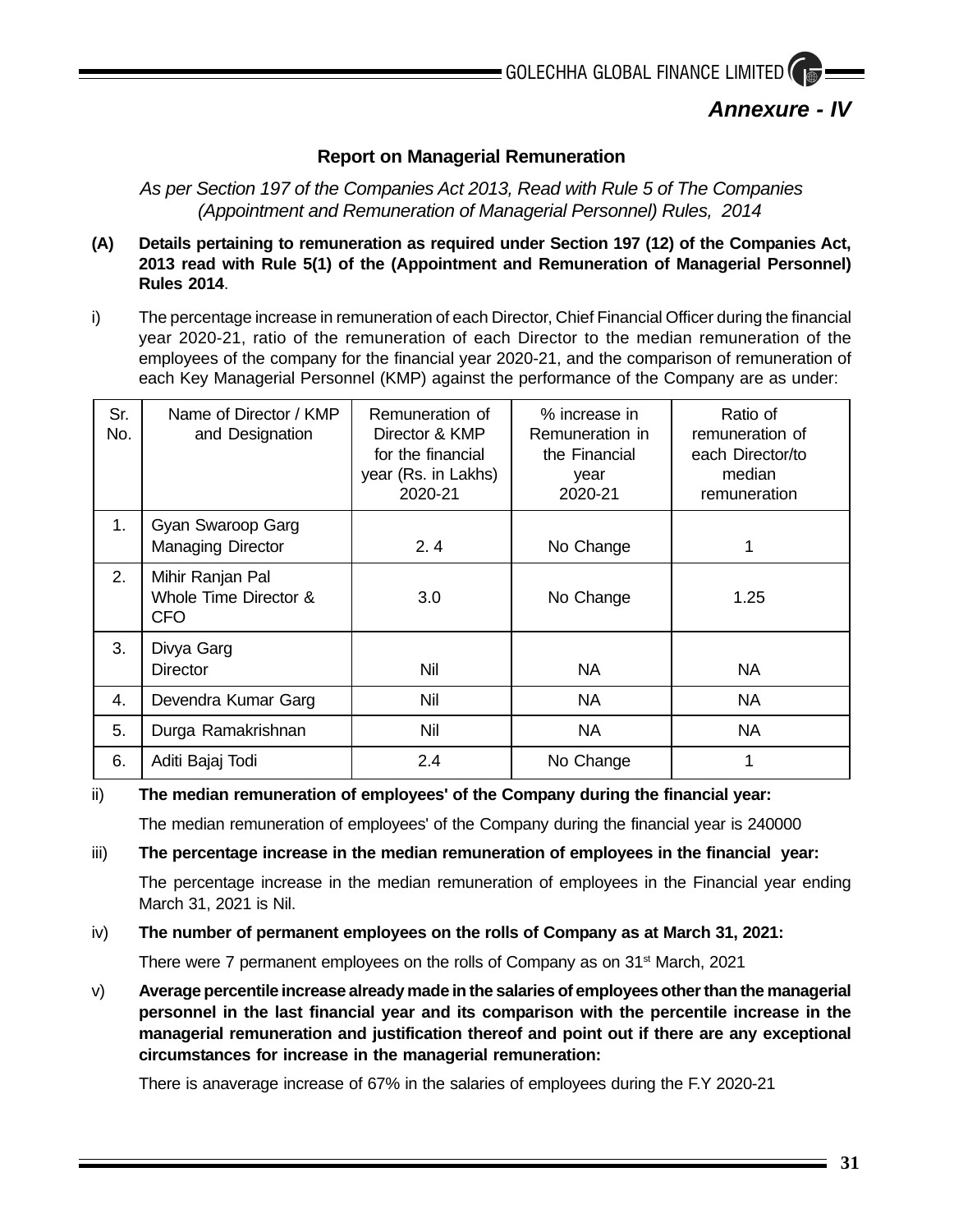**The Company affirms that remuneration to the Directors and Key Managerial Personnel is as per the remuneration policy of the Company.**

There are no employees who are in receipt of remuneration more than Rs. One Crore and Two Lakh per annum or Rs. Eight Lakhs and Fifty Thousand per month.

**Statement of Particulars of Employees Pursuant to Provisions of Rule 5(2) of Section 197(12) of the Companies Act 2013 read with Companies (Appointment and Remuneration of Managerial Personnel) Rules 2014**

| SI.<br>No.     | Name of the<br><b>Employee</b> | Desig-<br>nation                        | Nature Of<br>Employ-<br>ment                                         | Qualifica-<br>tion and<br>experience<br>of<br>employee | Date of<br>com-<br>mence-<br>ment of<br>employ-<br>ment | age | The Last<br><b>Employment</b><br>held before<br>joining the<br>company | <b>CTC</b><br>(Per<br>annum) | Whether<br><b>Employee</b><br>is relative<br>of any<br>Director or<br>Manager of<br>the<br>Company |
|----------------|--------------------------------|-----------------------------------------|----------------------------------------------------------------------|--------------------------------------------------------|---------------------------------------------------------|-----|------------------------------------------------------------------------|------------------------------|----------------------------------------------------------------------------------------------------|
| 1              | Gautam<br>Chatterjee           | Execu-<br>tive                          | Regular                                                              | Graduate                                               | 2017                                                    | 61  |                                                                        | 4,05,000                     | <b>No</b>                                                                                          |
| $\overline{2}$ | Mihir Ranjan<br>Pal            | Whole<br>Time<br>Director<br>and<br>CFO | Appointed<br>by<br><b>Members</b><br>for period<br>of Three<br>Years | M.com., &<br><b>LLB</b><br>Graduate                    | 14.12.2017                                              | 61  |                                                                        | 3,00,000                     | <b>No</b>                                                                                          |
| 3              | Gyan Swaroop<br>Garg           | Manag-<br>ing<br>Director               | Appointed<br>by<br><b>Members</b><br>for period<br>of Three<br>Years | Chartered<br>Accountant<br>and Cost<br>Accountant      | 26.04.2010                                              | 60  |                                                                        | 2,40,000                     | Father of<br>Divya Gag,<br>Director of<br>the<br>Company                                           |
| 4              | M.M<br>Saiduallah              | Assis-<br>tant                          | Regular                                                              | Graduate                                               | 2017                                                    | 66  |                                                                        | 1,50,500                     | <b>No</b>                                                                                          |
| 5              | Shanker<br>Roy                 | Peon                                    | Regular                                                              | <b>NA</b>                                              | 2015                                                    | 67  |                                                                        | 1,01,500                     | <b>No</b>                                                                                          |
| 6              | Aditi Bajaj<br>Todi            | <b>CS</b>                               | Regular                                                              | CS                                                     | 11.06.2019                                              | 37  | <b>Sunway Opus</b><br>Interrational<br>Pvt. Ltd                        | 2,40,000                     | <b>No</b>                                                                                          |
| $\overline{7}$ | Aditya<br>Dhanuka              | B.Com<br>& CA                           | Regular                                                              | CA                                                     | 01.07.2020                                              | 32  |                                                                        | 16,00,000                    | Son in<br>Law of<br>the CMD                                                                        |

#### **By The Order Of The Board For Golechha Global Finance Limited**

**Sd/- Gyan Swaroop Garg Chairman & Managing Director (DIN: 00602659)**

Place : Kolkata Date : 12.08.2021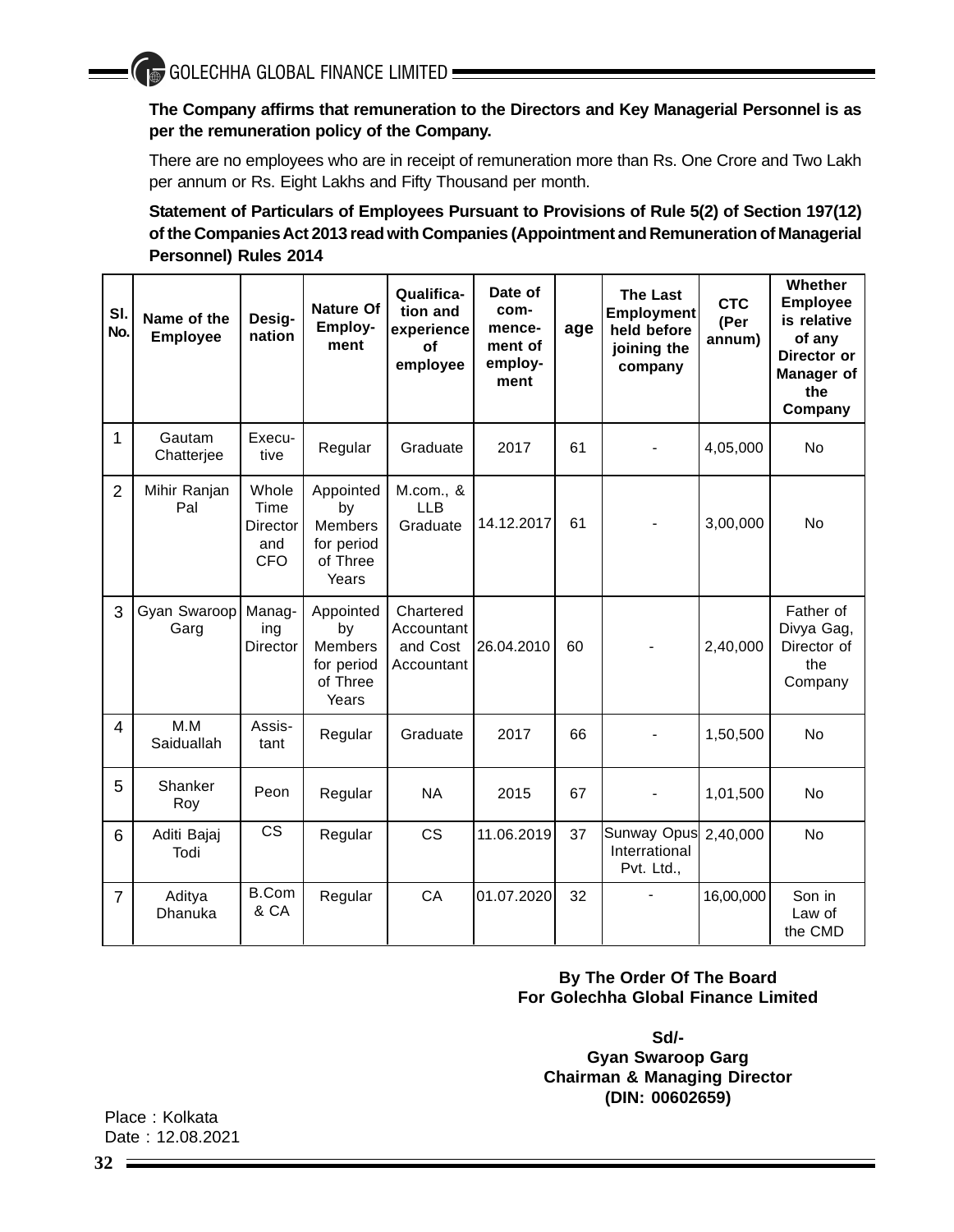#### *Annexure - V*

#### **MANAGEMENT DISCUSSION & ANALYSIS REPORT**

#### **INDUSTRIAL STRUCTURE AND DEVELOPMENT**

Non-banking finance companies (NBFCs) form an integral part of the Indian financial system. They play an important role in nation building and financial inclusion by complementing the banking sector in reaching out credit to the unbanked segments of society, especially to the micro, small and medium enterprises (MSMEs), which form the cradle of entrepreneurship and innovation. NBFCs' groundlevel understanding of their customers' profile and their credit needs gives them an edge, as does their ability to innovate and customize products as per their clients' needs. This makes them the perfect conduit for delivering credit to MSMEs.

However, NBFCs operate under certain regulatory constraints, which put the mat a disadvantage visà-vis banks. While there has been a regulatory convergence between banks and NBFCs on the asset side, on the liability side, NBFCs still do not enjoy a level playing field. This needs to be addressed to help NBFCs realize their full potential and thereby perform their duties with greater efficiency.

Moreover, with the banking system clearly constrained in terms of expanding their lending activities, the role of NBFCs becomes even more important now, especially when the government has a strong focus on promoting entrepreneurship so that India can emerge as a country of job creators instead of being one of job seekers. Innovation and diversification are the important contributors to achieve the desired objectives.

#### **OPPORTUNITY & THREATS**

India is an attractive investment destination and the Companies here are the part of India's growth story and through this we have also get hold of immense opportunities to expand, strengthen and enhance our business. We have enough headroom available to enlarge our network and at the same time educate number of customers to tie-up with us.

However due to continuing recession throughout world markets, a slowdown in financial flows into the economy and lingering impact of global credit crunch are seen as the greatest risk faced by NBFCs. Further the volatility in the Indian equity markets and the huge liquidity crunch due to global financial meltdown would be a threat for the Company's business growth.

#### **SEGMENT WISE OR PRODUCT WISE PERFORMANCE:**

Your company is not dealing in any kind of product as the company's principal business is lending business onlyand during the year under review, the interest income from loans granted was Rs. 90.32 Lacs as against Rs. 95.23 Lacs for the previous year. The operations of the Company have resulted in Profit after Tax of Rs. 30.52 Lacs as against Rs. 38.09 Lacs in the previous year. The operations of the Company have resulted in Profit after Tax of Rs. 30.52Lacs as against Rs. 38.09 Lacs in the previous year, which is on account of the employee benefit expenses and other expenses.

#### **OUTLOOK**

The Company's present business operations are preponderantly that of Loans & Advances, future of which largely depends upon financial and capital markets. The income from the advances/lending business is steadily growing, contributing significant volume to the overall business of the Company. The Management is optimistic, expects to maintain its performance in FY2020-21 and hopes to grow at a rate faster than the growth of bank credit. The approach would be to continue the growth momentum while balancing risk. As before, it will continue to invest in strengthening risk management practices;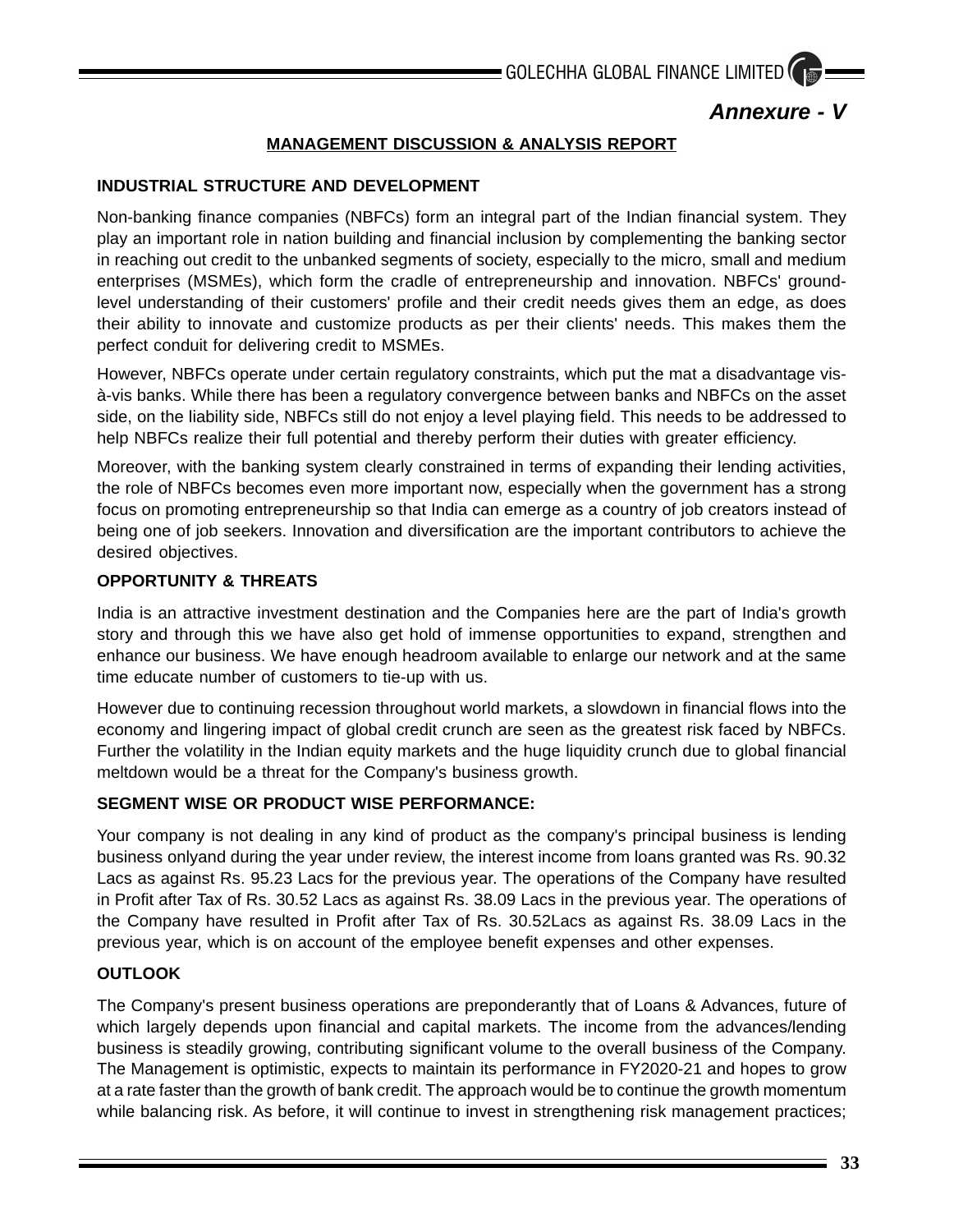and in maintaining its investment in technology and human resources to consolidate its position as a leading NBFC in India.

#### **RISK AND CONCERNS**

The Company's risk philosophy involves the developing and maintaining a healthy portfolio within its risk appetite and the regulatory framework. While the Company is exposed to various types of risk, the most important among them are credit risk, market risk (which includes liquidity risk and price risk) and operational risk. The measurement, monitoring and management of risk remains key focus areas for the Company which manages this risk by maintaining prudent and commercial business practices.

#### **INTERNAL CONTROL SYSTEM AND THEIR ADEQUACY**

The Company has in place proper and adequate internal control systems commensurate with the nature of its business, size and complexity of its operations. Internal control systems comprising of policies and procedures designed to ensure reliability of financial reporting, timely feedback on achievement of operational and strategic goals, compliance with policies, procedure, applicable laws and regulations, and that all assets and resources acquired are used economically.

#### **FINANCIAL PERFORMANCE WITH RESPECT TO OPERATIONAL PERFORMANCE:**

|                                             |         | (In Lakhs) |
|---------------------------------------------|---------|------------|
| <b>Particulars</b>                          | 2020-21 | 2019-20    |
| Total Income                                | 90.32   | 95.23      |
| <b>Total Expenses</b>                       | 49.18   | 45.66      |
| <b>Profit Before Taxation</b>               | 41.14   | 49.57      |
| Profit after Tax                            | 30.52   | 38.09      |
| Earnings per Equity share - Basic & Diluted | 0.55    | 0.69       |

#### **KEY FINANCIAL RATIOS:**

| S.No           | <b>Particulars</b>             | 2020-21   | 2019-20   |
|----------------|--------------------------------|-----------|-----------|
| 1              | Debtors Turnover               | <b>NA</b> | <b>NA</b> |
| $\overline{2}$ | <b>Inventory Turnover</b>      | <b>NA</b> | <b>NA</b> |
| 3.             | Debt to Equity Ratio           | 0.02      | 0.016     |
| 3              | Interest Coverage Ratio        | <b>NA</b> | <b>NA</b> |
| 4              | <b>Current Ratio</b>           | 65.59     | 63.63     |
| 5              | <b>Operating Profit Margin</b> | 45.55%    | 52.06%    |
| 6              | Net Profit Margin              | 33.79%    | 40.00%    |
| 7              | Return on Net Worth            | 3.36%     | 4.26%     |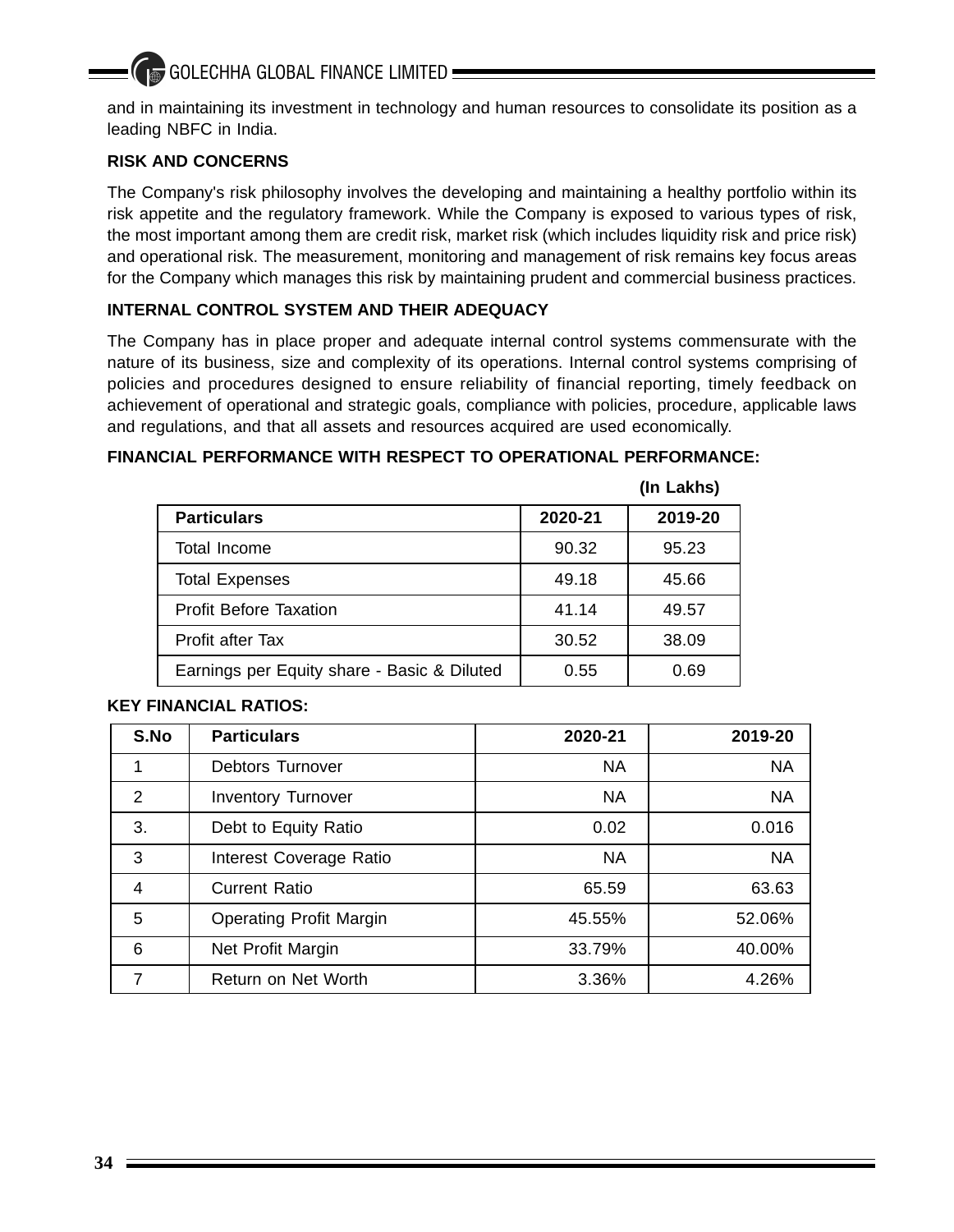#### **MATERIAL DEVELOPMENTS IN HUMAN RESOURCES:**

Your Company considers its Human Resources as the key to achieve its objectives. Keeping this in view, your Company takes utmost care to attract and retain quality employees. The employees are sufficiently empowered and such work environment propels them to achieve higher levels of performance. The unflinching commitment of the employees is the driving force behind the Company's vision. Your Company appreciates the spirit of its dedicated employees. There is no material development in the human resources employed in the FY 2020-21 and there are no material developments in the human resources utilized in the Company.

> **By The Order Of The Board For Golechha Global Finance Limited**

> > **Sd/-**

**Gyan Swaroop Garg Chairman & Managing Director (DIN: 00602659)**

Place : Kolkata Date : 12.08.2021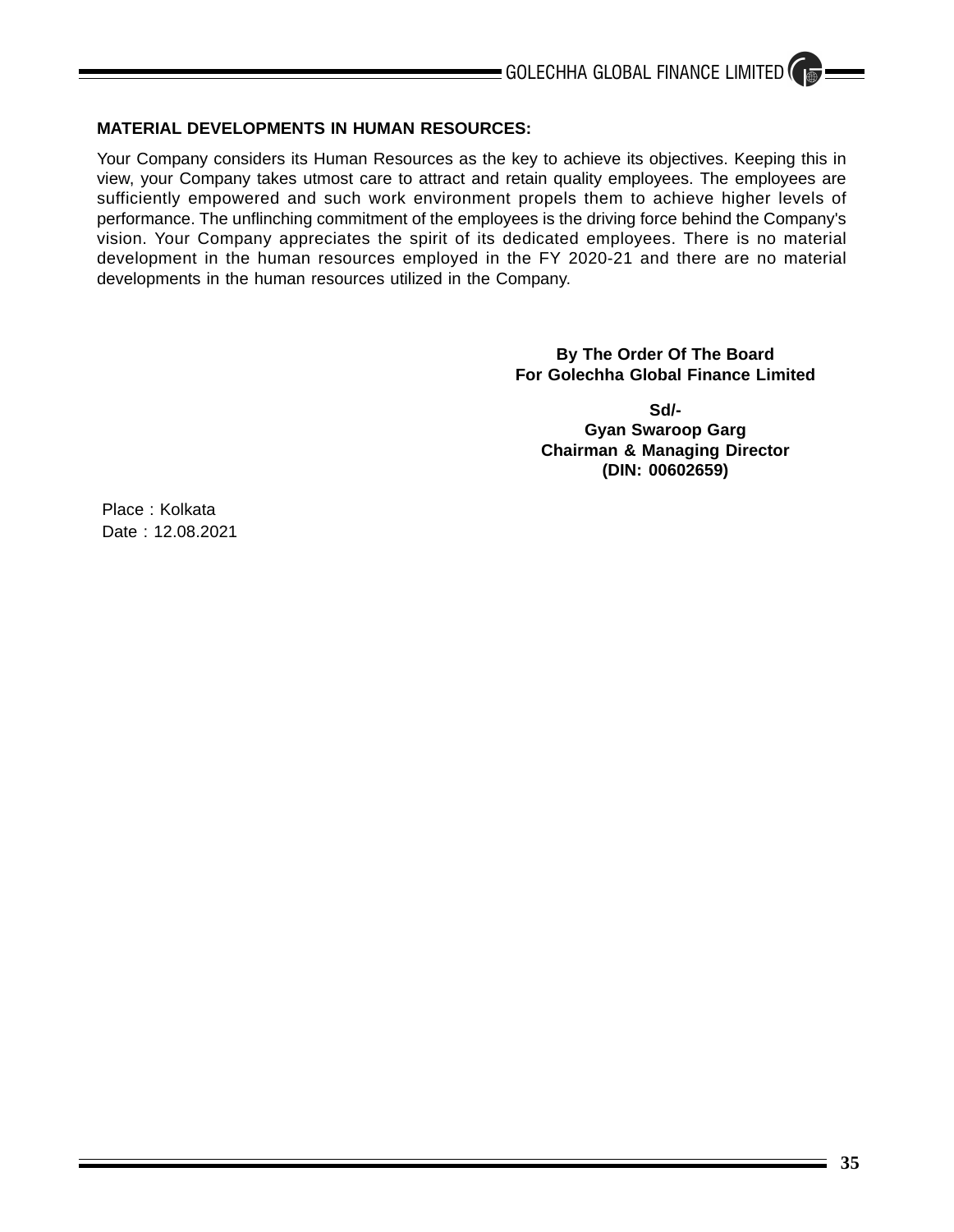# **B D S & Co.**

#### **CHARTERED ACCOUNTANTS**

Head office: 35A, Raja Basanta Roy Road, 2nd Floor, Kolkata -700 029 Ph (Off.) : 033 2466 2517, 033 2419 7736, bdsho@bharatds.com

#### **INDEPENDENT AUDITORS' REPORT**

**The Members, Golechha Global Finance Limited**,

#### **Report on the Standalone Financial Statements**

#### **Opinion**

We have audited standalone financial statements of **Golechha Global Finance Limited** ("the Company"), which comprise of the balance sheet as at March 31, 2021, the statement of Profit and Loss and statement of cash flows for the year then ended, and notes to the financial statements, including a summary of significant accounting policies and other explanatory information.

In our opinion and to the best of our information and according to the explanations given to us, the aforesaid standalone financial statements give the information required by The Companies Act, 2013 ("The Act") in the manner so required and give a true and fair view in conformity with the accounting principles generally accepted in India, of the state of affairs of the Company as at March 31, 2021, profit and its cash flows for the year ended on that date.

#### **Basis for Opinion**

We conducted our audit of the standalone financial statements in accordance with the Standards on Auditing (SAs) specified under section 143(10) of the Companies Act, 2013. Our responsibilities under those Standards are further described in the Auditor's Responsibilities for the Audit of the Standalone Financial Statements section of our report. We are independent of the Company in accordance with the Code of Ethics issued by the Institute of Chartered Accountants of India together with the independent requirement that are relevant to our audit of the standalone financial statements under the provisions of the Companies Act, 2013 and the rules made there under, and we have fulfilled our other ethical responsibilities in accordance with these requirements and the ICAI's Code of Ethics. We believe that the audit evidence we have obtained is sufficient and appropriate to provide a basis for our opinion.

#### **Key Audit Matters**

Key audit matters are those matters that, in our professional judgment, were of most significance in our audit of the standalone financial statements of the current period. These matters were addressed in the context of our audit of the financial statements as a whole, and in forming our opinion thereon, and we do not provide a separate opinion on these matters. For each matter below, our description of how our audit addressed the matter is provided in that context.

We have determined the matters described below to be the key audit matters to be communicated in our report. We have fulfilled the responsibilities described in the Auditor's responsibilities for the audit of the standalone Ind AS financial statements section of our report, including in relation to these matters. Accordingly, our audit included the performance of procedures designed to respond to our assessment of the risks of material misstatement of the standalone Ind AS financial statements. The results of our audit procedures, including the procedures performed to address the matters below, provide the basis for our audit opinion on the accompanying standalone Ind AS financial statements.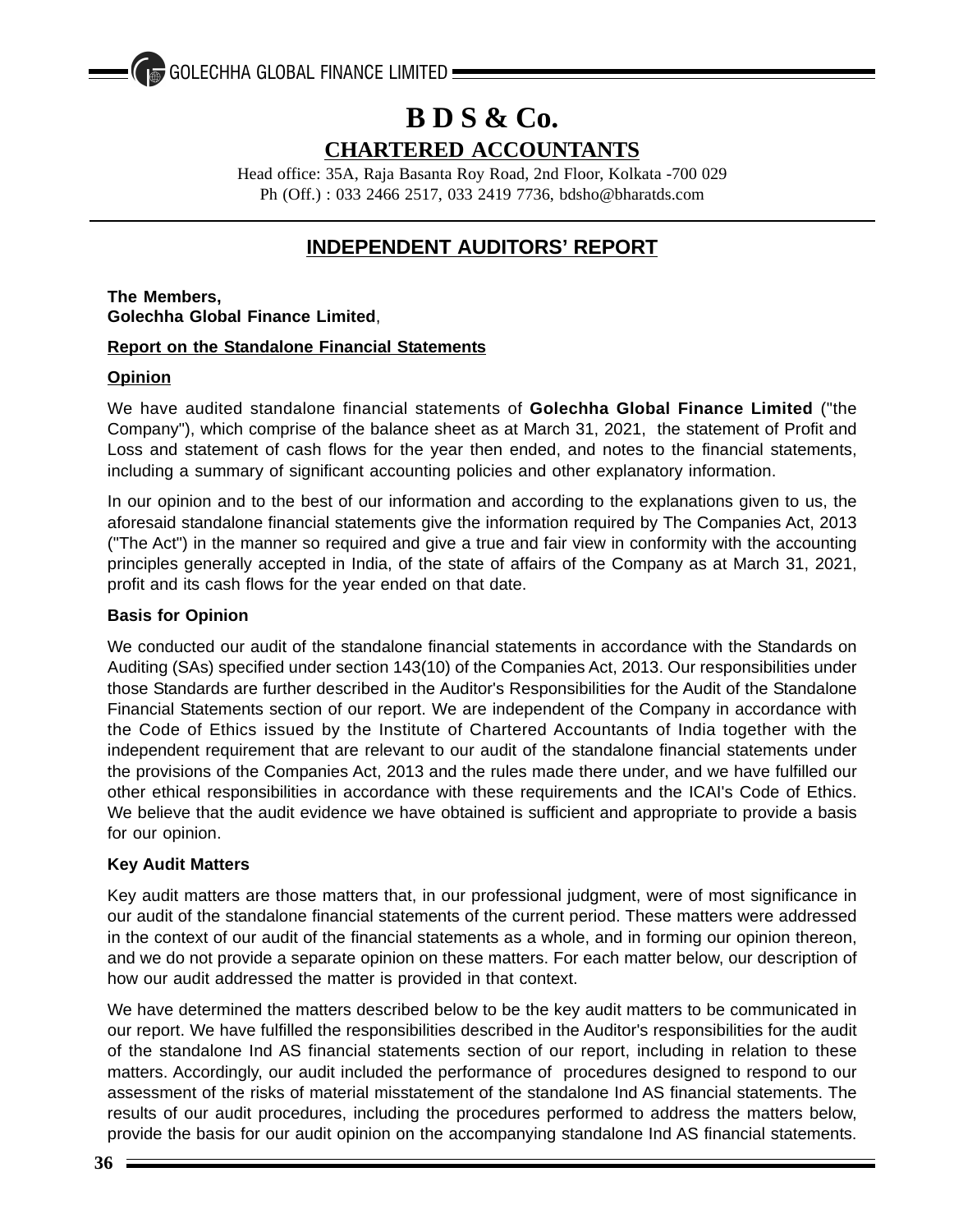# **B D S & Co.**

#### **CHARTERED ACCOUNTANTS**

Head office: 35A, Raja Basanta Roy Road, 2nd Floor, Kolkata -700 029 Ph (Off.) : 033 2466 2517, 033 2419 7736, bdsho@bharatds.com

#### **Management's Responsibility for the Financial Statements**

The Company's Board of Directors is responsible for the matters stated in section 134(5) of the Companies Act, 2013 ("the Act") with respect to the preparation of these standalone that give a true and fair view of the financial position, financial performance and cash flows of the Company in accordance with the accounting principles generally accepted in India, including the accounting Standards specified under section 133 of the Act. This responsibility also includes maintenance of adequate accounting records in accordance with the provisions of the Act for safeguarding of the assets of the Company and for preventing and detecting frauds and other irregularities; selection and application of appropriate implementation and maintenance of accounting policies; making judgments and estimates that are reasonable and prudent; and design, implementation and maintenance of adequate internal financial controls, that were operating effectively for ensuring the accuracy and completeness of the accounting records, relevant to the preparation and presentation of the financial statement that give a true and fair view and are free from material misstatement, whether due to fraud or error.

In preparing the financial statements, management is responsible for assessing the Company's ability to continue as a going concern, disclosing, as applicable, matters related to going concern and using the going concern basis of accounting unless management either intends to liquidate the Company or to cease operations, or has no realistic alternative but to do so.

Board of Directors are also responsible for overseeing the Company's financial reporting process.

#### **Auditor's Responsibilities for the Audit of the standalone Financial Statements**

Our objectives are to obtain reasonable assurance about whether the standalone financial statements as a whole are free from material misstatement, whether due to fraud or error, and to issue an auditor's report that includes our opinion. Reasonable assurance is a high level of assurance, but is not a guarantee that an audit conducted in accordance with SAs will always detect a material misstatement when it exists. Misstatements can arise from fraud or error and are considered material if, individually or in the aggregate, they could reasonably be expected to influence the economic decisions of users taken on the basis of these standalone financial statements.

As part of an audit in accordance with SAs, we exercise professional judgment and maintain professional skepticism through- out the audit. We also:

- a) Identify and assess the risks of material misstatement of the standalone financial statements, whether due to fraud or error, design and perform audit procedures responsive to those risks, and obtain audit evidence that is sufficient and appropriate to provide a basis for our opinion. The risk of not detecting a material misstatement resulting from fraud is higher than for one resulting from error, as fraud may involve collusion, forgery, intentional omissions, misrepresentations, or the override of internal control.
- b) Obtain an understanding of internal control relevant to the audit in order to design audit procedures that are appropriate in the circumstances. Under section 143(3)(i) of the Companies Act, 2013, we are also responsible for expressing our opinion on whether the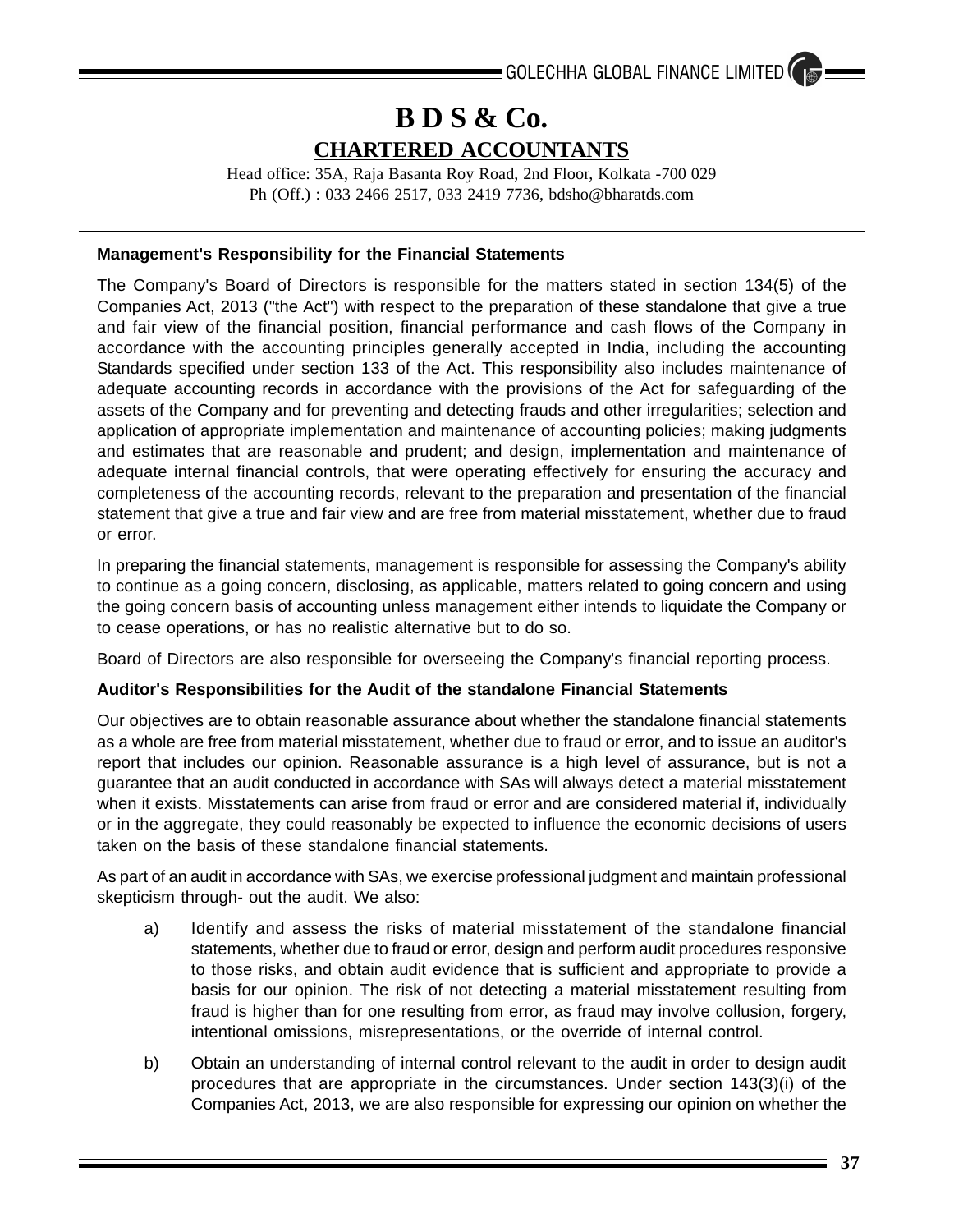company has adequate internal financial controls system in place and the operating effectiveness of such controls.

- c) Evaluate the appropriateness of accounting policies used and the reasonableness of accounting estimates and related disclosures made by management.
- d) Conclude on the appropriateness of management's use of the going concern basis of accounting and, based on the audit evidence obtained, whether a material uncertainty exists related to events or conditions that may cast significant doubt on the Company's ability to continue as a going concern. If we conclude that a material uncertainty exists, we are required to draw attention in our auditor's report to the related disclosures in the standalone financial statements or, if such disclosures are inadequate, to modify our opinion. Our conclusions are based on the audit evidence obtained up to the date of our auditor's report. However, future events or conditions may cause the Company to cease to continue as a going concern.
- e) Evaluate the overall presentation, structure and content of the standalone financial statements, including the disclosures, and whether the standalone financial statements represent the underlying transactions and events in a manner that achieves fair presentation.

We communicate with those charged with governance regarding, among other matters, the planned scope and timing of the audit and significant audit findings, including any significant deficiencies in internal control that we identify during our audit.

We also provide those charged with governance with a statement that we have complied with relevant ethical requirements regarding independence, and to communicate with them all relationships and other matters that may reasonably be thought to bear on our independence, and where applicable, related safeguards.

From the matters communicated with those charged with governance, we determine those matters that were of most significance in the audit of the standalone financial statements of the current period and are therefore the key audit matters. We describe these matters in our auditor's report unless law or regulation precludes public disclosure about the matter or when, in extremely rare circumstances, we determine that a matter should not be communicated in our report because the adverse consequences of doing so would reasonably be expected to outweigh the public interest benefits of such communication.

#### **Report on Other Legal and Regulatory Requirements**

- 1. As required by the Companies (Auditor's Report) Order, 2016 issued by the Central Government of India in terms of sub-section (11) of section 143 of the Act, we give in the Annexure ('Annexure A') a statement on the matters specified in paragraphs 3 and 4 of the Order.
- 2. As required by Section 143 (3) of the Act, we report that:
	- a. We have sought and obtained all the information and explanations which to the best of our knowledge and belief were necessary for the purpose of our audit.
	- b. In our opinion proper books of account as required by law have been kept by the Company so far as it appears from our examination of those books.
	- c. The Balance Sheet, Statement of Profit and Loss and the Cash Flow Statement dealt with by this Report are in agreement with the books of account.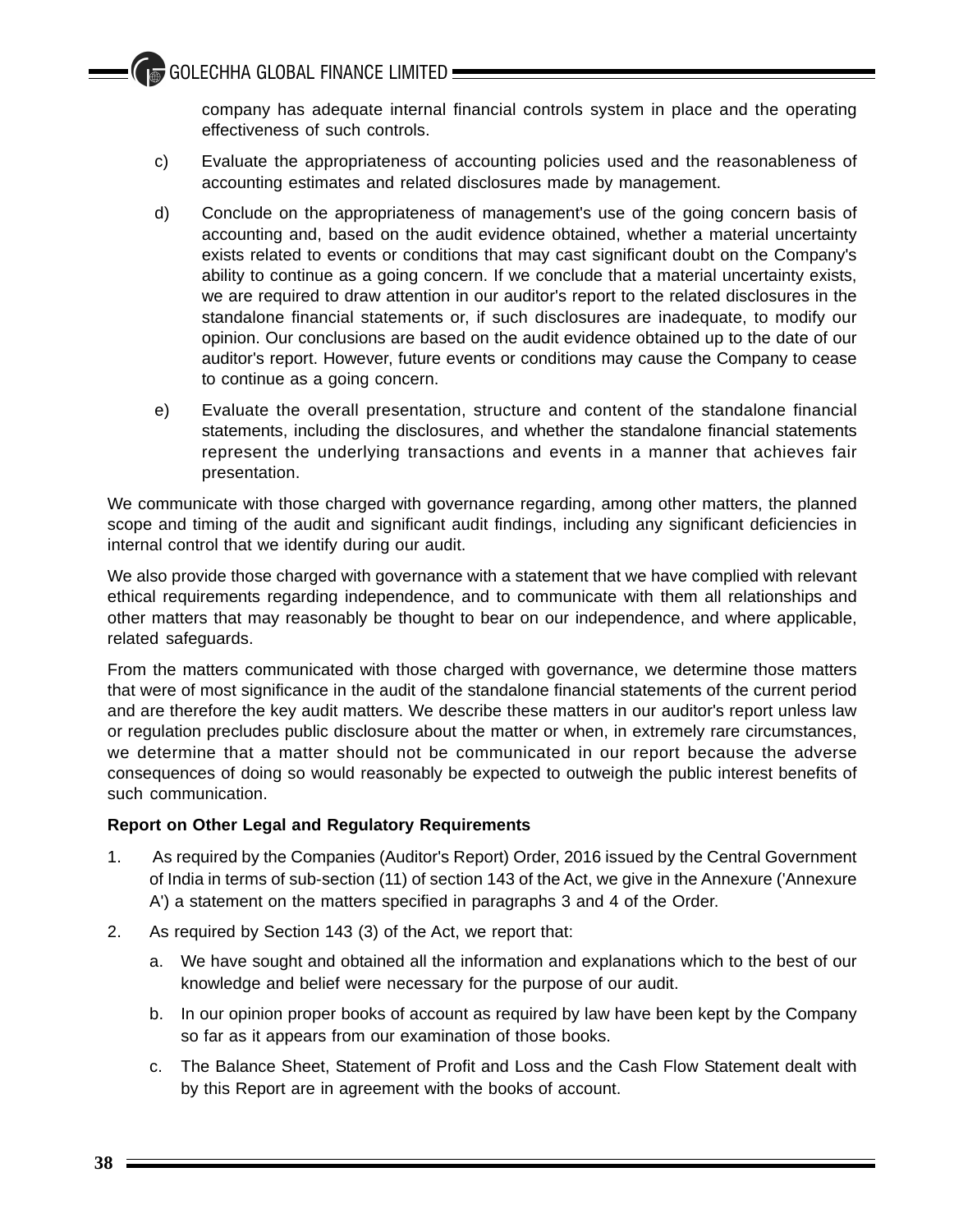- d. In our opinion, the aforesaid financial statements comply with the Accounting Standards specified under Section 133 of the Act, read with Rule 7 of the Companies (Accounts) Rules, 2014.
- e. On the basis of written representations received from the Directors as on March 31, 2021, and taken on record by the Board of Directors, none of the directors is disqualified as on March 31, 2021, from being appointed as a director in terms of Section 164(2) of the Act.
- f. With respect to the adequacy of the internal financial controls over financial reporting of the Company and the operating effectiveness of such controls, refer to our separate report in "**Annexure B**".
- g. With respect to the other matters to be included in the Auditor's Report under section 197(16) of the Ac .: In our opinion and as per the information and explanations provides to us, the Company has paid/ provided for managerial remuneration in accordance with the requisite approvals mandated by provision of section 197 read with schedule V to the Act.
- h. With respect to the matters to be included in the Auditors Report in accordance with Rule 11 of the Companies (Audit and Auditors) Rules, 2014, in our opinion and to the best of our information and according to the explanations given to us:
	- i. The Company has disclosed the impact of pending litigation on its financial position in its financial statement-refer note no.19 to the financial statements:
	- ii. The company has made provision, as required under the applicable law or IND AS, for material foreseeable losses, if any, on long term contracts including derivative contracts.
	- iii. There were no amounts which were required to be transferred to the Investor Education and Protection Fund by the Company.

**For B D S & Co. Chartered Accountants**

**Sd/- [Bharat D. Sarawgee] Partner Membership No. 061505 Firm Regn No. 326264E**

Dated : 28<sup>th</sup> day of June, 2021 Place : Kolkata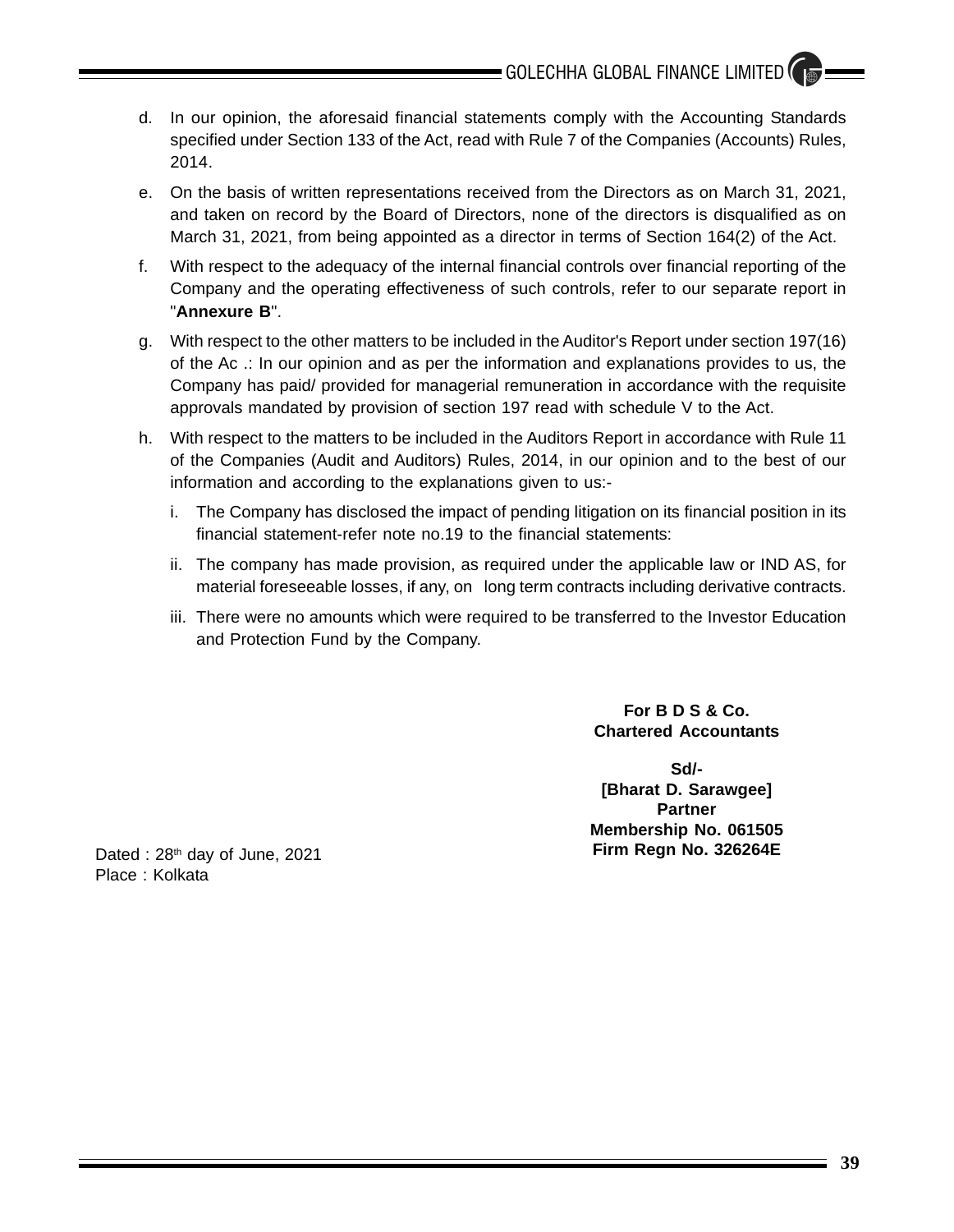# **B D S & Co.**

#### **CHARTERED ACCOUNTANTS**

Head office: 35A, Raja Basanta Roy Road, 2nd Floor, Kolkata -700 029 Ph (Off.) : 033 2466 2517, 033 2419 7736, bdsho@bharatds.com

#### **ANNEXURE TO THE INDEPENDENT AUDITORS'REPORT HEREIN MARKED AS "ANNEXURE A"**

(Referred to in Paragraph 1 under section (Report on Other Legal and Regulatory Requirements, of our report of even date)

- i. The company does not have any property, plant & equipments and hence clause (i) of the Order is not applicable.
- ii. The business of the company does not entail any inventories hence clause (ii) is not applicable.
- iii. As informed to us, the company has not granted any loans, secured or unsecured, to companies, firms or other parties covered in the register maintained under section 189 of the Companies Act. Accordingly, the sub-clauses (a) and (b) of clause (iii) of the Order are not applicable to the company.
- iv. In our opinion and according to the information and explanations given to us, the Company has complied with the provisions of section 185 and 186 of the Act, with respect to the loans and investments made.
- v. In our opinion and according to the information and explanations given to us, the Company has not accepted any deposits from the public within the provisions of Section 73 to 76 of the Act and the rules framed there under.
- vi. The Central Government has not prescribed the maintenance of cost records under section 148(1) of the Act, for any of the services rendered by the Company.
- vii. (a) According to the information given to us and on the basis of our examination of the books of the company, the company has generally been regular in depositing undisputed statutory dues including provident fund, employees' state insurance, income-tax, GST, duty of customs, duty of excise, cess and any other statutory dues to the appropriate authorities as applicable to it.

Furthermore, on the basis of the information and explanations given to us, no undisputed amounts payable in respect of provident fund, income tax, GST, duty of customs, and other material statutory dues were in arrears as at 31 March 2021 for a period of more than six months from the date they became payable.

- (b) On the basis of the information and explanations given to us, there are no material dues with respect to income tax or sales tax or service tax or duty of customs or duty of excise or GST pending with any authorities of the government on account of any dispute.
- viii. The Company does not have any loans or borrowings from any financial institution, banks, government or debenture holders during the year. Accordingly, paragraph 3(viii) of the Order is not applicable.
- ix. The Company did not raise any money by way of initial public offer or further public offer (including debt instruments) and term loans during the year. Accordingly, paragraph 3 (ix) of the Order is not applicable.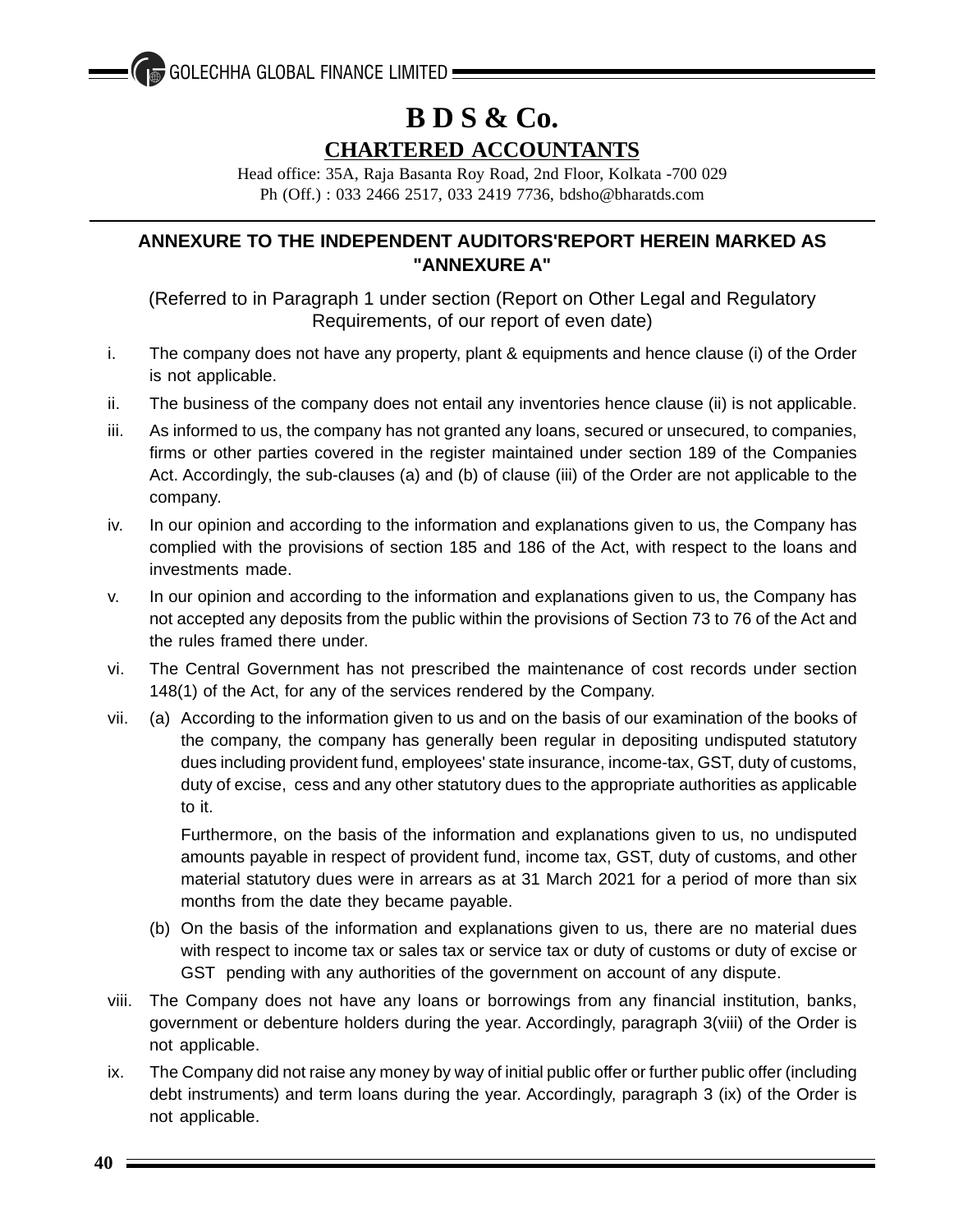#### **B D S & Co. CHARTERED ACCOUNTANTS**

Head office: 35A, Raja Basanta Roy Road, 2nd Floor, Kolkata -700 029 Ph (Off.) : 033 2466 2517, 033 2419 7736, bdsho@bharatds.com

- x. During the course of our examination of the books and records of the Company, carried out in accordance with the generally accepted audited practices in India, and according to the information and explanations given to us, we have neither come across any instance of material fraud by the Company or on the Company by its officers or employees, noticed or reported during the year, nor have we been informed of any such instance by the management.
- xi. According to the information and explanations give to us and based on our examination of the records of the Company, the Company has paid/provided for managerial remuneration in accordance with the requisite approvals mandated by the provisions of section 197 read with Schedule V to the Act.
- xii. In our opinion and according to the information and explanations given to us, the Company is not a nidhi company. Accordingly, paragraph 3(xii) of the Order is not applicable.
- xiii. According to the information and explanations given to us and based on our examination of the records of the Company, transactions with the related parties are in compliance with sections 177 and 188 of the Act where applicable and details of such transactions have been disclosed in the financial statements as required by the applicable accounting standards.
- xiv. According to the information and explanations give to us and based on our examination of the records of the Company, the Company has not made any preferential allotment or private placement of shares or fully or partly convertible debentures during the year.
- xv. According to the information and explanations given to us and based on our examination of the records of the Company, the Company has not entered into non-cash transactions with directors or persons connected with him. Accordingly, paragraph 3(xv) of the Order is not applicable.
- xvi. According to the information and explanations given to us, the company is a NBFC and is registered under section 45-IA of the Reserve Bank of India Act,1934.

#### **For B D S & Co. Chartered Accountants**

**Sd/- [Bharat D. Sarawgee] Partner Membership No. 061505 Firm Regn No. 326264E**

Dated : 28<sup>th</sup> day of June, 2021 Place : Kolkata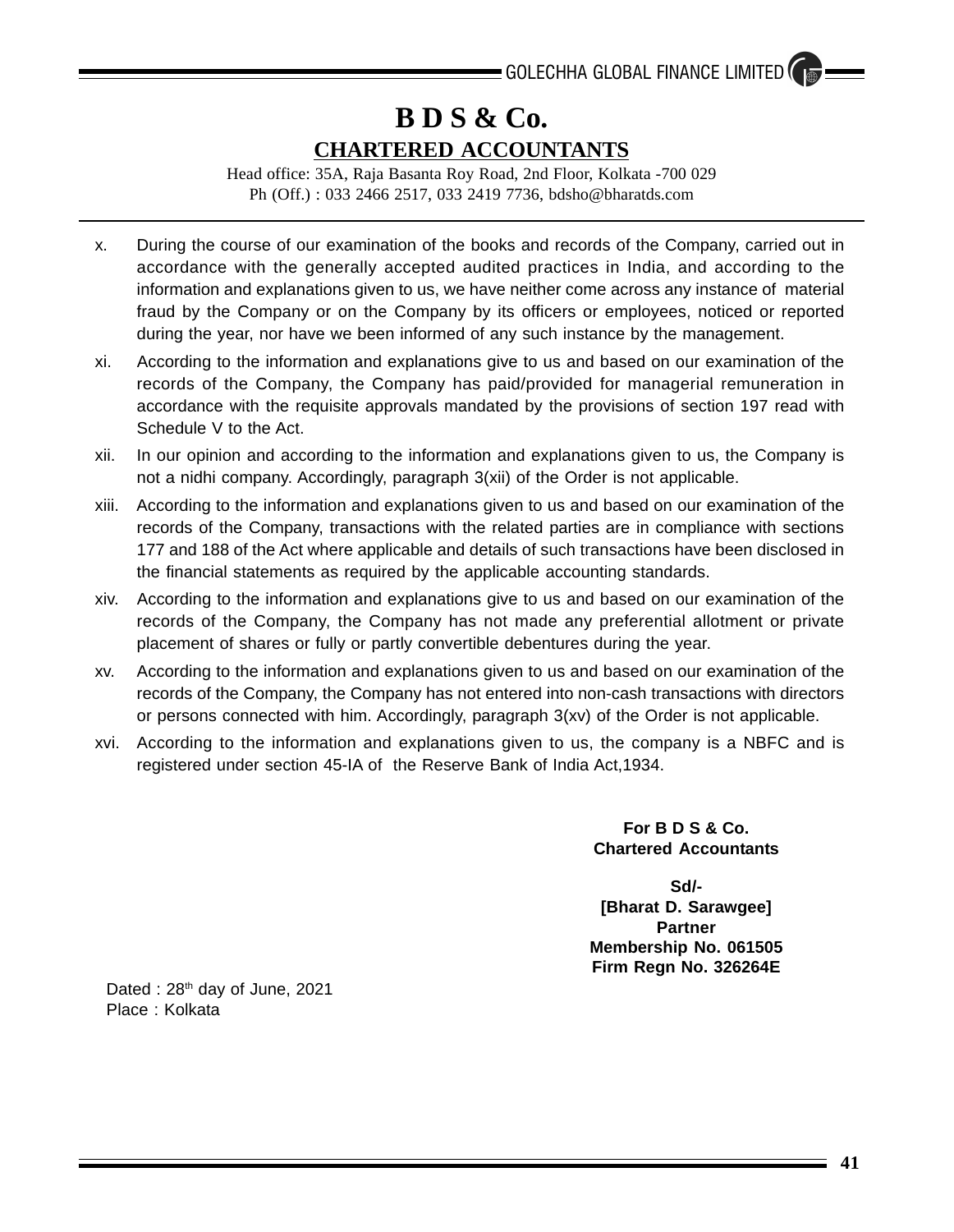# **B D S & Co.**

#### **CHARTERED ACCOUNTANTS**

Head office: 35A, Raja Basanta Roy Road, 2nd Floor, Kolkata -700 029 Ph (Off.) : 033 2466 2517, 033 2419 7736, bdsho@bharatds.com

#### **Annexure B referred to in paragraph 2(f) under the heading 'Report on other legal and regulatory requirements' of our report of even date Report on Internal Financial Controls under Clause (i) of sub-section 3 of section 143 of the Companies Act, 2013 (the 'Act')**

We have audited the internal financial controls over financial reporting of **Golechha Global Finance Ltd. (the 'Company')** as of 31 March 2021 in conjunction with our audit of the standalone Ind AS financial statements of the Company for the year ended on that date.

#### **Management's Responsibility for Internal Financial Controls**

The Company's Management is responsible for establishing and maintaining internal financial controls based on the internal control over financial reporting criteria established by the Company considering the essential components of internal control stated in the Guidance Note on Audit of Internal Financial Controls Over Financial Reporting issued by the Institute of Chartered Accountants of India. These responsibilities include the design, implementation and maintenance of adequate internal financial controls that were operating effectively for ensuring the orderly and efficient conduct of its business, including adherence to the Company's policies, the safeguarding of its assets, the prevention and detection of frauds and errors, the accuracy and completeness of the accounting records, and the timely preparation of reliable financial information, as required under the Act.

#### **Auditors' Responsibility**

Our responsibility is to express an opinion on the Company's internal financial controls over financial reporting with reference to these standalone Ind AS financial statements based on our audit. We conducted our audit in accordance with the Guidance Note on Audit of Internal Financial Controls Over Financial Reporting (the 'Guidance Note') and the Standards on Auditing as specified under section 143(10) of the Act, to the extent applicable to an audit of internal financial controls and, both issued by the Institute of Chartered Accountants of India. Those Standards and the Guidance Note require that we comply with ethical requirements and plan and perform the audit to obtain reasonable assurance about whether adequate internal financial controls over financial reporting with reference to these standalone Ind AS financial statements was established and maintained and if such controls operated effectively in all material respects.

Our audit involves performing procedures to obtain audit evidence about the adequacy of the internal financial controls over financial reporting with reference to these standalone Ind AS financial statements and their operating effectiveness.

Our audit of internal financial controls over financial reporting included obtaining an understanding of internal financial controls over financial reporting with reference to these standalone Ind AS financial statements, assessing the risk that a material weakness exists, and testing and evaluating the design and operating effectiveness of internal control based on the assessed risk. The procedures selected depend on the auditor's judgement, including the assessment of the risks of material misstatement of the financial statements, whether due to fraud or error.

We believe that the audit evidence we have obtained is sufficient and appropriate to provide a basis for our audit opinion on the internal financial controls over financial reporting with reference to these standalone Ind AS financial statements.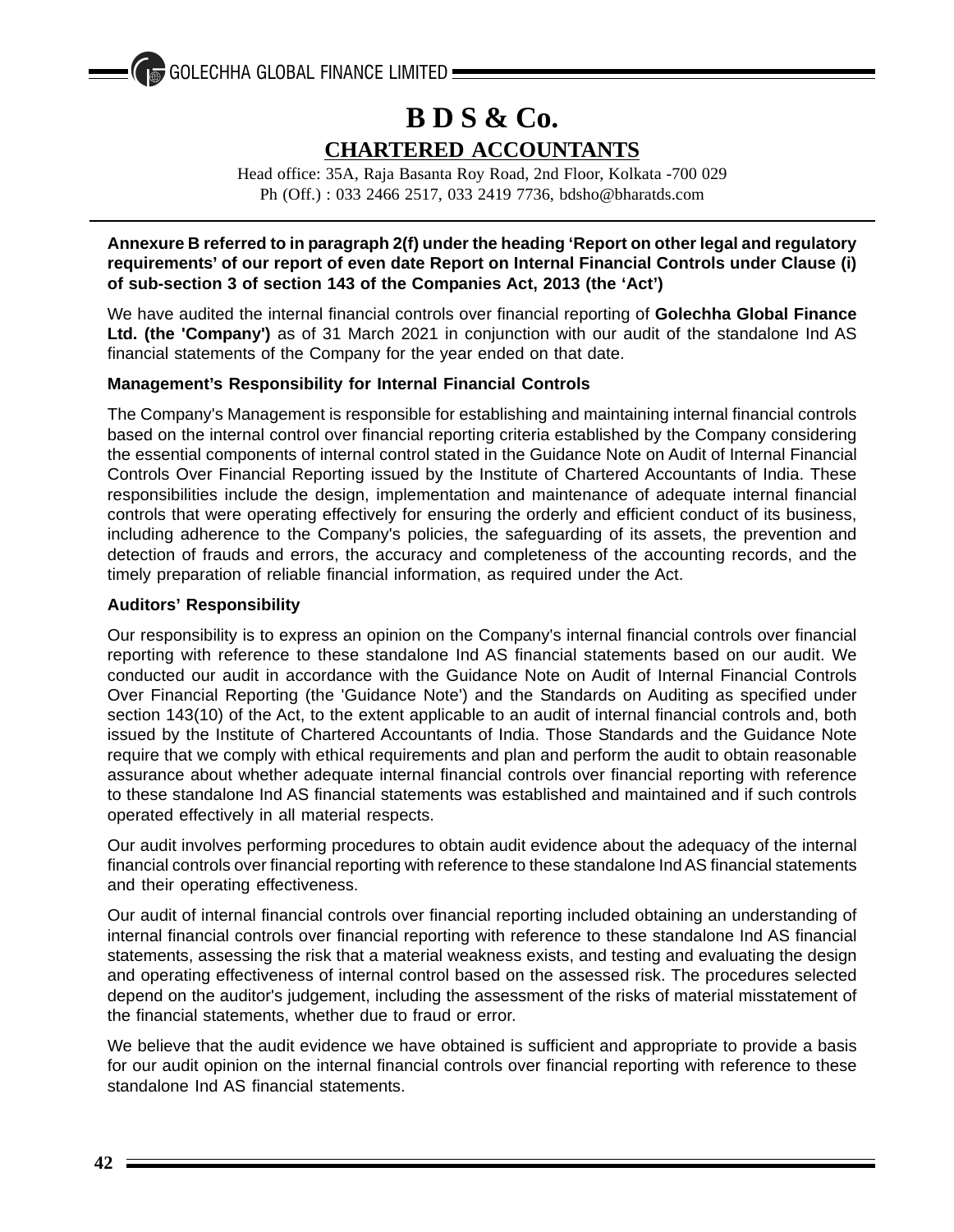## **B D S & Co.**

#### **CHARTERED ACCOUNTANTS**

Head office: 35A, Raja Basanta Roy Road, 2nd Floor, Kolkata -700 029 Ph (Off.) : 033 2466 2517, 033 2419 7736, bdsho@bharatds.com

#### **Meaning of internal financial controls over financial reporting with reference to these Standalone Ind AS Financial Statements**

A Company's internal financial control over financial reporting with reference to these standalone Ind AS financial statements is a process designed to provide reasonable assurance regarding the reliability of financial reporting and the preparation of financial statements for external purposes in accordance with generally accepted accounting principles. A Company's internal financial control over financial reporting with reference to these standalone Ind AS financial statements includes those policies and procedures that:

- i. Pertain to the maintenance of records that, in reasonable detail, accurately and fairly reflect the transactions and dispositions of the assets of the Company;
- ii. Provide reasonable assurance that transactions are recorded as necessary to permit preparation of financial statements in accordance with generally accepted accounting principles, and that receipts and expenditures of the Company are being made only in accordance with authorisations of Management and Directors of the Company; and
- iii. Provide reasonable assurance regarding prevention or timely detection of unauthorised acquisition, use, or disposition of the Company's assets that could have a material effect on the financial statements.

#### **Inherent limitations of internal financial controls over financial reporting with reference to these standalone Ind AS Financial Statements**

Because of the inherent limitations of internal financial controls over financial reporting with reference to these standalone Ind AS financial statements, including the possibility of collusion or improper management override of controls, material misstatements due to error or fraud may occur and not be detected. Also, projections of any evaluation of the internal financial controls over financial reporting with reference to these standalone Ind AS financial statements to future periods are subject to the risk that the internal financial control over financial reporting with reference to these standalone Ind AS financial statements may become inadequate because of changes in conditions, or that the degree of compliance with the policies or procedures may deteriorate.

#### **Opinion**

In our opinion, the Company has, in all material respects, an adequate internal financial controls over financial reporting with reference to these standalone Ind AS financial statements and such internal financial controls over financial reporting with reference to these standalone Ind AS financial statements were operating effectively as at 31 March 2021, based on the internal control over financial reporting criteria established by the Company considering the essential components of internal control stated in the Guidance Note on Audit of Internal Financial Controls Over Financial Reporting issued by the Institute of Chartered Accountants of India.

#### **For B D S & Co. Chartered Accountants**

**Sd/- [Bharat D. Sarawgee] Partner Membership No. 061505 Firm Regn No. 326264E**

Dated : 28<sup>th</sup> day of June, 2021 Place : Kolkata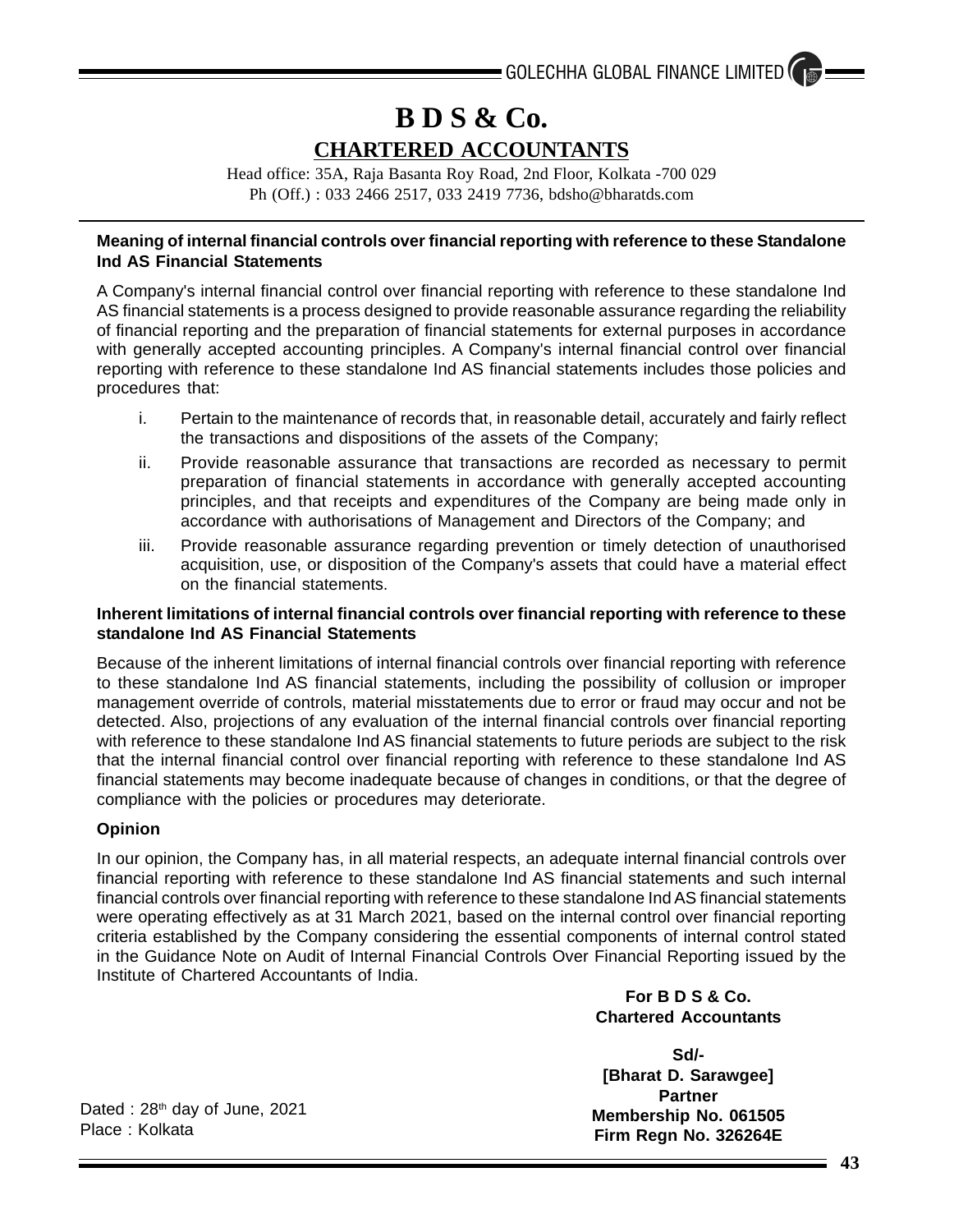#### **BALANCE SHEET AS AT 31ST MARCH, 2021**

**(IN RUPEES)**

| <b>PARTICULARS</b>                      | <b>NOTE</b><br>NO. | <b>FIGURES AS AT</b><br>31/03/2021 | <b>FIGURES AS AT</b><br>31/03/2020 |
|-----------------------------------------|--------------------|------------------------------------|------------------------------------|
| <b>ASSETS</b>                           |                    |                                    |                                    |
| <b>Financial Assets</b>                 |                    |                                    |                                    |
| Cash and Cash Equivalents               | $\overline{4}$     | 1,53,560                           | 39,294                             |
| Loans                                   | 5                  | 9,16,27,060                        | 8,89,71,865                        |
| <b>Other Financial Assets</b>           |                    | 1,50,000                           |                                    |
| <b>Total Financial Assets</b>           |                    | 9,19,30,620                        | 8,90,11,159                        |
| <b>Non - Financial Assets</b>           |                    |                                    |                                    |
| Current Tax Asset(Net)                  |                    | 3,25,934                           | 3,25,934                           |
|                                         |                    | 3,25,934                           | 3,25,934                           |
| <b>Total Assets</b>                     |                    | 9,22,56,554                        | 8,93,37,093                        |
| <b>LIABLITIES AND EQUITY</b>            |                    |                                    |                                    |
| <b>LIABLITIES</b>                       |                    |                                    |                                    |
| <b>Financial Liablities</b>             |                    |                                    |                                    |
| Payables                                | 6                  | 7,19,250                           | 8,91,720                           |
| <b>Total Financial Liablities</b>       |                    | 7,19,250                           | 8,91,720                           |
| <b>Non- Financial Liablities</b>        |                    |                                    |                                    |
| <b>Other Liabilities</b>                | $\overline{7}$     | 31,000                             | 48,000                             |
| Current Tax Liabilities (net)           | 8                  | 3,82,578                           | 1,96,136                           |
| Provisions                              | 9                  | 2,73,736                           | 2,68,244                           |
| <b>Total Non - Financial Liablities</b> |                    | 6,87,314                           | 5,12,380                           |
| Equity                                  |                    |                                    |                                    |
| <b>Equity Share Capital</b>             | 10                 | 5,50,00,000                        | 5,50,00,000                        |
| Other Equity                            | 11                 | 3,58,49,990                        | 3,29,32,993                        |
| <b>Total Equity</b>                     |                    | 9,08,49,990                        | 8,79,32,993                        |
| <b>TOTAL Liablities and Equity</b>      |                    | 9,22,56,554                        | 8,93,37,093                        |

Summary of significant accounting policies 3

The accompanying notes are an integral part of the financial statements.

In terms of our report of even date annexed **For B D S & Co. Chartered Accountants**

**For Golechha Global Finance Limited**

**Sd/- [Bharat D. Sarawgee] Partner Membership No. 061505 Firm Regn No. 326264E UDIN : 21061505AAAANG2125**

**Sd/- Gyan Swaroop Garg Chairman & Managing Director (DIN: 00602659)**

**Sd/- Mihir Ranjan Pal Wholetime Director & CFO (DIN: 05322461)**

**Sd/- Aditi Bajaj Todi Company Secretary**

Place : Kolkata Dated: 28<sup>th</sup> day of June, 2021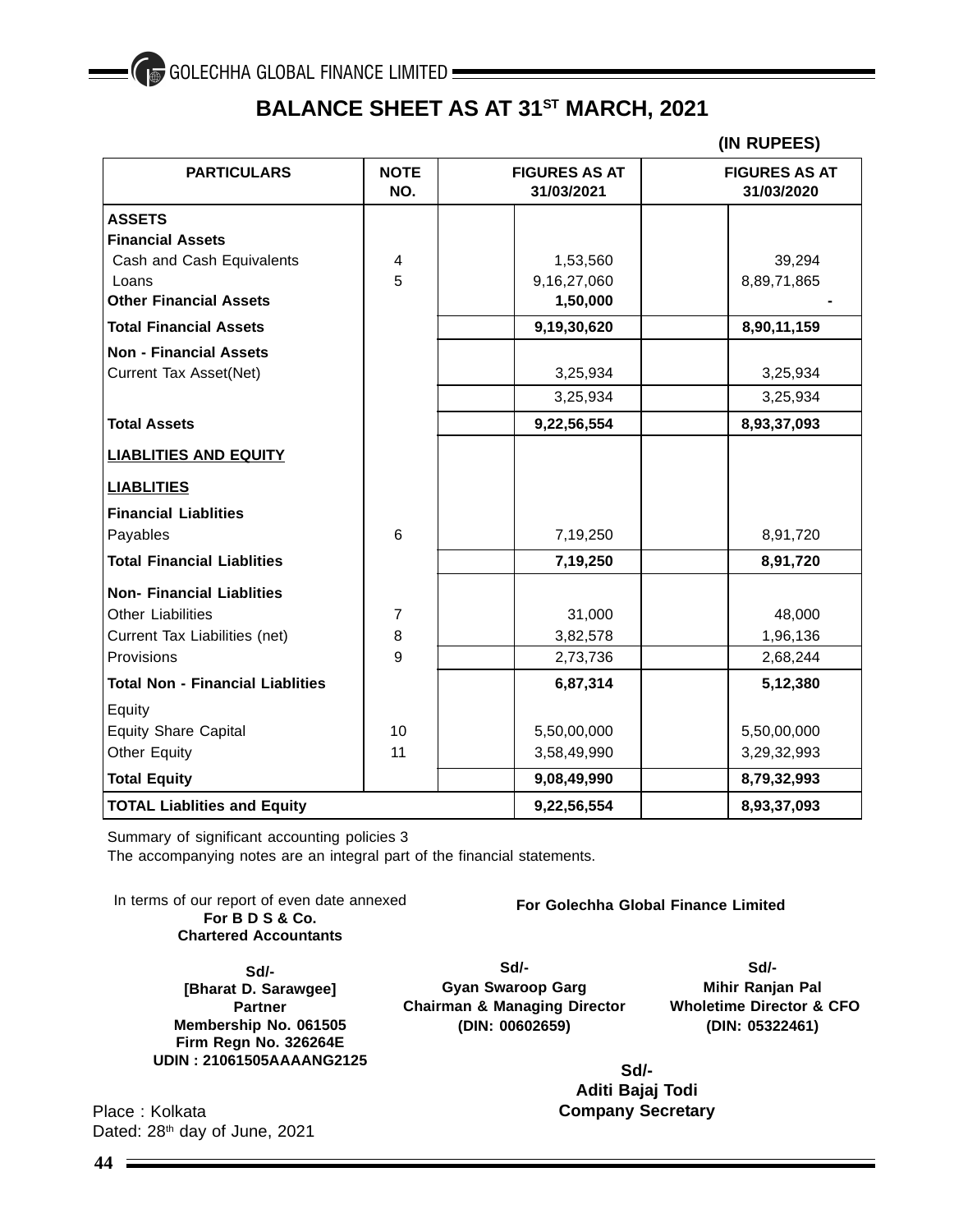#### **STATEMENT OF PROFIT AND LOSS FOR THE YEAR ENDED 31st MARCH, 2021**

#### **(IN RUPEES)**

| S. No              | <b>PARTICULARS</b>                                                                                                     | <b>NOTE</b><br>NO. | <b>FIGURES FOR THE YEAR</b><br>31/03/2021 |                        | <b>FIGURES FOR THE YEAR</b><br>31/03/2020 |                        |
|--------------------|------------------------------------------------------------------------------------------------------------------------|--------------------|-------------------------------------------|------------------------|-------------------------------------------|------------------------|
| I<br>$\mathbf{I}$  | <b>Revenue from Operations</b><br>Interest Income<br>Other Income<br><b>TOTAL INCOME</b><br><b>EXPENSES:</b>           | 12                 |                                           | 90,32,049<br>95,23,373 |                                           | 95,23,373<br>92,37,949 |
|                    | <b>Employee Benefit Expenses</b><br><b>Other Expenses</b>                                                              | 13<br>14           |                                           | 27,96,109<br>21,21,497 |                                           | 15,77,744<br>29,88,110 |
|                    | <b>TOTAL EXPENSES</b>                                                                                                  |                    |                                           | 49,17,606              |                                           | 45,65,854              |
| IV<br>$\mathsf{V}$ | PROFIT BEFORE TAX (I-II)<br><b>TAX EXPENSE</b>                                                                         |                    |                                           | 41,14,443              |                                           | 49,57,519              |
| a                  | <b>Current Tax</b>                                                                                                     |                    | 10,62,102                                 |                        | 11,48,472                                 |                        |
| h                  | Deferred Tax                                                                                                           |                    |                                           | 10,62,102              |                                           | 11,48,472              |
| VI                 | <b>PROFIT AFTER TAX</b>                                                                                                |                    |                                           | 30,52,341              |                                           | 38,09,047              |
|                    | Other Comprehensive Income / (Loss)<br>Items that will not be reclassified to profit<br>or loss<br>Tax Impact on Above |                    |                                           |                        |                                           |                        |
|                    | Items that will be reclassified to profit or<br>loss in subsequent period<br>Tax Impact on Above                       |                    |                                           |                        |                                           |                        |
|                    | Other Comprehensive Income / (Loss)<br>for the year<br>Total Comprehensive Income / (Loss)                             |                    |                                           |                        |                                           |                        |
|                    | for the year                                                                                                           |                    |                                           | 30,52,341              |                                           | 38,09,047              |
| VII                | <b>EARNING PER EQUITY SHARE</b>                                                                                        |                    |                                           |                        |                                           |                        |
| a                  | <b>Basic</b>                                                                                                           |                    |                                           | 0.55                   |                                           | 0.69                   |
| b                  | <b>Diluted</b>                                                                                                         |                    |                                           | 0.55                   |                                           | 0.69                   |

**Summary of significant accounting policies 3**

The accompanying notes are an integral part of the financial statements.

In terms of our report of even date annexed **For B D S & Co. Chartered Accountants**

> **Sd/- [Bharat D. Sarawgee] Partner Membership No. 061505 Firm Regn No. 326264E UDIN : 21061505AAAANG2125**

**Sd/- Gyan Swaroop Garg Chairman & Managing Director (DIN: 00602659)**

**Sd/- Mihir Ranjan Pal Wholetime Director & CFO (DIN: 05322461)**

**Sd/- Aditi Bajaj Todi Company Secretary**

**For Golechha Global Finance Limited**

Place : Kolkata Dated: 28<sup>th</sup> day of June, 2021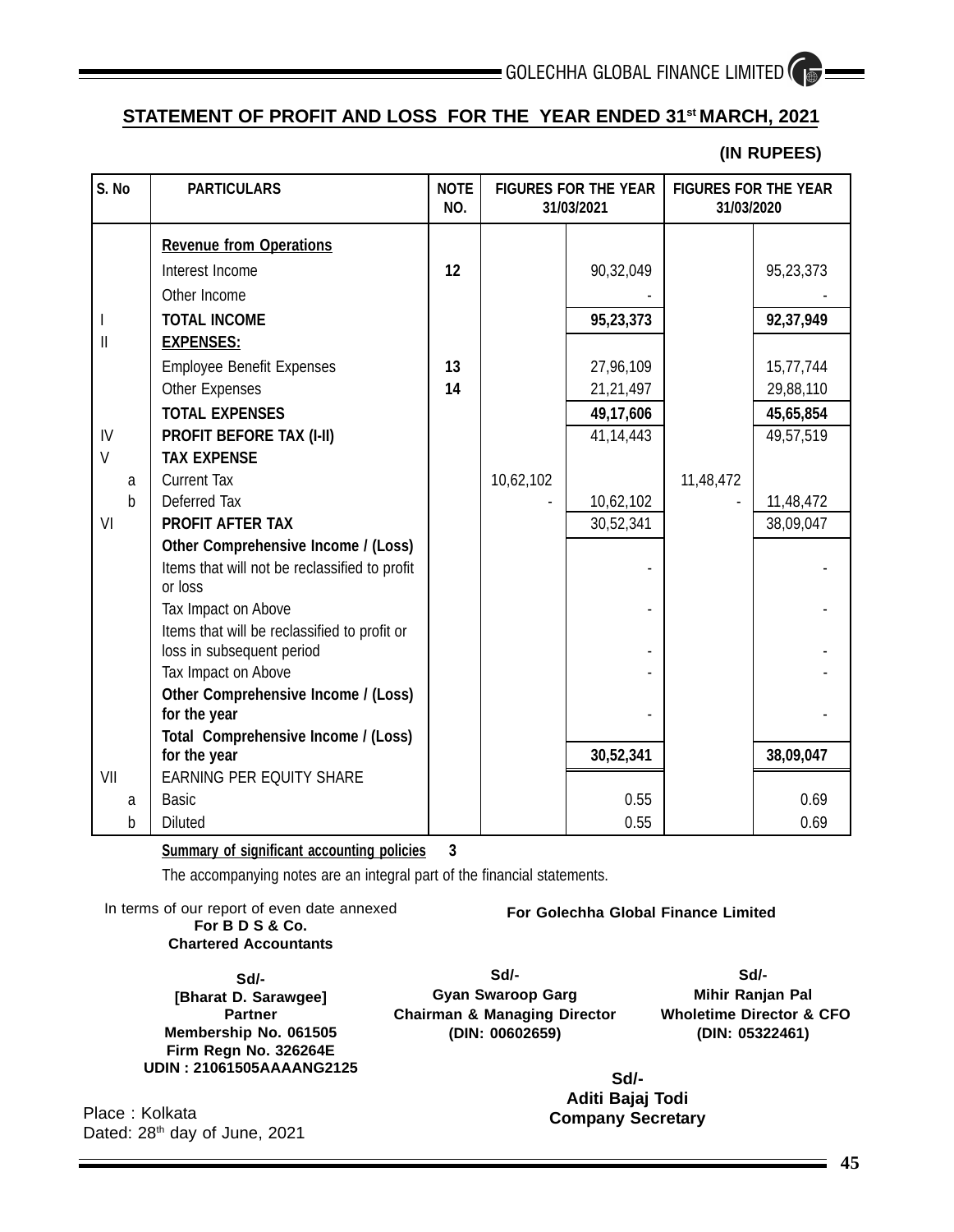#### **CASH FLOW STATEMENT**

#### **Cash Flow Statement In Pursuant To Regulation 34(2) of the SEBI (Listing Obligations And Disclosure Requirements) Regulations, 2015 For the year ended 31st March, 2021**

| <b>PARTICULARS</b>                                                                                                     | Year Ended<br>31/03/2021<br>Rs. | Year Ended<br>31/3/2020<br>Rs. |
|------------------------------------------------------------------------------------------------------------------------|---------------------------------|--------------------------------|
| A CASH FLOW FROM OPERATING ACTIVITIES                                                                                  |                                 |                                |
| Net Profit/ (Loss) before tax                                                                                          | 41,14,443                       | 49,57,519                      |
| Depreciation                                                                                                           |                                 |                                |
| Dividend Income                                                                                                        |                                 |                                |
| Interest Paid                                                                                                          |                                 |                                |
| <b>Operating Profit/(loss) Before Working capital changes</b>                                                          |                                 |                                |
| Changes in working capital :                                                                                           |                                 |                                |
| Increase /(decrease) in other financial libilities                                                                     | (1,72,470)                      | 6,39,999                       |
| Increase /(decrease) in non financial libilities/Provisions                                                            | (11,508)                        | 50,573                         |
| Increase /(decrease) in short term borrowing                                                                           |                                 |                                |
| Decrease/(Increase) in loans and advances                                                                              | (26, 55, 195)                   | (40, 16, 750)                  |
| Decrease/(Increase) in Cureent tax assets                                                                              |                                 |                                |
| Decrease/(Increase) in Inventories                                                                                     |                                 |                                |
| Decrease/(Increase) in Trade receivable                                                                                |                                 |                                |
| Decrease/(Increase) in Financial Assets                                                                                | (1,50,000)                      |                                |
| Decrease/(Increase) in Other Financial Assets                                                                          |                                 |                                |
| Cash generated from operations                                                                                         |                                 |                                |
| Direct taxes paid (net of refunds)                                                                                     | (10, 11, 004)                   | (16, 89, 836)                  |
| Net cash flow from/used in operating activities (A)                                                                    | 1,14,266                        | (58, 495)                      |
| <b>B</b> Cash flow from investing activities                                                                           |                                 |                                |
| Purchase of Equity Investment                                                                                          |                                 |                                |
| Sale of Equity Investment                                                                                              |                                 |                                |
| Placement of Fixed Deposit                                                                                             |                                 |                                |
| Net cash used in investing activities (B)                                                                              |                                 |                                |
| C Cash flow fromfinaning activities<br><b>Interest Paid</b>                                                            |                                 |                                |
| Net cash from financing activities (c)                                                                                 |                                 |                                |
|                                                                                                                        |                                 |                                |
| Net increase/(decrease) in cash and cash equivalents (A+B+C)<br>Cash and cash eqnivalents at the beginning of the year | 1,14,266<br>39,294              | (58, 495)<br>97,789            |
| Cash and cash equivalents at the end of the year                                                                       | 1,53,560                        | 39,294                         |

In terms of our report of even date annexed **For B D S & Co.**

**For Golechha Global Finance Limited**

**Chartered Accountants Sd/-**

**[Bharat D. Sarawgee] Partner**

**Sd/- Gyan Swaroop Garg Chairman & Managing Director (DIN: 00602659)**

**Sd/- Mihir Ranjan Pal Wholetime Director & CFO (DIN: 05322461)**

**Membership No. 061505 Firm Regn No. 326264E UDIN : 21061505AAAANG2125** Place : Kolkata

Dated: 28<sup>th</sup> day of June, 2021

**Sd/- Aditi Bajaj Todi Company Secretary**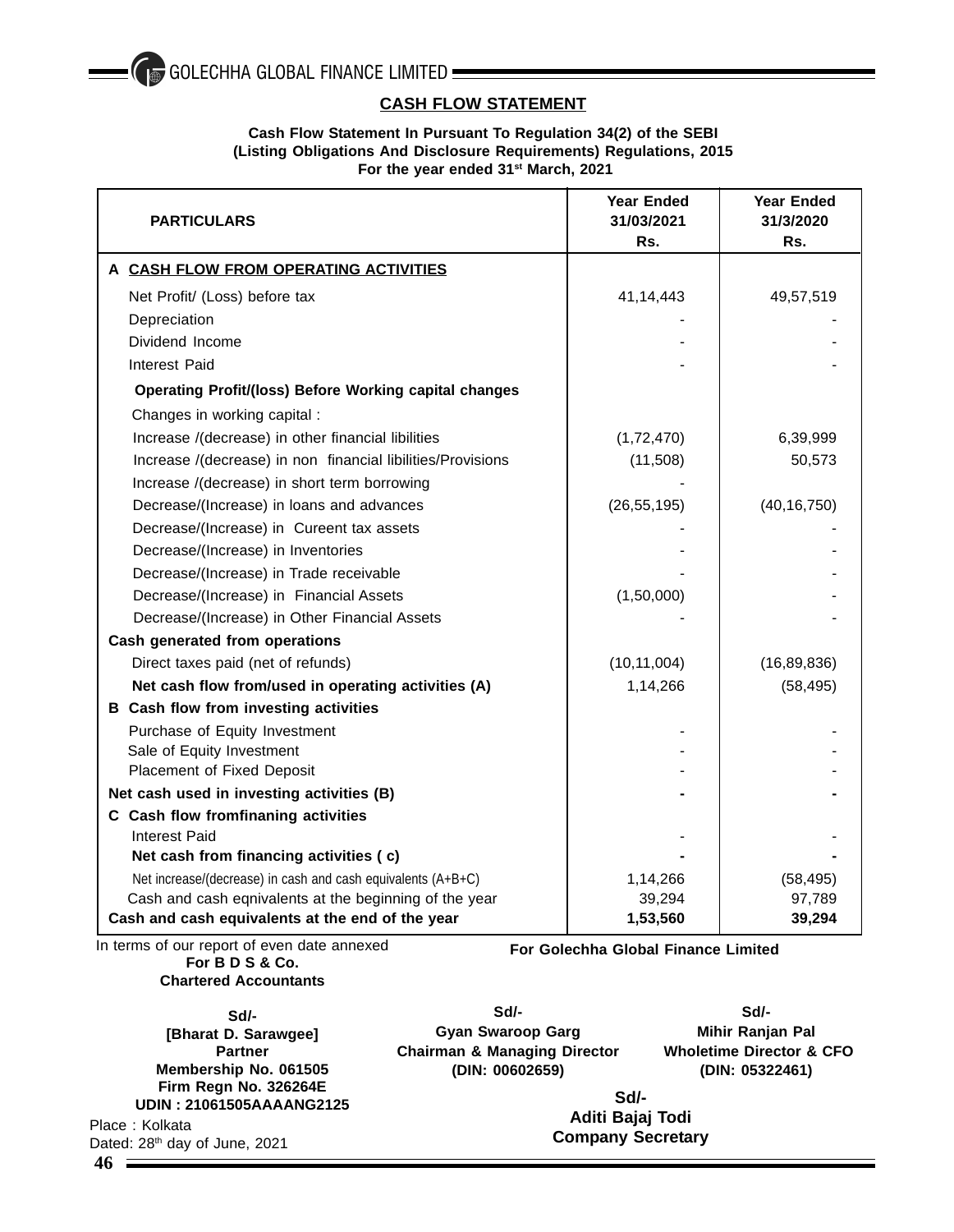A. Equity Share Capital **A. Equity Share Capital**

| <b>Particulars</b>   | Note No. | Jumber    | Amount     |
|----------------------|----------|-----------|------------|
| As at march 31, 2020 |          | 5,500,000 | 55,000,000 |
| As at march 31, 2021 |          | 5,500,000 | 55,000,000 |

# B. Other Equity for the year Ended 31st March, 2021 **B. Other Equity for the year Ended 31st March, 2021**

| <b>Particulars</b>                                      | Note No. |                              |                   | Reserves and Surplus     |                       | Other                            | Total           |
|---------------------------------------------------------|----------|------------------------------|-------------------|--------------------------|-----------------------|----------------------------------|-----------------|
|                                                         |          | <b>Securities</b><br>Premium | reseve<br>Capital | reseve fund<br>Statutory | earnings<br>Retaining | Comprihensive<br>Income<br>Other | equity<br>other |
| As at April 1, 2020                                     |          | 8,422,050                    | 3,538,000         | 4,037,380                | 16,935,563            |                                  | 32,932,993      |
| Profit for the year                                     |          |                              |                   |                          | 3,052,341             |                                  | 3,052,341       |
| Other comprehensive income/(loss) for the year          |          |                              |                   |                          |                       |                                  |                 |
| loss for the year<br>Total comprehensive Income         |          | 8,422,050                    | 3,538,000         | 4,037,380                | 19,987,904            |                                  | 35,985,334      |
|                                                         |          |                              |                   |                          |                       |                                  |                 |
| capacity as owners:<br>Transection with owners in their |          |                              |                   |                          |                       |                                  |                 |
| debenture, net of<br>- Issue of equity share and        |          |                              |                   |                          |                       |                                  |                 |
| -transaction cost                                       |          |                              |                   |                          |                       |                                  |                 |
| - Other Appropriations                                  |          |                              |                   |                          | 135,344               |                                  | (135, 344)      |
| - Transfers to statutory reserve fund                   |          |                              |                   | 610,468                  | 610,468               |                                  |                 |
| As at March 31, 2021                                    |          | 8,422,050                    | 3,538,000         | 4,647,848                | 19,242,092            |                                  | 35,849,990      |

GOLECHHA GLOBAL FINANCE LIMITED (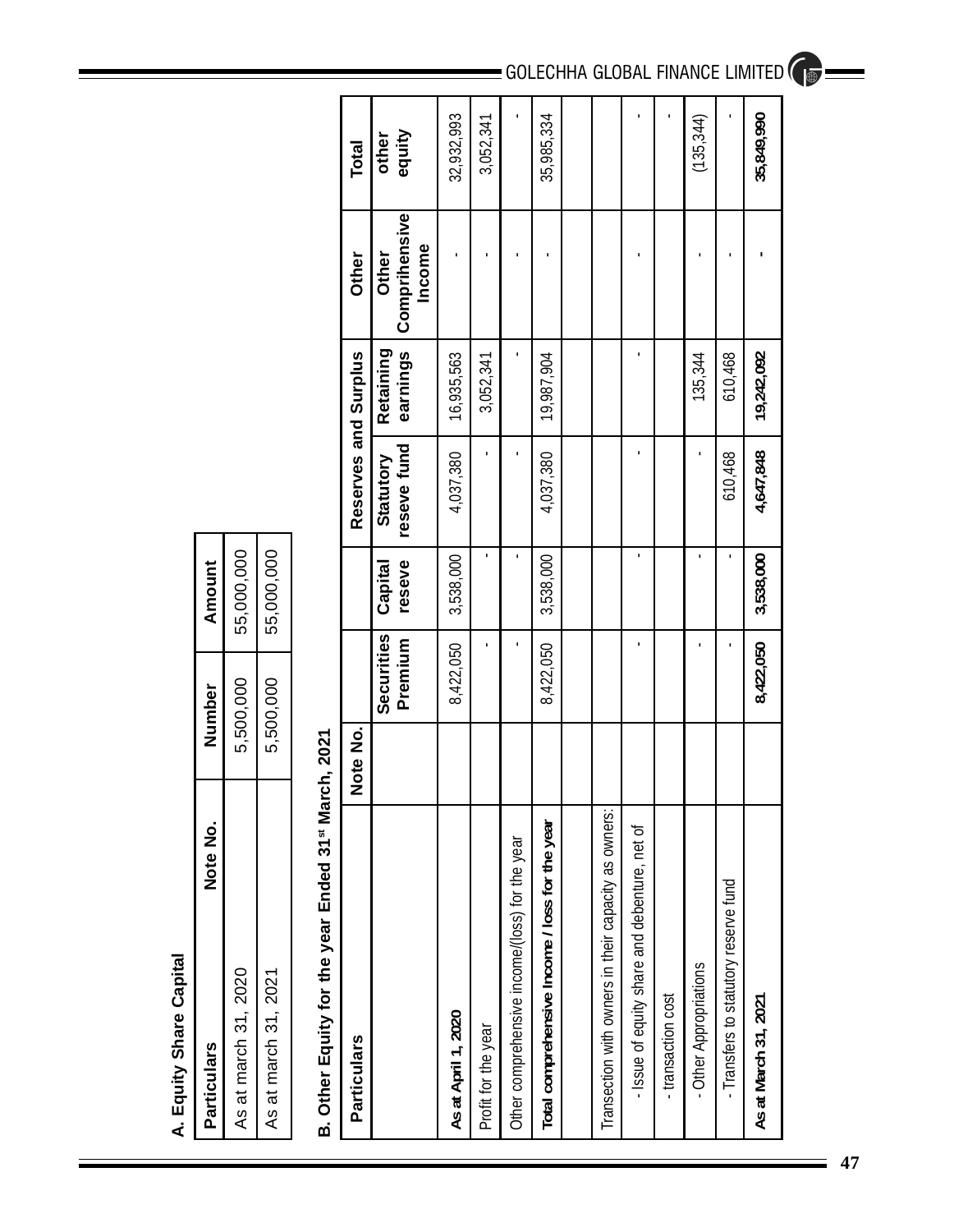#### **Notes to standalone financial statements for the year ended 31 March 2021**

#### **1. Corporate information**

Golechha Global Finance Ltd. ('the Company', 'GGFL ') is a company limited by shares, incorporated on 18<sup>th</sup> April,1991 and domiciled in India. The Company is engaged in the business of lending.. The Company has its registered office at 522, Tobacco House, (5th floor) No. 1, Old Court House Corner Kolkata Kolkata-700 001, West Bengal , India and its principal place of business at the same address.

The The Company is a Non deposit taking non-banking financial company (NBFC) registered with the Reserve Bank of India (RBI), with Registration No. 07.00107. RBI, vide the circular - 'Harmonisation of different categories of NBFCs' issued on 22 February 2019, with a view to provide NBFCs with greater operational flexibility and harmonisation of different categories of NBFCs into fewer categories based on the principle of regulation by activity, merged the three categories of NBFCs viz. Asset Finance Companies (AFC), Loan Companies (LCs) and Investment Companies (ICs) into a new category called NBFC - Investment and Credit Company (NBFC-ICC). Accordingly, the Company has been reclassified as NBFC Investment and Credit Company (NBFC-ICC).The audited financial statements were subject to review and recommendation of Audit Committee and approval of Board of Directors.

#### **2. Basis of preparation**

The financial statements have been prepared in accordance with Indian Accounting Standards (Ind AS) as per the Companies (Indian Accounting Standards) Rules, 2015 as amended from time to time and notified under section 133 of the Companies Act, 2013 (the Act) along with other relevant provisions of the Act and the Master Direction - Non-Banking Financial Company- Non Systemically Important Non-Deposit taking Company (Reserve Bank) Directions, 2016 ('the NBFC Master Directions') issued by RBI. The financial statements have been prepared on a going concern basis. The Company uses accrual basis of accounting except in case of significant uncertainties.

#### **2.1 Presentation of financial statements**

The Company presents its Balance Sheet in order of liquidity. The Company generally reports financial assets and financial liabilities on a gross basis in the Balance Sheet. They are offset and reported net only when Ind AS specifically permits the same or it has an unconditional legally enforceable right to offset the recognised amounts without being contingent on a future event. Similarly, the Company offsets incomes and expenses and reports the same on a net basis when permitted by Ind AS specifically unless they are material in nature.

#### **2.2 Critical accounting estimates and judgments**

The preparation of the Company's financial statements requires Management to make use of estimates and judgments. In view of the inherent uncertainties and a level of subjectivity involved in measurement of items, it is possible that the outcomes in the subsequent financial years could differ from those on which the Management's estimates are based. Accounting estimates and judgments are used in various line items in the financial statement.

#### **3. Summary of significant accounting policies**

This note provides a list of the significant accounting policies adopted in the preparation of these financial statements. These policies have been consistently applied to all the years presented, unless otherwise stated.

#### **3.1 Revenue Recognition**

#### **(i) Interest income**

Interest income is calculated by applying effective interest rate.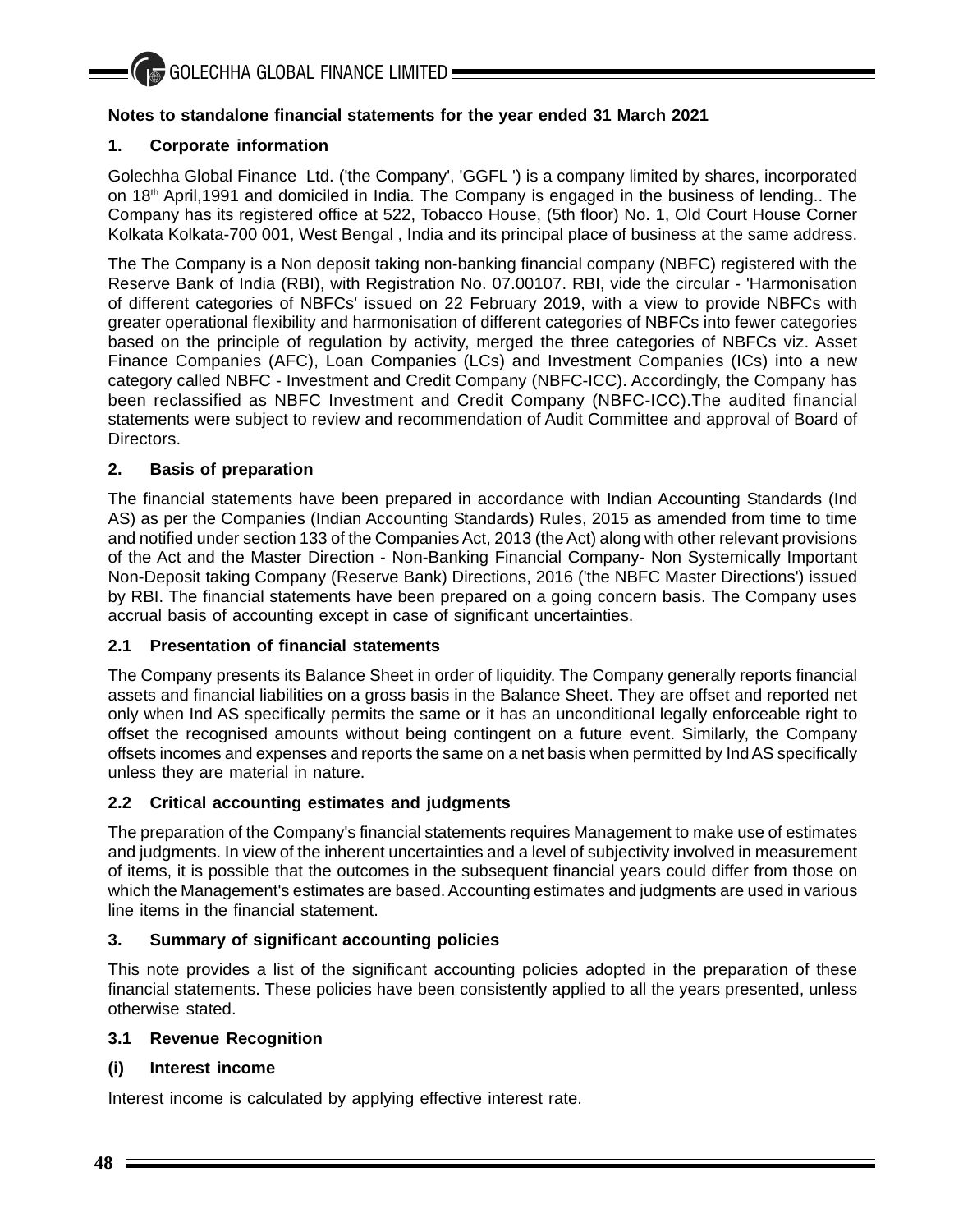#### **3.2 Expenditures**

#### **(i) Finance costs**

Borrowing costs on financial liabilities are recognised using the Effective interest rate.

#### **(ii) Other Expenses**

Other expenses which are not directly linked to the sourcing of financial assets are recognised in the Statement of Profit and Loss on an accrual basis.

#### **3.3 Cash and cash equivalents**

Cash and cash equivalents include cash on hand, other short term, highly liquid investments with original maturities of three months or less that are readily convertible to known amounts of cash and which are subject to an insignificant risk of changes in value.

#### **3.4 Financial instruments**

A financial instrument is defined as any contract that gives rise to a financial asset of one entity and a financial liability or equity instrument of another entity. Trade receivables and payables, loan receivables, investments in securities and subsidiaries, debt securities and other borrowings, preferential and equity capital etc. are some examples of financial instruments. All the financial instruments are recognised on the date when the Company becomes party to the contractual provisions of the financial instruments. For tradable securities, the Company recognises the financial instruments on settlement date.

#### **3.5 Financial assets**

Financial assets include cash, or an equity instrument of another entity, or a contractual right to receive cash or another financial asset from another entity. Few examples of financial assets are loan receivables, investment in equity and debt instruments, trade receivables and cash and cash equivalents.

#### **3.5.1 Classification and subsequent measurement.**

 The Company has applied Ind As 109 and classifies its financial assets in the following measurement categories: - Fair value through profit or loss (FVTPL)

- Fair value through other comprehensive income (FVOCI); or
- Amortised cost

Fair value through profit or loss; Assets that do not meet the criteria for amortised cost or FVOCI are measured at fair value through profit or loss; A gain or loss on a debt investment that is subsequently measured at fair value through profit or loss and is not part of a hedging relationship is recognised in statement of profit and loss in the period in which it arise, unless it arises from debt instruments that were designated at fair value or which are not held for trading. Interest income from these financial assets is included in 'interest income' using the effective interest rate method.

Fair value option for financial assets; The Company may also irrevocably designate financial assets at fair value through profit or loss if doing so significantly reduces or eliminates an accounting mismatch created by assets and liabilities being measured on different bases.

Amortised Cost; Assets that are held for collection of contractual cash flows where those cash flows represent solely payments of principal and interest ('SPPI,), and that are not designated at FVTPL, are measured at amortised cost. The carrying amount of these assets

Is adjusted by any expected credit loss allowance recognise and measured .Interest income from these financial assets is recognised using the effective interest rate method.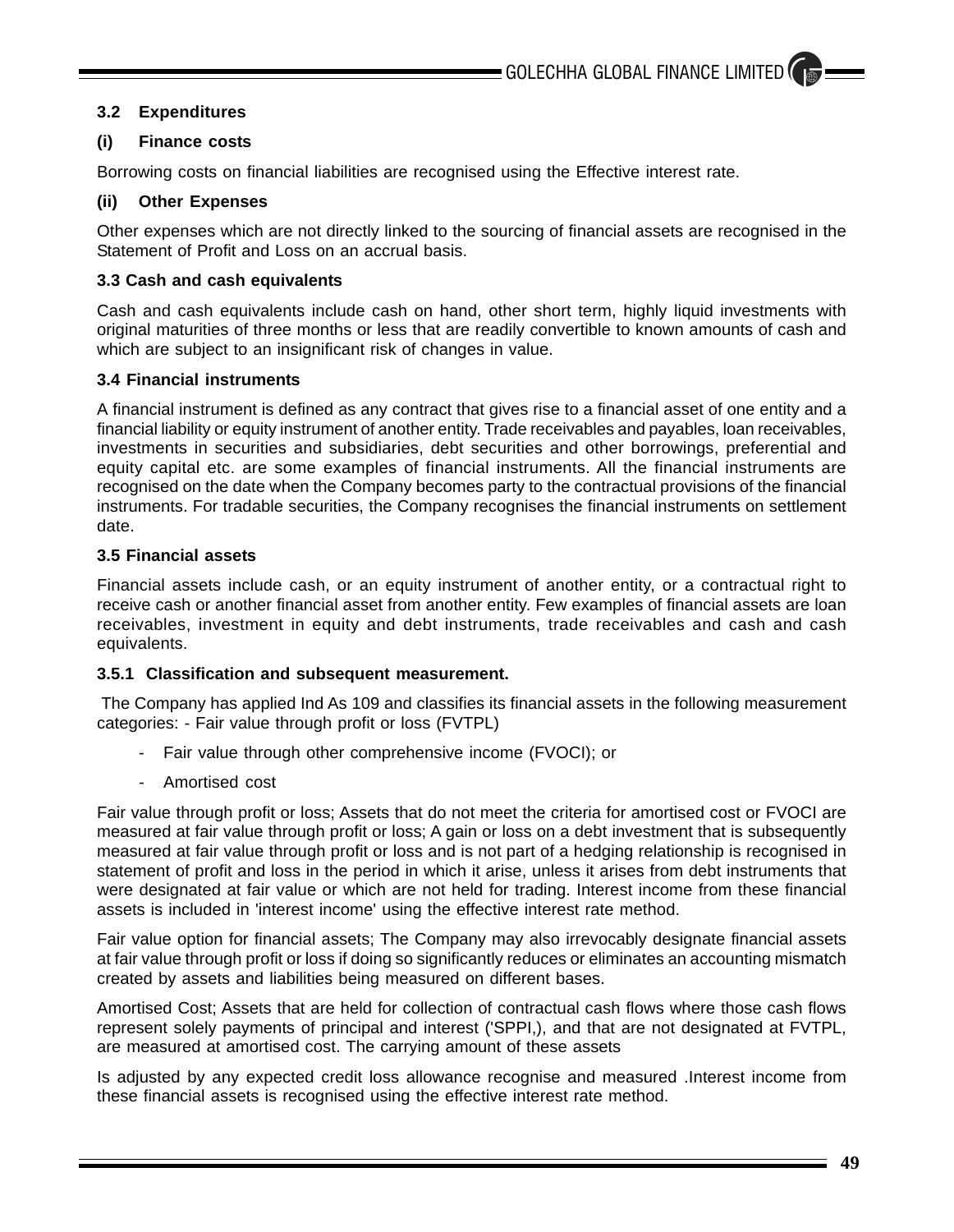However, the loans granted by the company are in the nature of repayable on demand and the time period of the same is uncertain and as a result, amortised cost of loans has not been taken.

#### **3.5.2 Interest Income**

Interest income is calculated by applying the effective interest rate to the gross carrying amount of financial assets, except for:

- a) Purchased or originated credit impaired (POCI) financial assets, for which the original credit adjusted effective interest rate is applied to the amortised cost of that financial assets.
- b) Financial assets that are not 'POCI' but have subsequently become credit-impaired (or 'stage 3'), for which interest revenue is calculated by applying the effective interest rate to their amortised cost (i.e., net of the expected credit loss provision).

The effective interest rate is the exactly discounts estimated future cash payments or receipts through the expected life of the financial assets or liability to the gross carrying amount of a financial assets (i,e, its amortised cost before any impairment allowance) or to the amortised cost of a financial liability. The calculation does not consider expected credit losses and includes transaction cost, premiums or discounts and fees and points paid or received that are integral to the effective interest rate, such as origination fees. For FVOCI financial assets -assets that are credit impared at intial recognition- the company calculates the credit-adjusted effective interest rate, which is calculated based on the amortised cost of the financial assets instead of its gross carrying amount and incorporates the impact of expected credit losses in estimated future cash flows.

#### **3.5.3 Equity instruments**

Equity instruments are instruments that meet the definition of equity from the issuer's perspective; that is, instruments that do not contain a contractual obligation to pay and that do not contain a contractual obligation to pay and that evidence a residual interest in the issuer's net assets. The Company subsequently measures all equity investments at fair value. Where the company's management has elected to present fair value gains and losses on equity investments in other comprehensive income, there is no subsequent reclassification of fair values gains and losses to profit or loss following the derecognition of the investment. Changes in the fair value of financial assets at fair value through profit or loss are recognised in net gain/loss on fair value changes in the statement of profit and loss. Impairment losses (and reversal of impairment losses) on equity investments measured at FVOIC are not reported separately from other changes in fair value.

Gains and losses on equity investments at FVTPL are included in the statement of Profit and Loss.

#### **3.5.4 Impairment**

The Company assesses on a forward looking basis the expected credit losses (ECL)associated with its debit instruments carried at amortised cost and FVOCI and with the exposure arising from loan commitments and financial guarantee contracts. The Company recognizes a loss allowance for such losses at each reporting date.

The measurements of ECL reflects:

- An unbiased probability-weighted amount that is determined by evaluating a range of possible outcome;
- The time value of money; and
- Reasonable and supportable information that is available without undue cost or effort at the reporting date about pat events, current conditions and forecasts of future economic conditions.

The measurement of the ECL allowance is an area that requires the use of complex models and significant assumptions about future economic condition and credit behaviour (e.g. the likelihood of customers defaulting and the resulting losses.)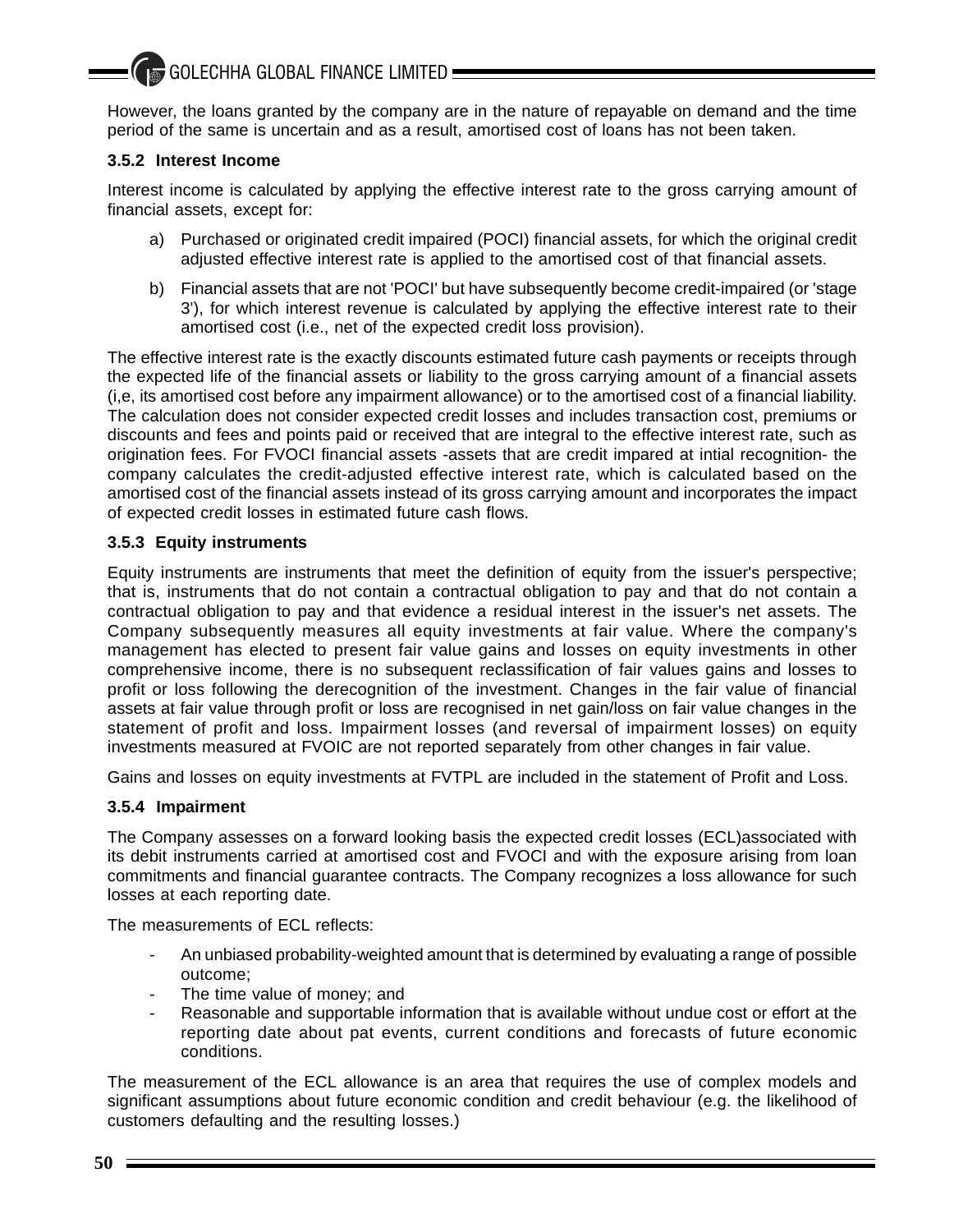#### **3.5.5 Write-off policy**

 The Company writes off financial assets, in whole or in part, when it has exhausted all practical recovery efforts and has concluded there is no reasonable expectation of recovery. Indicators that there is no reasonable expectation of recovery include (i) ceasing enforcement activity and (ii) where the company's recovery method is foreclosing on collateral and the value of the collateral is such that there is no reasonable expectation of recovering in full.

#### **3.5.6 Derecognition other than on a modification**

 Financial assets, or a portion thereof, are derecognised when the contractual rights to receive the cash flows from the assets have expired, or when they have been transferred and either (i) the Company transfers substantially all the risk and rewards of ownership, or (ii) the Company neither transfer nor retains substantially all the risks and rewards of ownership and the company has not retained control. The company directly reduces the gross carrying amount of a financial assets when there is no reasonable expectation of recovering a financial assets in its entirely or a portion thereof.

#### **3.6 Borrowing costs**

 Borrowing costs, which are directly attributable to the acquisition/ construction of property plant and equipment, till the time such assets are ready for intended use, are capitalised as part of the assets. Other borrowing costs are recognised as an expenses in the year in which they are incurred. Brokerage costs directly attributable to a borrowing are expensed over the tenure of the borrowing.

#### **3.7 Financial liabilities**

Financial liabilities include liabilities that represent a contractual obligation to deliver cash or another financial assets to another entity, or a contract that may or will be settled in the entities own equity instruments. Few examples of financial liabilities are trade payables, debt securities and other borrowings and subordinated debts.

#### **3.7.1 Initial measurement**

All financial liabilities are recognised initially at fair value and, in the case of borrowings and payables, net of directly attributable transaction costs. The Company's financial liabilities include trade payables, other payables, debt securities and other borrowings.

#### **3.7.2 Subsequent measurement**

After initial recognition, all financial liabilities are subsequently measured at amortised cost using the EIR [Refer note no. 3.1(i)]. Any gains or losses arising on derecognition of liabilities are recognised in the Statement of Profit and Loss.

#### **3.7.3 Derecognition**

The Company derecognises a financial liability when the obligation under the liability is discharged, cancelled or expired.

#### **3.8 Offsetting of financial instruments**

Financial assets and financial liabilities are offset and the net amount is reported in the Balance Sheet only if there is an enforceable legal right to offset the recognised amounts with an intention to settle on a net basis or to realise the assets and settle the liabilities simultaneously.

#### **3.9.1 Taxes**

#### **(i) Current tax**

Current tax assets and liabilities are measured at the amount expected to be recovered from or paid to the taxation authorities, in accordance with the Income Tax Act, 1961 and the Income Computation and Disclosure Standards (ICDS) prescribed therein. The tax rates and tax laws used to compute the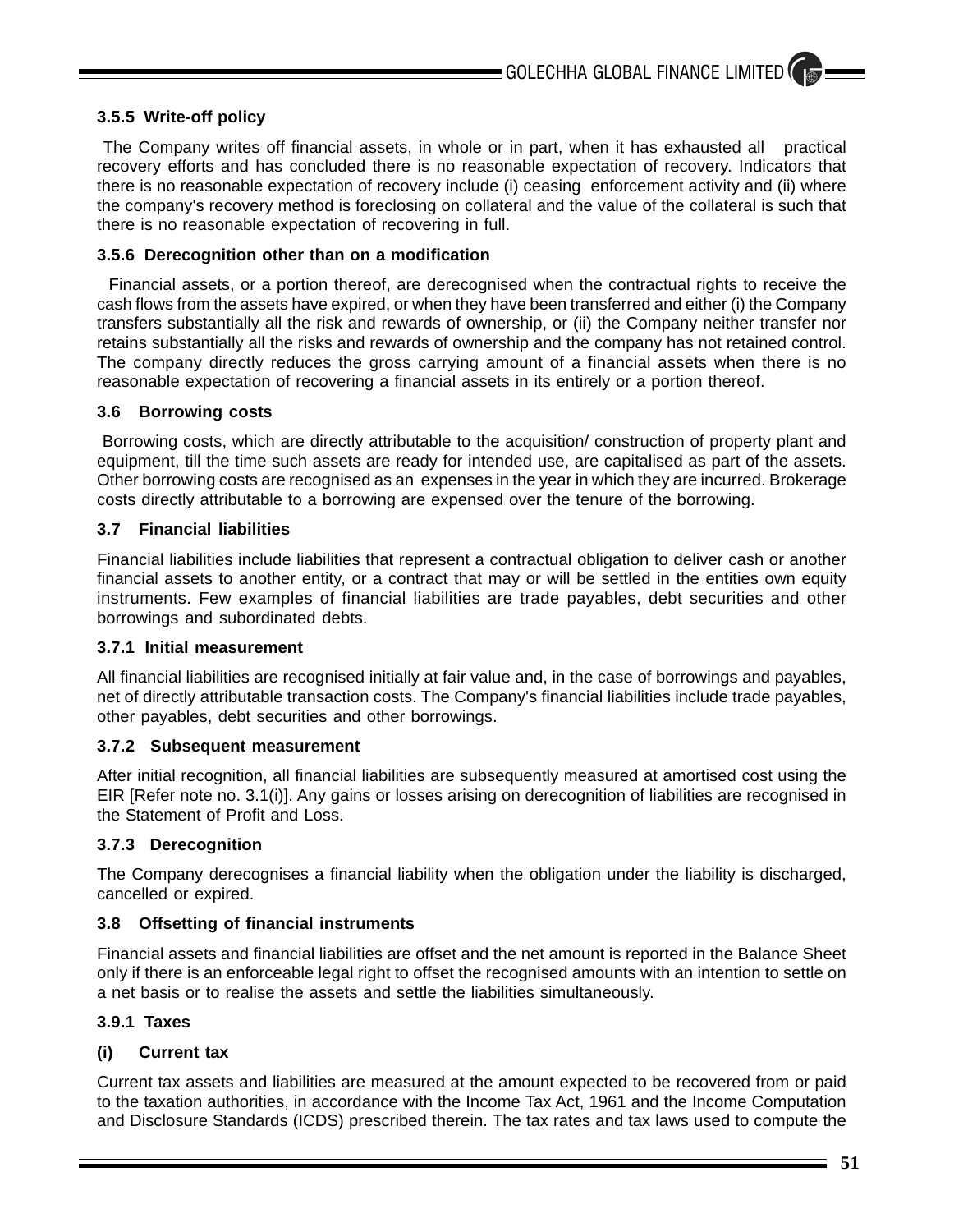amount are those that are enacted or substantively enacted, at the reporting date. Current tax relating to items recognised outside profit or loss is recognised in correlation to the underlying transaction either in OCI or directly in other equity. Management periodically evaluates positions taken in the tax returns with respect to situations in which applicable tax regulations are subject to interpretation and establishes provisions where appropriate.

#### **3.9.2 Deferred tax**

Deferred tax is provided using the Balance Sheet approach on temporary differences between the tax bases of assets and liabilities and their carrying amounts for financial reporting purposes at the reporting date. Deferred tax liabilities are recognised for all taxable temporary differences and deferred tax assets are recognised for deductible temporary differences to the extent that it is probable that taxable profits will be available against which the deductible temporary differences can be utilised. The carrying amount of deferred tax assets is reviewed at each reporting date and reduced to the extent that it is no longer probable that sufficient taxable profit will be available to allow all or part of the deferred tax asset to be utilised. Unrecognised deferred tax assets, if any, are reassessed at each reporting date and are recognised to the extent that it has become probable that future taxable profits will allow the deferred tax asset to be recovered.

Deferred tax assets and liabilities are measured at the tax rates that are expected to apply in the year when the asset is realised or the liability is settled, based on tax rates (and tax laws) that have been enacted or substantively enacted at the reporting date.

Deferred tax relating to items recognised outside profit or loss is recognised either in OCI or in other equity. Deferred tax assets and deferred tax liabilities are offset if a legally enforceable right exists to set off current tax assets against current tax liabilities and the deferred taxes relate to the same taxable entity and the same taxation authority.

#### **3.10 Impairment of non-financial assets**

An assessment is done at each Balance Sheet date to ascertain whether there is any indication that an asset may be impaired. If any such indication exists, an estimate of the recoverable amount of asset is determined. If the carrying value of relevant asset is higher than the recoverable amount, the carrying value is written down accordingly.

#### **3.11 Provisions and contingent liabilities**

The Company creates a provision when there is present obligation as a result of a past event that probably requires an outflow of resources and a reliable estimate can be made of the amount of the obligation. A disclosure for a contingent liability is made when there is a possible obligation or a present obligation that may, but probably will not, require an outflow of resources. The Company also discloses present obligations for which a reliable estimate cannot be made. When there is a possible obligation or a present obligation in respect of which the likelihood of outflow of resources is remote, no provision or disclosure is made.

#### **3.14 Retirement and other employee benefits**

#### **3.14.1 Short-term obligations**

Liabilities for wages and salaries, including non-monetary benefits that are expected to be Settled wholly within 12 months after the period in which the employees render the related service are recognised in respect of employees' services up to the end of the reporting period and are measured at the amounts expected to be paid when the liabilities are settled.

#### **3.14.2 Post - employment obligations**

**3.14.3 defined benefit plans :** These are not yet applicable because none of the employee qualiy for those benefits as at 31<sup>st</sup> March, 2021.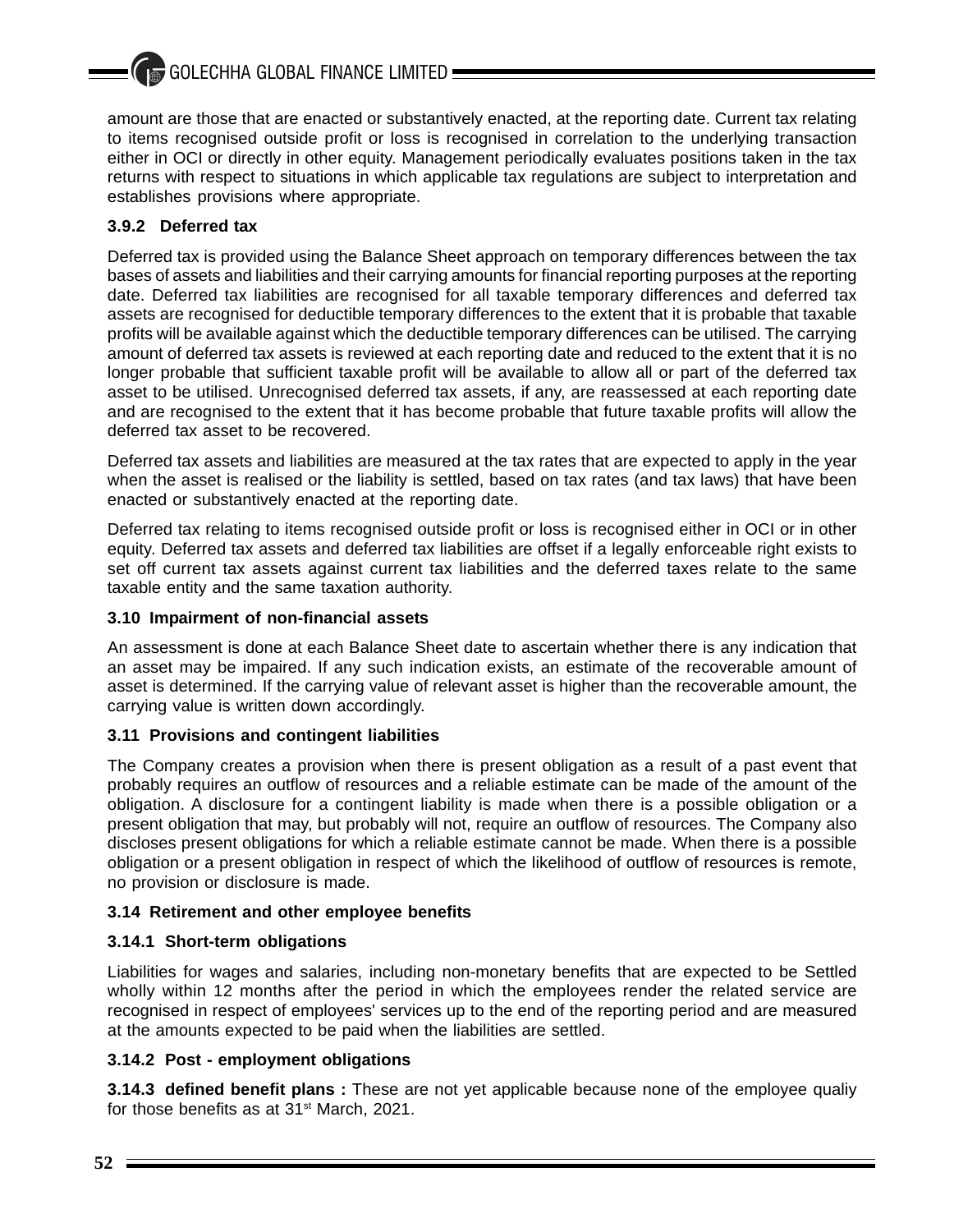#### **3.15 Fair value measurement**

The Company measures its qualifying financial instruments at fair value on each Balance Sheet date.

Fair value is the price that would be received against sale of an asset or paid to transfer a liability in an orderly transaction between market participants at the measurement date. The fair value measurement is based on the presumption that the transaction to sell the asset or transfer the liability takes place in the accessible principal market or the most advantageous accessible market as applicable. The Company uses valuation techniques that are appropriate in the circumstances and for which sufficient data is available to measure fair value, maximising the use of relevant observable inputs and minimising the use of unobservable inputs. All assets and liabilities for which fair value is measured or disclosed in the financial statements are categorised within the fair value hierarchy into Level I, Level II and Level III based on the lowest level input that is significant to the fair value measurement as a whole. For detailed information on the fair value hierarchy, refer note no. 47 and 48. For assets and liabilities that are fair valued in the financial statements on a recurring basis, the Company determines whether transfers have occurred between levels in the hierarchy by re-assessing categorisation (based on the lowest level input that is significant to the fair value measurement as a whole) at the end of each reporting period. For the purpose of fair value disclosures, the Company has determined classes of assets and liabilities on the basis of the nature, characteristics and risks of the asset or liability and the level of the fair value hierarchy.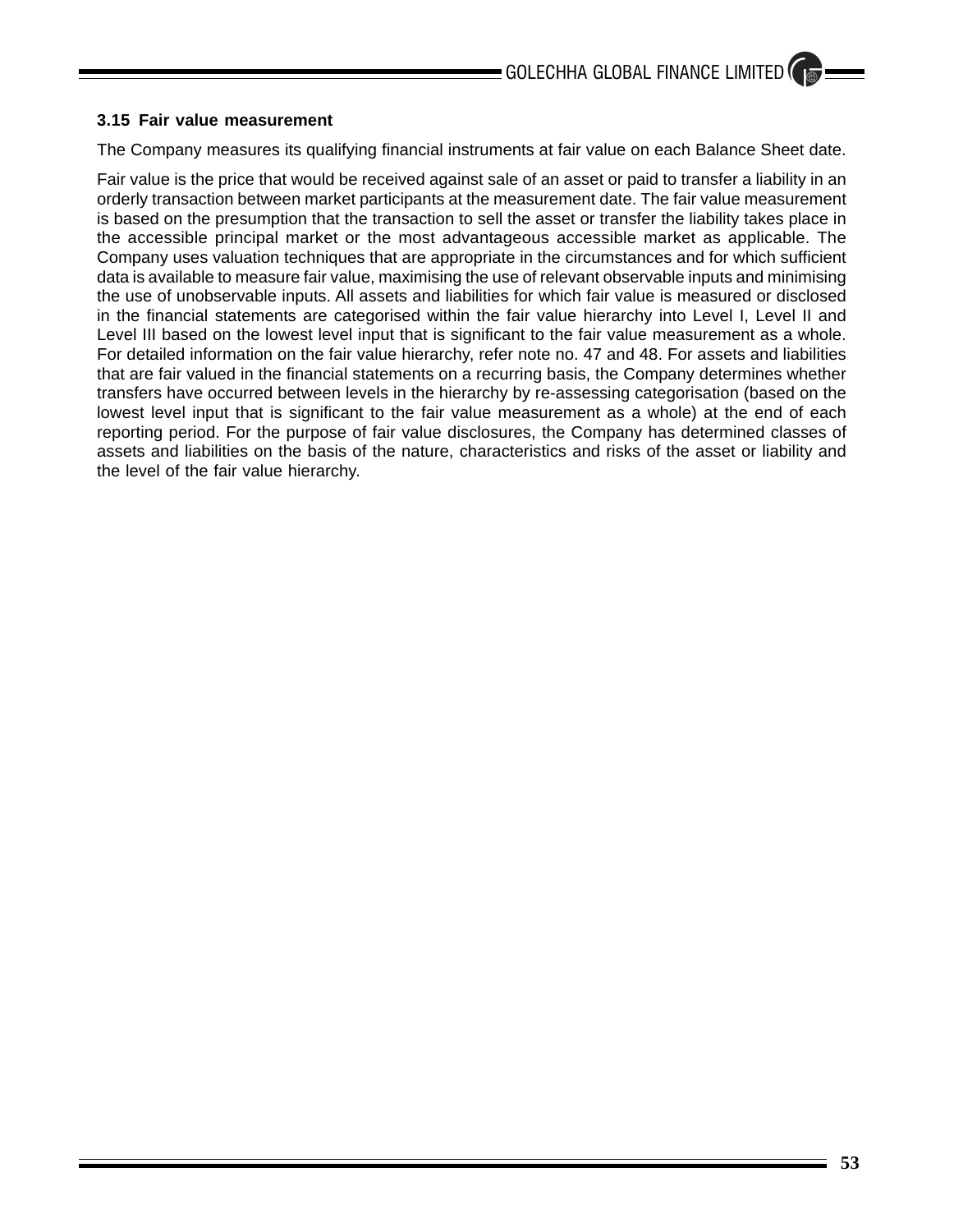**(IN RUPEES)**

| <b>NOTE</b><br><b>Particulars</b><br>No. |                                                                                                                                                                                                                                                                                                                                                                                                                                                                                                                                                                                                                                                 | <b>Figures For</b><br>The Year<br>31/03/2021 |                                                                                                                                                                                            | <b>Figures For</b><br><b>The Year</b><br>31/03/2020 |                                                                                                                                                                                  |
|------------------------------------------|-------------------------------------------------------------------------------------------------------------------------------------------------------------------------------------------------------------------------------------------------------------------------------------------------------------------------------------------------------------------------------------------------------------------------------------------------------------------------------------------------------------------------------------------------------------------------------------------------------------------------------------------------|----------------------------------------------|--------------------------------------------------------------------------------------------------------------------------------------------------------------------------------------------|-----------------------------------------------------|----------------------------------------------------------------------------------------------------------------------------------------------------------------------------------|
| 4.                                       | <b>Cash and Cash Equivalents</b>                                                                                                                                                                                                                                                                                                                                                                                                                                                                                                                                                                                                                |                                              |                                                                                                                                                                                            |                                                     |                                                                                                                                                                                  |
|                                          | Cash on Hand                                                                                                                                                                                                                                                                                                                                                                                                                                                                                                                                                                                                                                    |                                              | 41,930                                                                                                                                                                                     |                                                     | 15,533                                                                                                                                                                           |
|                                          | Balance with Banks in current accounts                                                                                                                                                                                                                                                                                                                                                                                                                                                                                                                                                                                                          |                                              | 1,11,630                                                                                                                                                                                   |                                                     | 23,761                                                                                                                                                                           |
|                                          |                                                                                                                                                                                                                                                                                                                                                                                                                                                                                                                                                                                                                                                 |                                              | 1,53,560                                                                                                                                                                                   |                                                     | 39,294                                                                                                                                                                           |
| 5.                                       | Loans                                                                                                                                                                                                                                                                                                                                                                                                                                                                                                                                                                                                                                           |                                              |                                                                                                                                                                                            |                                                     |                                                                                                                                                                                  |
|                                          | (Unsecured, considered good, unless                                                                                                                                                                                                                                                                                                                                                                                                                                                                                                                                                                                                             |                                              |                                                                                                                                                                                            |                                                     |                                                                                                                                                                                  |
|                                          | otherwise stated)                                                                                                                                                                                                                                                                                                                                                                                                                                                                                                                                                                                                                               |                                              |                                                                                                                                                                                            |                                                     |                                                                                                                                                                                  |
|                                          |                                                                                                                                                                                                                                                                                                                                                                                                                                                                                                                                                                                                                                                 |                                              |                                                                                                                                                                                            |                                                     |                                                                                                                                                                                  |
|                                          |                                                                                                                                                                                                                                                                                                                                                                                                                                                                                                                                                                                                                                                 |                                              |                                                                                                                                                                                            |                                                     |                                                                                                                                                                                  |
|                                          |                                                                                                                                                                                                                                                                                                                                                                                                                                                                                                                                                                                                                                                 |                                              |                                                                                                                                                                                            |                                                     |                                                                                                                                                                                  |
|                                          |                                                                                                                                                                                                                                                                                                                                                                                                                                                                                                                                                                                                                                                 |                                              |                                                                                                                                                                                            |                                                     |                                                                                                                                                                                  |
|                                          |                                                                                                                                                                                                                                                                                                                                                                                                                                                                                                                                                                                                                                                 |                                              |                                                                                                                                                                                            |                                                     |                                                                                                                                                                                  |
|                                          |                                                                                                                                                                                                                                                                                                                                                                                                                                                                                                                                                                                                                                                 |                                              |                                                                                                                                                                                            |                                                     |                                                                                                                                                                                  |
|                                          |                                                                                                                                                                                                                                                                                                                                                                                                                                                                                                                                                                                                                                                 |                                              |                                                                                                                                                                                            |                                                     |                                                                                                                                                                                  |
|                                          |                                                                                                                                                                                                                                                                                                                                                                                                                                                                                                                                                                                                                                                 |                                              |                                                                                                                                                                                            |                                                     |                                                                                                                                                                                  |
|                                          |                                                                                                                                                                                                                                                                                                                                                                                                                                                                                                                                                                                                                                                 |                                              |                                                                                                                                                                                            |                                                     |                                                                                                                                                                                  |
|                                          |                                                                                                                                                                                                                                                                                                                                                                                                                                                                                                                                                                                                                                                 |                                              |                                                                                                                                                                                            |                                                     |                                                                                                                                                                                  |
|                                          |                                                                                                                                                                                                                                                                                                                                                                                                                                                                                                                                                                                                                                                 |                                              |                                                                                                                                                                                            |                                                     |                                                                                                                                                                                  |
|                                          |                                                                                                                                                                                                                                                                                                                                                                                                                                                                                                                                                                                                                                                 |                                              |                                                                                                                                                                                            |                                                     |                                                                                                                                                                                  |
|                                          |                                                                                                                                                                                                                                                                                                                                                                                                                                                                                                                                                                                                                                                 |                                              |                                                                                                                                                                                            |                                                     |                                                                                                                                                                                  |
|                                          |                                                                                                                                                                                                                                                                                                                                                                                                                                                                                                                                                                                                                                                 |                                              |                                                                                                                                                                                            |                                                     |                                                                                                                                                                                  |
|                                          |                                                                                                                                                                                                                                                                                                                                                                                                                                                                                                                                                                                                                                                 |                                              |                                                                                                                                                                                            |                                                     |                                                                                                                                                                                  |
|                                          |                                                                                                                                                                                                                                                                                                                                                                                                                                                                                                                                                                                                                                                 |                                              |                                                                                                                                                                                            |                                                     |                                                                                                                                                                                  |
|                                          | <b>Other Provisions</b>                                                                                                                                                                                                                                                                                                                                                                                                                                                                                                                                                                                                                         |                                              |                                                                                                                                                                                            |                                                     | 45,000                                                                                                                                                                           |
|                                          |                                                                                                                                                                                                                                                                                                                                                                                                                                                                                                                                                                                                                                                 |                                              |                                                                                                                                                                                            |                                                     |                                                                                                                                                                                  |
|                                          |                                                                                                                                                                                                                                                                                                                                                                                                                                                                                                                                                                                                                                                 |                                              |                                                                                                                                                                                            |                                                     |                                                                                                                                                                                  |
|                                          |                                                                                                                                                                                                                                                                                                                                                                                                                                                                                                                                                                                                                                                 |                                              |                                                                                                                                                                                            |                                                     |                                                                                                                                                                                  |
|                                          |                                                                                                                                                                                                                                                                                                                                                                                                                                                                                                                                                                                                                                                 |                                              |                                                                                                                                                                                            |                                                     |                                                                                                                                                                                  |
|                                          |                                                                                                                                                                                                                                                                                                                                                                                                                                                                                                                                                                                                                                                 |                                              |                                                                                                                                                                                            |                                                     |                                                                                                                                                                                  |
|                                          |                                                                                                                                                                                                                                                                                                                                                                                                                                                                                                                                                                                                                                                 |                                              |                                                                                                                                                                                            |                                                     |                                                                                                                                                                                  |
|                                          |                                                                                                                                                                                                                                                                                                                                                                                                                                                                                                                                                                                                                                                 |                                              |                                                                                                                                                                                            |                                                     |                                                                                                                                                                                  |
|                                          |                                                                                                                                                                                                                                                                                                                                                                                                                                                                                                                                                                                                                                                 |                                              |                                                                                                                                                                                            |                                                     |                                                                                                                                                                                  |
| 6.<br>7.<br>8.<br>9.<br>10.              | <b>Short Term Demand Loans</b><br>Unsecured, Considered Good<br><b>Considered Doubtful</b><br><b>Payables</b><br><b>Creditors for Expenses</b><br><b>Outstanding Liabilities</b><br><b>Other Liabilities</b><br>Statutory Payable to Government<br><b>Current Tax Liability (Net)</b><br>Provision for Taxation<br>Less: TDS<br><b>Provisions</b><br><b>Contigent Provision Against Standard Assets</b><br><b>Equity Share Capital</b><br>(1) AUTHORISED:<br>11,000,000 Equity Shares of Rs.10/- each<br>(2) ISSUED, SUBSCRIBED & PAID UP<br>5500000(L.Y.5500000) Equity shares of Rs.10/-each<br>Add: Addition/ Deletion<br><b>GRAND TOTAL</b> | 10,62,102<br>6,79,524                        | 9,16,27,060<br>9,16,27,060<br>3,48,750<br>3,70,500<br>7,19,250<br>31,000<br>31,000<br>3,82,578<br>3,82,578<br>2,28,736<br>45,000<br>2,73,736<br>11,00,00,000<br>5,50,00,000<br>5,50,00,000 | 11,48,472<br>9,52,336                               | 8,89,71,865<br>8,89,71,865<br>4,82,000<br>4,09,720<br>8,91,720<br>48,000<br>48,000<br>1,96,136<br>1,96,136<br>2,23,244<br>2,68,244<br>11,00,00,000<br>5,50,00,000<br>5,50,00,000 |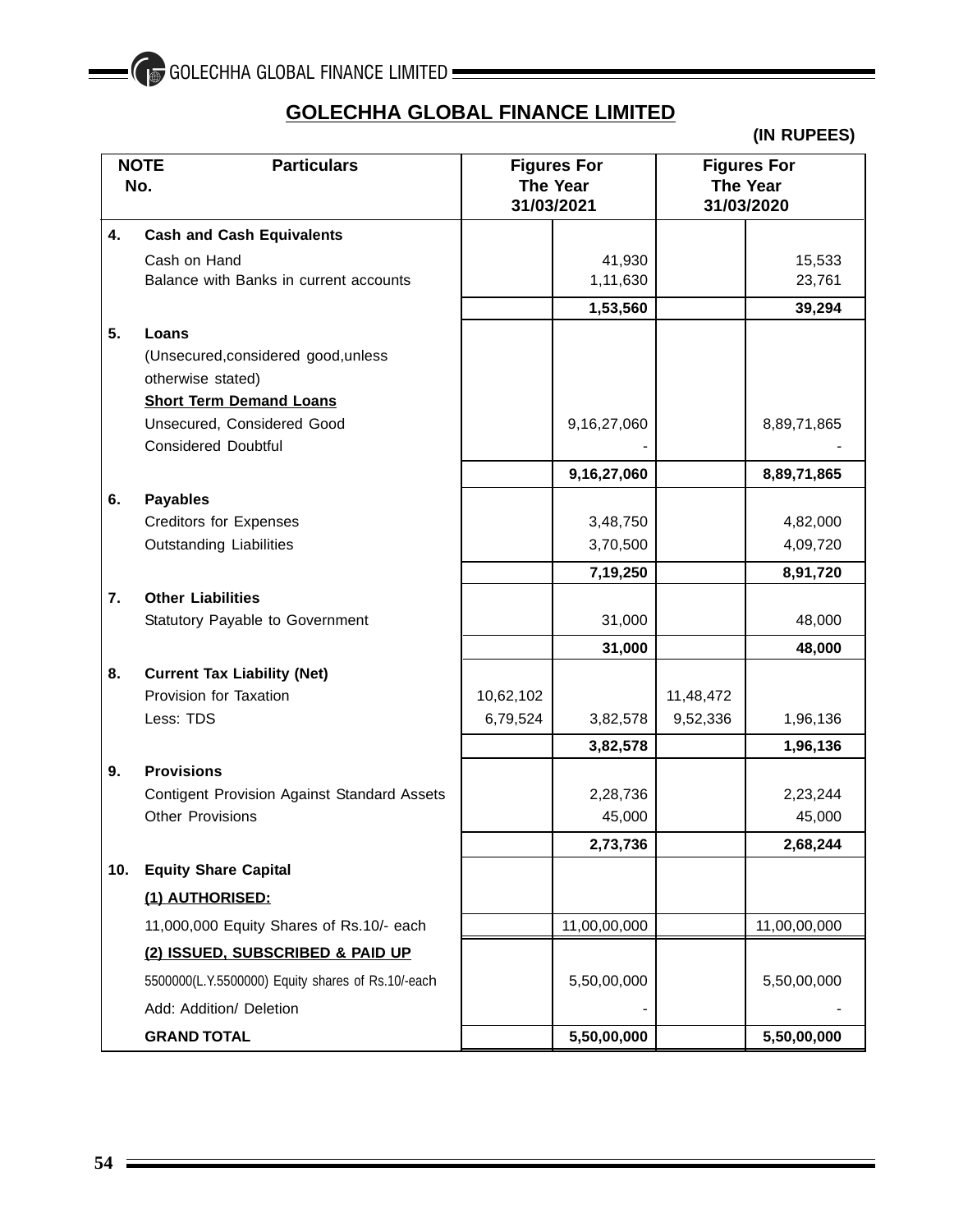1 Reconciliation of Number of Shares outstanding and amount of share capital as at 31<sup>st</sup> March, 2021 is as under:

| <b>Particulars</b>                           | As at 31 <sup>st</sup> March, 2021 |             | As at 31 <sup>st</sup> March, 2020 |             |
|----------------------------------------------|------------------------------------|-------------|------------------------------------|-------------|
|                                              | No. of<br><b>Shares</b>            | Amount      | No. of<br><b>Shares</b>            | Amount      |
| Number of Shares at the begining of the year | 5500000                            | 5,50,00,000 | 55,00,000                          | 5,50,00,000 |
| Number of Shares at the end of the year      | 5500000                            | 5,50,00,000 | 55,00,000                          | 5,50,00,000 |

2. Equity shareholders holding more than 5% equity shares as on 31/03/2021:

| <b>Name</b>                            | As at 31/03/2021 |           | As at 31/03/2020 |           |
|----------------------------------------|------------------|-----------|------------------|-----------|
|                                        | %                | Amount    | %                | Amount    |
| Advani Private Limited                 | 46.57            | 25,61,100 | 46.57            | 25,61,100 |
| Ballygunje Commercial Services Pvt Ltd | 7.27             | 4,00,000  | 11.82            | 6,50,000  |
| Focal Point Properties Pvt Ltd         | 11.74            | 6,45,700  | 11.74            | 6,45,700  |

- 3 Terms & Conditions attached
	- a All the equity shares carry equal rights and obligations including for dividend and with respect to voting.
	- b The company has issued only one class of Share Capital, that is Equity Shares having face value of Rs.10/- each.Each Holder of Equity Shares is entitled to one vote per share.
	- c In the event of Liquidation of the company,the holder of equity shares will be entitled to receive any of the remaining assets of the company, after distribution of all preferential amounts.The distribution will be in proportion to the number of equity shares held by the shareholders.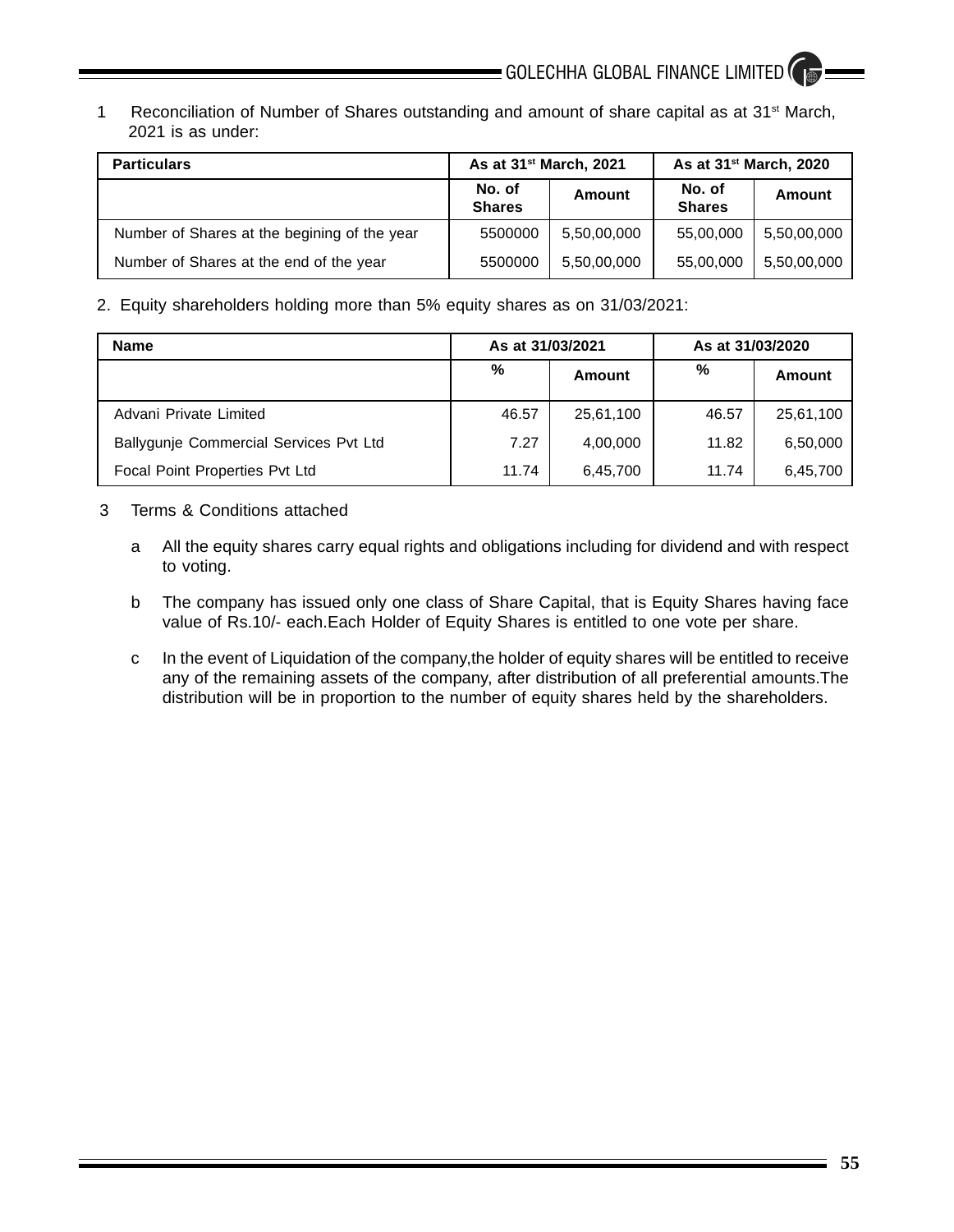#### **(IN RUPEES)**

| SI.<br>No. | <b>PARTICULARS</b>                                                                           |               |          | <b>FIGURES AS AT</b><br>31/03/2021 |          | <b>FIGURES AS AT</b><br>31/03/2020 |
|------------|----------------------------------------------------------------------------------------------|---------------|----------|------------------------------------|----------|------------------------------------|
| 11         | <b>Other Equity</b>                                                                          |               |          |                                    |          |                                    |
|            | (i) Security Premium                                                                         |               |          |                                    |          |                                    |
|            | At the Beginning of The Year                                                                 |               |          | 84,22,050                          |          | 84,22,050                          |
|            | Additions during the Year                                                                    |               |          |                                    |          |                                    |
|            | At the end of the Accounting Year                                                            | (i)           |          | 84,22,050                          |          | 84,22,050                          |
|            | (ii) Retained Earnings                                                                       |               |          |                                    |          |                                    |
|            | At the Beginning of The Year                                                                 |               |          | 1,69,35,563                        |          | 1,39,34,761                        |
|            | Additions during the Year                                                                    |               |          | 30,52,341                          |          | 38,09,047                          |
|            | At the end of the Accounting Year                                                            |               |          | 1,99,87,904                        |          | 1,77,43,808                        |
|            | <b>ALLOCATIONS AND</b><br><b>APPROPRIATIONS</b>                                              |               |          |                                    |          |                                    |
|            | <b>Taxes for Earlier Year</b>                                                                |               | 1,35,344 |                                    | 46,436   |                                    |
|            | Transfer to Statutory Reserve<br>u/s.45IC of RBI Act.                                        |               | 6,10,468 | 7,45,812                           | 7,61,809 | 8,08,245                           |
|            | At the end of the Accounting Year                                                            | (ii)          |          | 1,92,42,092                        |          | 1,69,35,563                        |
|            | <b>Other Reserves</b>                                                                        |               |          |                                    |          |                                    |
|            | (iii) Reserve Fund in terms of<br>section 45-IC(1) of the Reserve<br>Bank of India Act, 1934 |               |          |                                    |          |                                    |
|            | At the Beginning of The Year                                                                 |               |          | 40,37,380                          |          | 32,75,571                          |
|            | Additions during the Year                                                                    |               |          | 6,10,468                           |          | 7,61,809                           |
|            | At the end of the Accounting Year                                                            | (iii)         |          | 46,47,848                          |          | 40,37,380                          |
|            | (iv) Capital Reserves                                                                        |               |          |                                    |          |                                    |
|            | At the Beginning of The Year<br>Additions during the Year                                    |               |          | 35,38,000                          |          | 35,38,000                          |
|            | At the end of the Accounting Year                                                            | (iv)          |          | 35,38,000                          |          | 35,38,000                          |
|            | <b>GRAND TOTAL</b>                                                                           | (i+ii+iii+iv) |          | 3,58,49,990                        |          | 3,29,32,993                        |

#### **Nature & Purpose of other equity**

#### (i) **Securities Premium**

Securities Premium is used to record the premium on issue of shares. It can be utilised only for limited purposes in accordance with the provisions of the Companies Act,2013.

#### (ii) **Retained Earnings**

Retained earnings represents the surplus in profit and loss account and appropriations.

#### (iii) **Reserve Fund in terms of section 45-IC(1) of the Reserve Bank of India Act,1934**

Reserve fund is created as per the terms of section 45-IC(1) of the Reserve Bank of India Act,1934 as a statutory reserve.

#### (iv) **Capital Reserves**

The reserve is created bases on statutory requirement under the Companies Act,2013.This is not available for distribution as dividend but can be utilised for issue of bonus shares.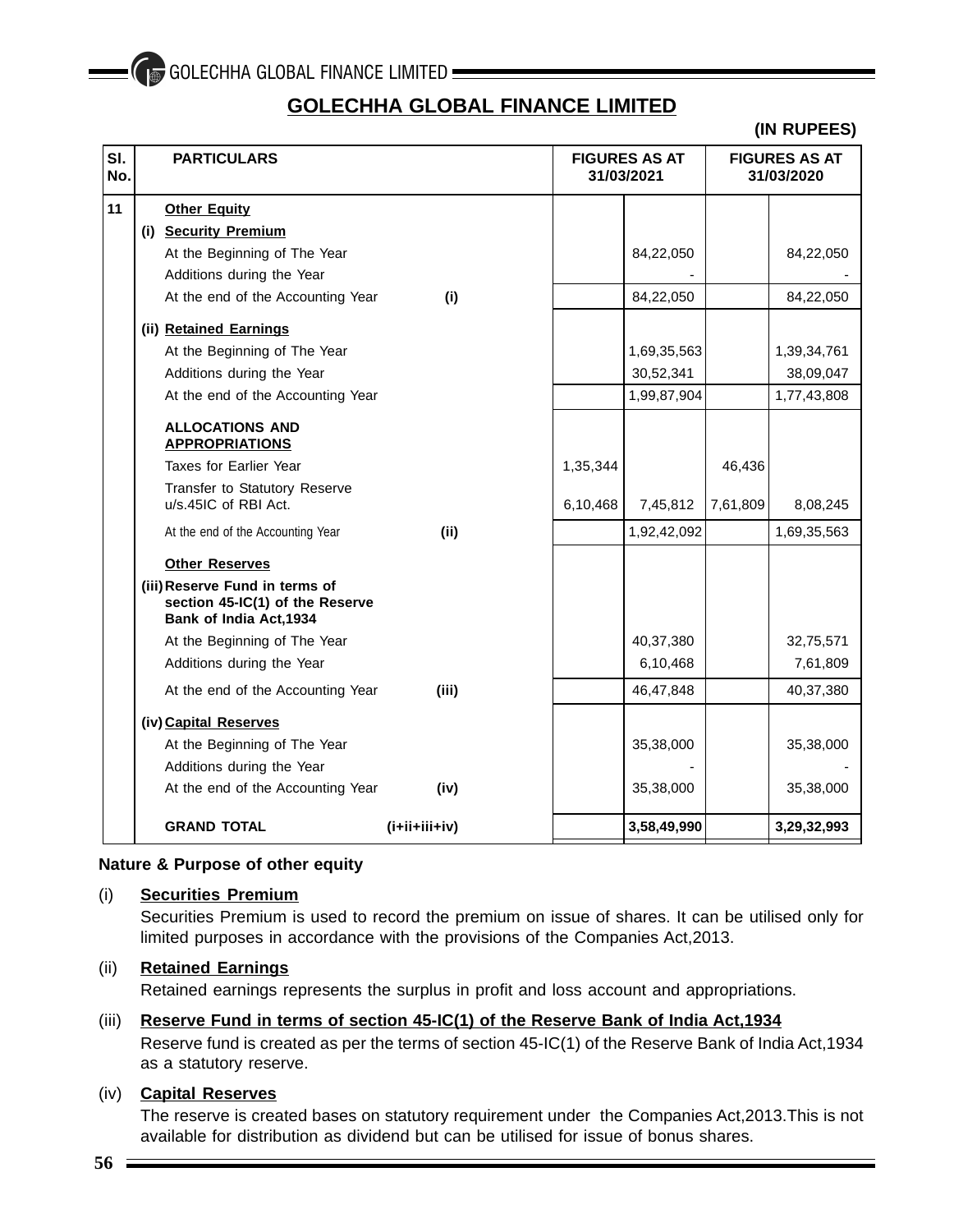**(IN RUPEES)**

| No. | <b>NOTE</b><br><b>Particulars</b>              | <b>Figures For</b><br><b>The Year</b><br>31/03/2021 | <b>Figures For</b><br><b>The Year</b><br>31/03/2020 |
|-----|------------------------------------------------|-----------------------------------------------------|-----------------------------------------------------|
| 12  | Interest Income                                |                                                     |                                                     |
|     | On Loans                                       | 90,32,049                                           | 95,23,373                                           |
|     | Net Revenue From Operations                    | 90,32,049                                           | 95,23,373                                           |
| 13  | <b>EMPLOYEE BENEFITS EXPENSE</b>               |                                                     |                                                     |
|     | <b>Salaries</b>                                | 26,62,000                                           | 13,64,500                                           |
|     | <b>Staff Welfare Expenses</b>                  | 1,34,109                                            | 2,13,244                                            |
|     |                                                | 27,96,109                                           | 15,77,744                                           |
| 14  | <b>OTHER EXPENSES:</b>                         |                                                     |                                                     |
|     | <b>ADMINISTARTIVE EXPENSE</b>                  |                                                     |                                                     |
|     | <b>Accounting Charges</b>                      | 30,000                                              | 30,000                                              |
|     | Advertisement                                  | 19,636                                              | 22,474                                              |
|     | Auditors Remuneration for Statutory Audit      | 45,000                                              | 45,000                                              |
|     | <b>Bank Charges</b>                            | 679                                                 | 1,232                                               |
|     | Conveyance expenses                            | 2,05,361                                            | 4,53,925                                            |
|     | <b>Contingent Provision on Standard Assets</b> | 5,492                                               | 5,573                                               |
|     | <b>Depository Charges</b>                      | 62,684                                              | 64,900                                              |
|     | <b>Filing Fees</b>                             | 8,555                                               | 5,670                                               |
|     | <b>General Expenses</b>                        | 1,50,216                                            | 1,80,059                                            |
|     | <b>Listing Fees</b>                            | 3,54,000                                            | 3,54,000                                            |
|     | Miscellaneous Expenses                         | 2,00,000                                            | 2,50,000                                            |
|     | Office Maintainance Expenses                   | 1,67,583                                            | 3,90,160                                            |
|     | Postage & Courier Exp.                         | 70,784                                              | 1,19,705                                            |
|     | Printing & Stationery                          | 82,302                                              | 1,13,541                                            |
|     | Professional charges                           | 3,20,650                                            | 4,95,725                                            |
|     | Rent, Rates & Taxes                            | 3,08,100                                            | 3,10,600                                            |
|     | <b>Registrar Fees</b>                          | 65,705                                              | 41,768                                              |
|     | <b>Travelling Expenses</b>                     | 24,750                                              | 1,03,778                                            |
|     | <b>TOTAL</b>                                   | 21,21,497                                           | 29,88,110                                           |

15. The company does not have any deferred tax asset/ liability as on 31<sup>st</sup> March, 2021.

16. Earning Per Share (EPS):-

Basic EPS is calculated by dividing the profit for the year attributable to equity holders of the company by the weighted average number of equity shares outstanding during the year.

Diluted EPS is calculated by dividing the profit attributable to equity holders of the company by the weighted average number of equity shares outstanding during the year plus the weighted average number of equity shares that would be issued on conversion of all the dilutive potential equity shares into equity shares of the company.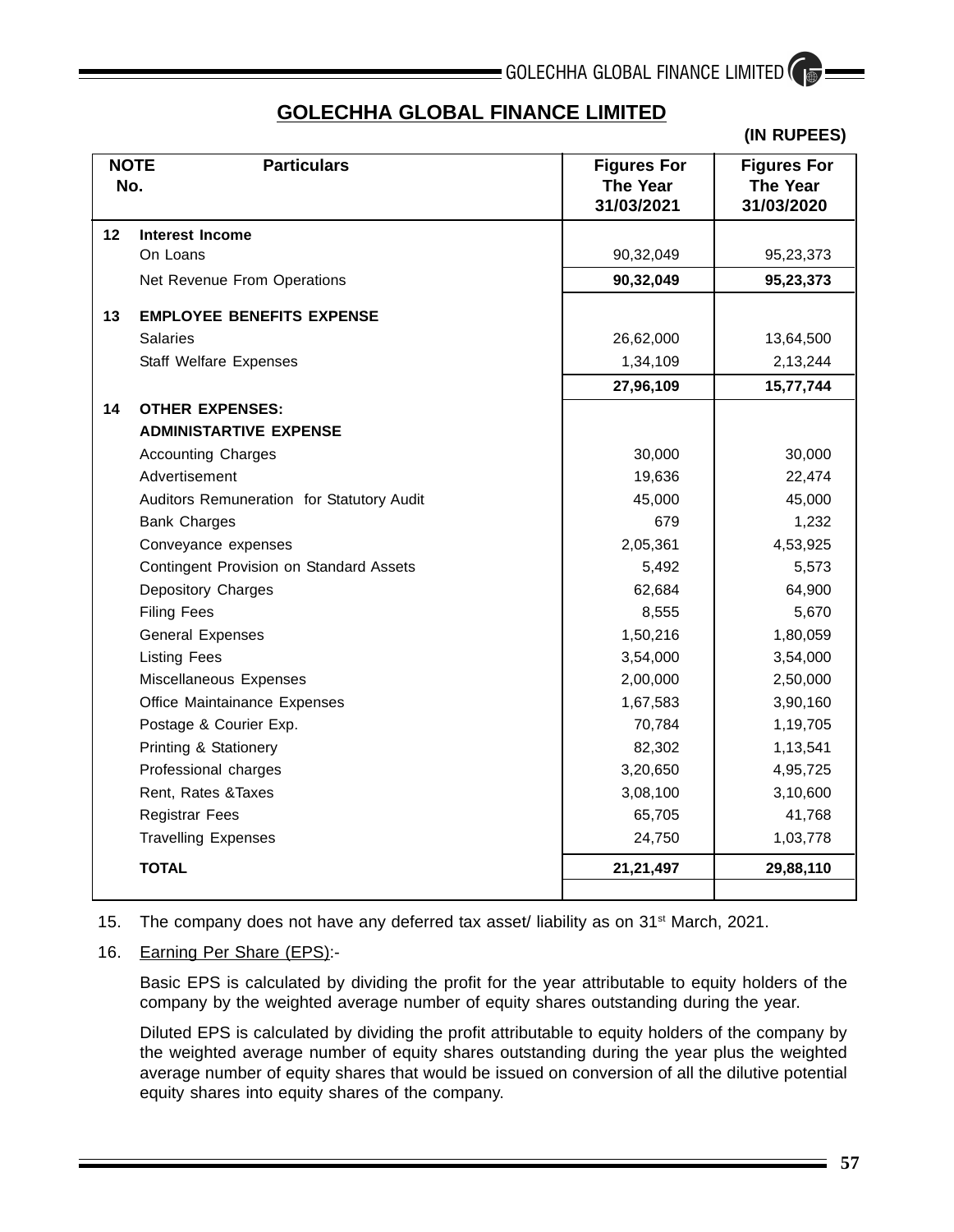The following reflects the income and share data used in the basic and diluted EPS computations:-

| <b>Particulars</b>                                                            | 31/03/2021 | 31/03/2020  |
|-------------------------------------------------------------------------------|------------|-------------|
| Net Profit After Tax -Rs. in Lacs attributable to<br>Equity shareholders (A)  | 30,52,341/ | 38,09,047/- |
| Total Number of Equity Shares outstanding as on<br>the balance sheet date (B) | 55,00,000  | 55,00,000   |
| Basic & Diluted EPS in Rs. (A/B)                                              | 0.55       | 0.69        |

#### **17. Segment Information**

The company operates in a single reportable segment i.e. financing, since the nature of the loans are exposed to similar risk and return profiles hence they are collectively oprating under a single segment. The company operates in a single geographical segment ie.domestic.

**18.** All the leases obtained by the company are of Short Term nature and hence ,right to use/ lease liability have not been recognized in the financial statements.

#### **19. Related Party Disclosure [AS-18]:**

(As indentified by the management and relied upon by the Auditors)

| Name of<br>the party       | Nature of<br><b>Relation</b>             | Nature of<br><b>Transaction</b>       | Amount<br>(Rs. in Lacs)<br>31/03/2021 | Amount<br>(Rs. in Lacs)<br>31/03/2020 |
|----------------------------|------------------------------------------|---------------------------------------|---------------------------------------|---------------------------------------|
| Gyan Swaroop Garg          | Chairman cum<br><b>Managing Director</b> | <b>Remuneration Paid</b>              | 2.40                                  | 2.40                                  |
| Advani Private Limited     | Associate company                        | Temporary Advance<br>Taken & Refunded | 35.12                                 | 28.96                                 |
|                            |                                          | <b>Outstanding Balance</b>            | Nil                                   | Cr. 0.50                              |
| G.S.Garg (HUF)             | CMD is the Karta<br>of the HUF           | <b>Rent Paid</b>                      | 3.00                                  | 3.00                                  |
|                            |                                          | Outstanding Balance                   | Cr. 0.71                              | Cr. 1.35                              |
| Punit Garg &<br>Associates | Nephew of<br><b>Managing Director</b>    | Professional Charges<br>Paid          | 3.00                                  | 4.80                                  |
|                            |                                          | <b>Outstanding Balance</b>            | Cr. 2.78                              | Cr. 4.32                              |
| Aditya Dhanuka             | Son in Law<br>of the CMD                 | Salary Paid                           | 12.00                                 |                                       |

#### **20. Contigent Liabilities Not Provided for:-**

| <b>Particulars</b>                                                                                                               | 31/03/2021<br>(Rs. in Lacs) | 31/03/2020<br>(Rs. in Lacs) |
|----------------------------------------------------------------------------------------------------------------------------------|-----------------------------|-----------------------------|
| Disputed Income Tax Demand for A.Y.2011-2012.<br>Matter pending with ITAT, Chennai and disputed by<br>the Income Tax Department. | <b>NIL</b>                  | 96.27                       |

The company is of the opinion that the above demands are not tenable and expects to succeed in its appeals/defense.

#### **21. Disclosure under Micro,Small and Medium Enterprise Development Act,2006:**

There are no Micro and Small Scale business enterprises,to whom the company owes dues,which are outstanding for more than 45 days as at  $31<sup>st</sup>$  March, 2021. This information as required to be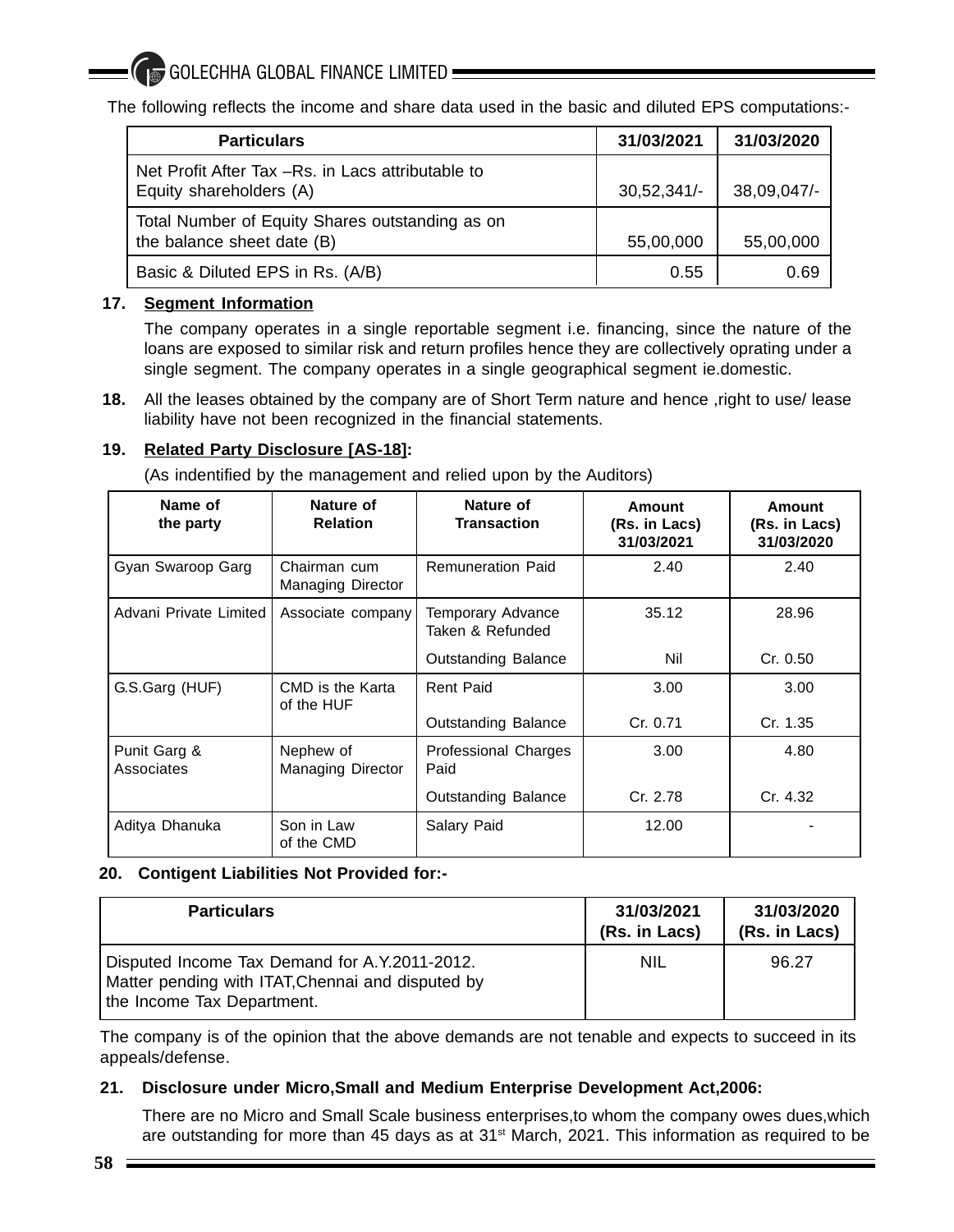-

disclosed under the Micro,Small and Medium Enterprises Development Act, 2006 has been determined to the extent such parties have been identified on the basis of information available with the company

#### **22. Risk Management Objectives and policies**

A summary of the major risk faced by the company, its measurement monitoring and management are described as under:

| <b>Nature of Risk</b>         | <b>Arising From</b>                                                                                                                                                                                                                                                                                                                      | <b>Executive</b><br>Governance<br><b>Structure</b>              | Measurement, monitoring and<br>management of risk                                                                                                                                                                                                                                                                                                                                                                                                                                                                                                                                                                                                                                                                                                       |
|-------------------------------|------------------------------------------------------------------------------------------------------------------------------------------------------------------------------------------------------------------------------------------------------------------------------------------------------------------------------------------|-----------------------------------------------------------------|---------------------------------------------------------------------------------------------------------------------------------------------------------------------------------------------------------------------------------------------------------------------------------------------------------------------------------------------------------------------------------------------------------------------------------------------------------------------------------------------------------------------------------------------------------------------------------------------------------------------------------------------------------------------------------------------------------------------------------------------------------|
| Liquidity and<br>funding risk | Liquidity risk arises from<br>mismatches in the timing of<br>cash flows.<br>Funding risk arises:<br>when long term assets<br>cannot be funded at the<br>expected term resulting<br>in cash flow misma-<br>tches:<br>amidst volatile market<br>$\bullet$<br>conditions impacting<br>sourcing of funds from<br>banks and money<br>markets. | Board<br>appointed<br>Asset<br>Liability<br>Committee<br>(ALCO) | Liquidity and funding risk is:<br>measured by identifying gaps in<br>the structural and dynamic<br>liquidity statements.<br>monitored by<br>$\bullet$<br>assessment of the gap between<br>÷<br>visibility of funds and the near<br>term liabilities given current<br>liquidity conditions and evolving<br>regulatory directions for NBFCs.<br>a constant calibration of sources<br>$\overline{\phantom{a}}$<br>of funds in line with emerging<br>market conditions in banking and<br>money markets.<br>periodic reviews by ALCO relating<br>$\overline{\phantom{a}}$<br>to the liquidity position and stress<br>tests assuming varied 'what if'<br>scenarios and comparing<br>probable gaps with the liquidity<br>buffers maintained by the<br>Company. |
| Interest<br>rate risk         | Interest rate risk stems<br>from movements in market<br>factors, such as interest<br>rates, credit spreads which<br>impacts the investments,<br>income and the value of<br>portfolios                                                                                                                                                    | Board<br>appointed<br>Asset<br>Liability<br>Committee           | Interest rate risk is:<br>measured using Valuation at Risk<br>('VaR'), and modified duration<br>analysis and other measures,<br>including the sensitivity of net<br>interest income.<br>monitored by assessment of<br>$\bullet$<br>probable impacts of interest rate<br>sensitivities under simulated<br>stress test scenarios given range<br>probable interest rate<br>of<br>movements on both fixed and<br>floating assets and liabilities.<br>managed by the Company's<br>$\bullet$<br>treasury team under the guidance<br>of ALCO.                                                                                                                                                                                                                  |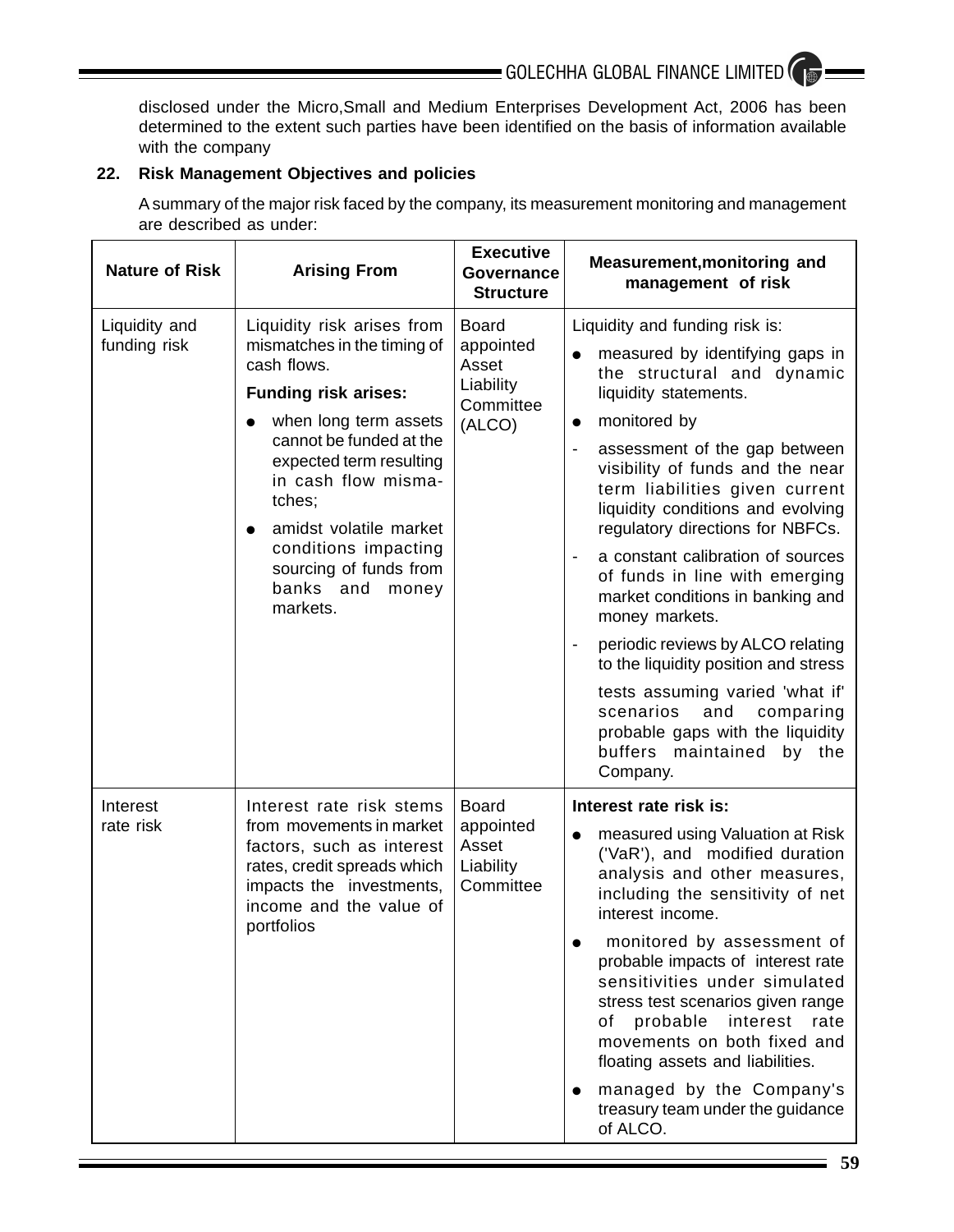| Credit risk | Credit risk is the risk of                                                                                                      | Board                                               | Credit risk is:                                                                                                                                                                                                                                                                                                                                                                                                                                               |  |  |
|-------------|---------------------------------------------------------------------------------------------------------------------------------|-----------------------------------------------------|---------------------------------------------------------------------------------------------------------------------------------------------------------------------------------------------------------------------------------------------------------------------------------------------------------------------------------------------------------------------------------------------------------------------------------------------------------------|--|--|
|             | financial loss arising out of<br>a customer or counterparty<br>failing to meet their<br>repayment obligations to<br>the Company | appointed<br><b>Risk</b><br>Management<br>Committee | measured as the amount at risk<br>due to repayment default of a<br>customer or counterparty to the<br>Company. Various matrics such<br>as EMI default rate, overdue<br>position, collection efficiency,<br>customers non performing loans<br>etc. are used as leading indicators<br>to assess credit risk.                                                                                                                                                    |  |  |
|             |                                                                                                                                 |                                                     | monitored by Risk Management<br>Committee using level of credit<br>exposures, portfolio monitoring,<br>repurchase rate, bureau data of<br>portfolio performance<br>and<br>industry, geographic, customer<br>and portfolio concentration risks.                                                                                                                                                                                                                |  |  |
|             |                                                                                                                                 |                                                     | managed by a robust control<br>framework by the risk department<br>which continuously align credit<br>policies, obtaining external data<br>from credit bureaus and reviews<br>of portfolios and delinquencies by<br>senior and middle Management<br>team comprising of risk, analytics,<br>collection and fraud containment<br>along with business. The same is<br>periodically reviewed by the<br>appointed<br><b>Risk</b><br>Board<br>Management committee. |  |  |

#### **Liqudity and funding risk**

The company's ALCO monitors asset liability mismatches to ensure that there are no imbalances or excessive concentrations on either side of the Balance Sheet.

The company continuously monitors liquidity in the market; and as a part of its ALCO strategy, the company maintaines a liquidity buffer to reduce the risk.

In terms of our report of even date annexed **For B D S & Co. Chartered Accountants**

**For Golechha Global Finance Limited**

**Sd/- [Bharat D. Sarawgee] Partner Membership No. 061505 Firm Regn No. 326264E UDIN : 21061505AAAANG2125**

**Sd/- Gyan Swaroop Garg Chairman & Managing Director (DIN: 00602659)**

**Sd/- Mihir Ranjan Pal Wholetime Director & CFO (DIN: 05322461)**

**Sd/- Aditi Bajaj Todi Company Secretary**

Place : Kolkata

Dated: 28<sup>th</sup> day of June, 2021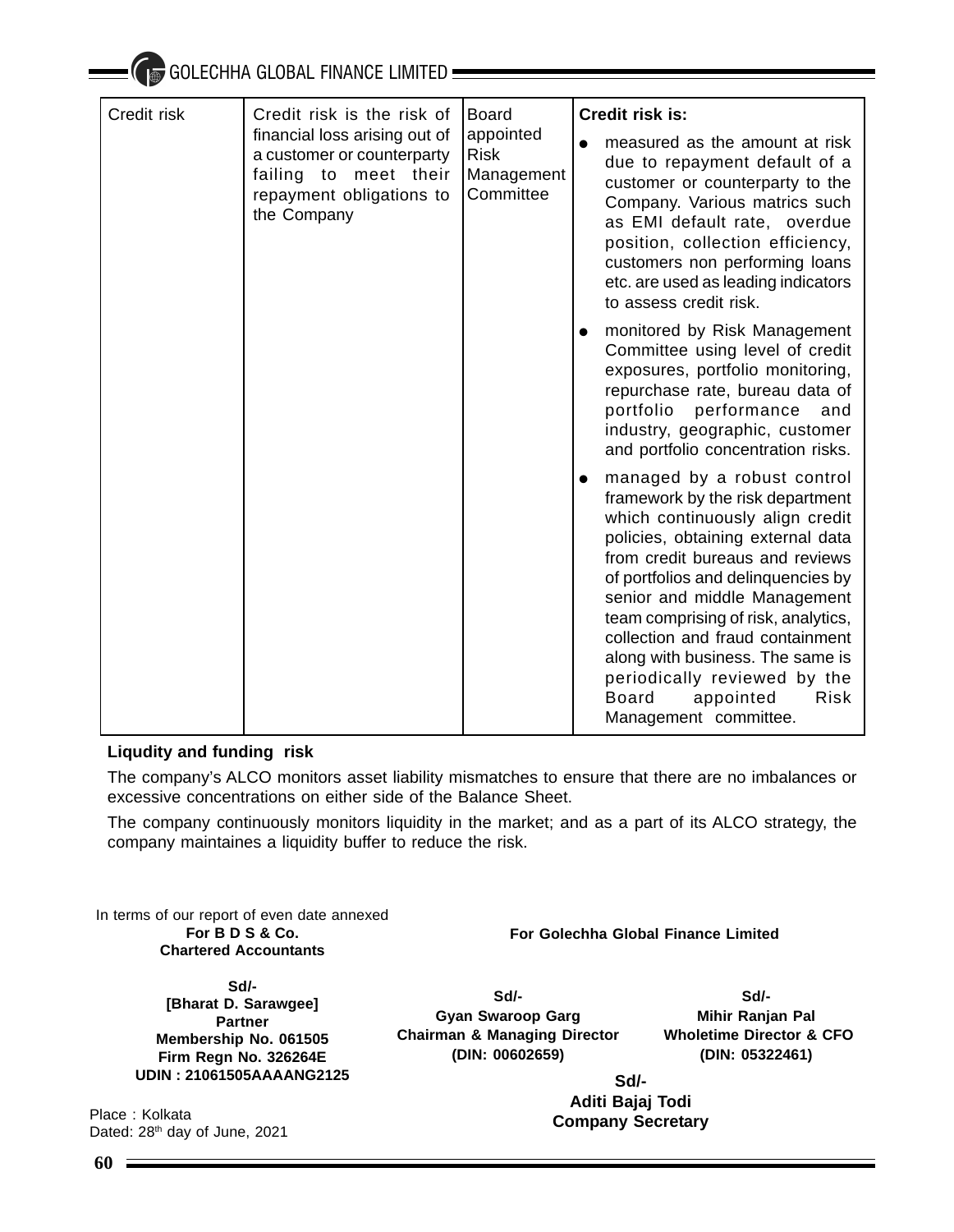$\blacksquare$  GOLECHHA GLOBAL FINANCE LIMITED  $\bigcap\limits_{\square}\blacksquare$ 

#### Schedule to the Balance Sheet as on 31<sup>ST</sup> MARCH, 2021

(*as required in terms of Paragraph 9BB of*

*Non-Banking Financial Companies Prudential Norms (Reserve Bank) Directions, 1998*

|     |                                                                                                                                                                         | (Rs. in Lakhs)                           |                                                      |  |
|-----|-------------------------------------------------------------------------------------------------------------------------------------------------------------------------|------------------------------------------|------------------------------------------------------|--|
|     | <b>Particulars</b>                                                                                                                                                      | <b>Amount Out</b><br>standing            | <b>Amount</b><br>overdue                             |  |
|     | Liabilities side :                                                                                                                                                      |                                          |                                                      |  |
| (1) | Loans and advances availed by the NBFCs inclusive<br>of interest accrued thereon but not paid:                                                                          |                                          |                                                      |  |
|     | Debentures : Secured<br>(a)<br>: Unsecured<br>(other than falling within the meaning of public deposits*)<br><b>Deferred Credits</b><br>(b)<br>Term Loans<br>(c)        | NIL.<br><b>NIL</b><br><b>NIL</b><br>NIL. | <b>NIL</b><br><b>NIL</b><br><b>NIL</b><br><b>NIL</b> |  |
|     | (d)<br>Inter-corporate loans and borrowing<br><b>Commercial Paper</b><br>(e)<br>Public Deposits*<br>(f)<br>Other Loans (specify nature)*<br>(g)                         | NIL.<br>NIL.<br><b>NIL</b><br><b>NIL</b> | <b>NIL</b><br><b>NIL</b><br><b>NIL</b><br><b>NIL</b> |  |
|     | *Please see Note 1 below                                                                                                                                                |                                          |                                                      |  |
| (2) | Break-up of (1)(f) above (Outstanding public deposits<br>inclusive of interest accrued thereon but not paid):                                                           |                                          |                                                      |  |
|     | In the form of Unsecured debentures<br>(a)<br>(b)<br>In the form of partly secured debentures i.e.<br>debentures where there is a shortfall in the value<br>of security | <b>NIL</b><br><b>NIL</b>                 | <b>NIL</b><br><b>NIL</b>                             |  |
|     | Other public deposits<br>(c)                                                                                                                                            | <b>NIL</b>                               | <b>NIL</b>                                           |  |
|     | * Please see Note 1 below                                                                                                                                               |                                          |                                                      |  |
|     | Assets side:                                                                                                                                                            |                                          |                                                      |  |
|     |                                                                                                                                                                         | Amount outstanding                       |                                                      |  |
| (3) | Break-up of Loans and Advances including bills<br>receivables [other than those included in (4) below] :                                                                |                                          |                                                      |  |
|     | Secured<br>(a)                                                                                                                                                          | <b>NIL</b>                               |                                                      |  |
|     | (b)<br>Unsecured                                                                                                                                                        | 917.77                                   |                                                      |  |
| (4) | Break up of Leased Assets and stock on hire and<br>hypothecation loans counting towards EL/HP activities                                                                |                                          |                                                      |  |
|     | (i)<br>Lease assets including lease rentals under sundry debtors:                                                                                                       | <b>NIL</b>                               |                                                      |  |
|     | Financial lease<br>(a)<br>Operating lease<br>(b)                                                                                                                        | <b>NIL</b><br><b>NIL</b>                 |                                                      |  |
|     | Stock on hire including hire charges under sundry debtors:<br>(ii)                                                                                                      | <b>NIL</b>                               |                                                      |  |
|     | Assets on hire<br>(a)<br>(b)<br>Repossessed Assets                                                                                                                      | <b>NIL</b><br><b>NIL</b>                 |                                                      |  |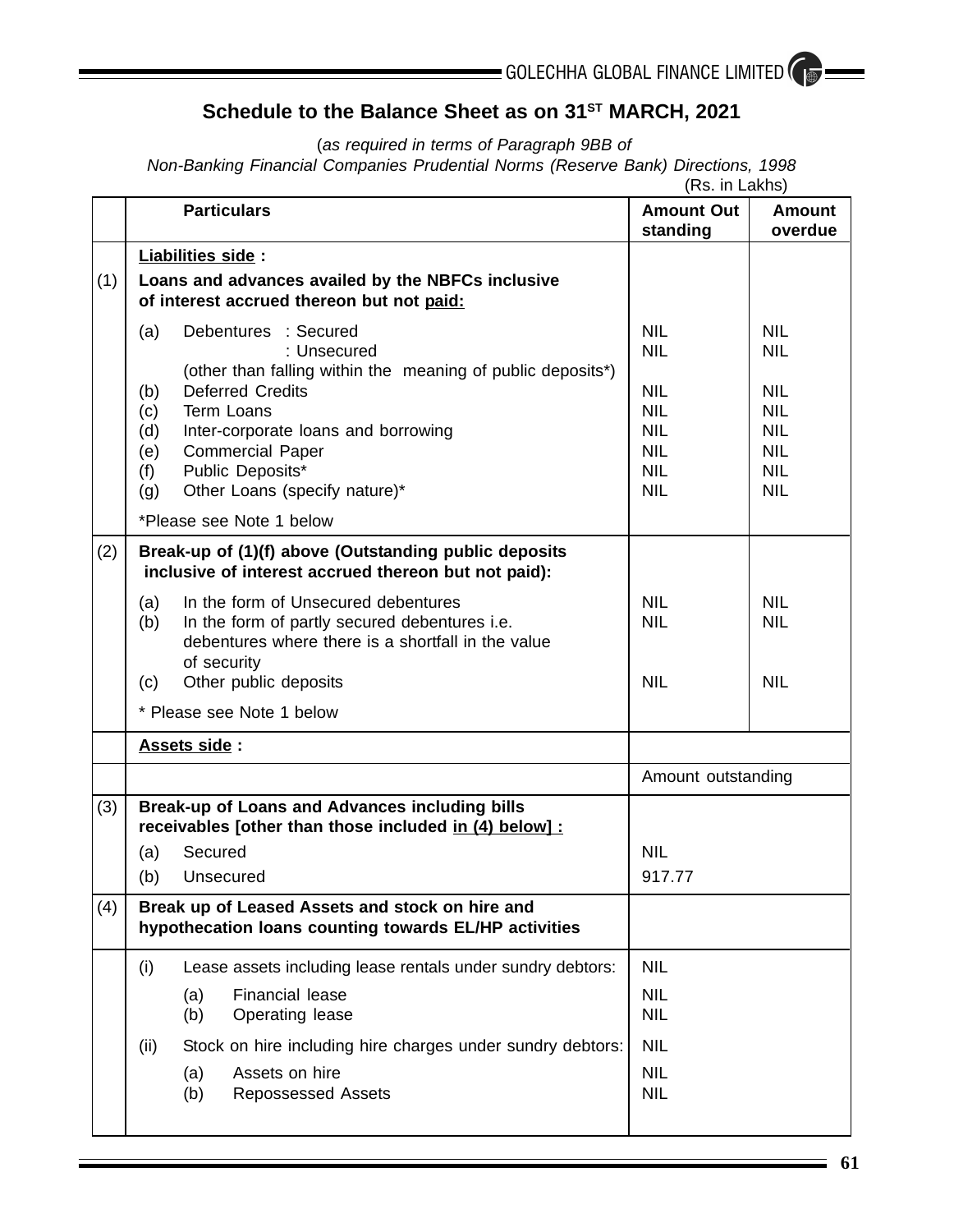|     | <b>NIL</b><br>Hypothecation loans counting towards EL/HP activities |                  |                                                                                      |                |                          |              |  |
|-----|---------------------------------------------------------------------|------------------|--------------------------------------------------------------------------------------|----------------|--------------------------|--------------|--|
|     | (iii)                                                               |                  |                                                                                      |                |                          |              |  |
|     |                                                                     | (a)              | Loans where assets have been repossessed                                             |                | <b>NIL</b>               |              |  |
|     |                                                                     | (b)              | Loans other than (a) above                                                           |                |                          |              |  |
| (5) | <b>Break-up of Investments:</b>                                     |                  |                                                                                      |                |                          |              |  |
|     |                                                                     |                  | Current Investments :                                                                |                |                          |              |  |
|     | 1.                                                                  | Quoted:<br>(i)   | Shares: (a) Equity                                                                   |                | <b>NIL</b>               |              |  |
|     |                                                                     |                  | (b) Preference                                                                       |                | <b>NIL</b>               |              |  |
|     |                                                                     |                  | (ii) Debentures and Bonds                                                            |                | <b>NIL</b>               |              |  |
|     |                                                                     |                  | (iii) Units of mutual funds                                                          |                | <b>NIL</b>               |              |  |
|     |                                                                     |                  | (iv) Government Securities                                                           |                | <b>NIL</b>               |              |  |
|     |                                                                     |                  | (v) Others (please specify)                                                          |                | <b>NIL</b>               |              |  |
|     | 2.                                                                  |                  | Unquoted:                                                                            |                |                          |              |  |
|     |                                                                     | (i)              | Shares: (a) Equity                                                                   |                | <b>NIL</b>               |              |  |
|     |                                                                     |                  | (b) Preference                                                                       |                | <b>NIL</b><br><b>NIL</b> |              |  |
|     |                                                                     | (ii)<br>(iii)    | Debentures and Bonds<br>Units of mutual funds                                        |                | <b>NIL</b>               |              |  |
|     |                                                                     | (iv)             | <b>Government Securities</b>                                                         |                | <b>NIL</b>               |              |  |
|     |                                                                     | (v)              | Others (Please specify)                                                              |                | <b>NIL</b>               |              |  |
|     |                                                                     |                  | <b>Long Term investments:</b>                                                        |                |                          |              |  |
|     | 1.                                                                  | Quoted:          |                                                                                      |                |                          |              |  |
|     |                                                                     | (i)              | Share: (a) Equity                                                                    |                |                          |              |  |
|     |                                                                     |                  | (b) Preference                                                                       |                |                          |              |  |
|     |                                                                     | (ii)             | Debentures and Bonds                                                                 |                |                          |              |  |
|     |                                                                     | (iii)            | Units of mutual funds                                                                |                |                          |              |  |
|     |                                                                     | (iv)             | <b>Government Securities</b>                                                         |                |                          |              |  |
|     |                                                                     | (v)              | Others (Please specify)                                                              |                |                          |              |  |
|     | 2.                                                                  | Unquoted:        |                                                                                      |                |                          |              |  |
|     |                                                                     | (i)              | Shares: (a) Equity                                                                   |                |                          |              |  |
|     |                                                                     |                  | (b) Preference                                                                       |                |                          |              |  |
|     |                                                                     | (ii)             | Debentures and Bonds                                                                 |                |                          |              |  |
|     |                                                                     | (iii)            | Units of mutual funds                                                                |                |                          |              |  |
|     |                                                                     | (iv)             | <b>Government Securities</b>                                                         |                |                          |              |  |
|     |                                                                     | (v)              | Others (Please specify)                                                              |                |                          |              |  |
| (6) |                                                                     | advances :       | Borrower group-wise classification of all leased assets, stock-on-hire and loans and |                |                          |              |  |
|     |                                                                     |                  | Category                                                                             |                | Amount net of provisions |              |  |
|     |                                                                     |                  |                                                                                      | <b>Secured</b> | <b>Unsecured</b>         | <b>Total</b> |  |
|     |                                                                     |                  | 1. Related Parties **                                                                |                |                          |              |  |
|     |                                                                     | (a) Subsidiaries |                                                                                      | <b>NIL</b>     | <b>NIL</b>               | <b>NIL</b>   |  |
|     | (b) Companies in the same group                                     |                  | <b>NIL</b>                                                                           | <b>NIL</b>     | <b>NIL</b>               |              |  |
|     | (c) Other related parties                                           |                  | <b>NIL</b>                                                                           | <b>NIL</b>     | <b>NIL</b>               |              |  |
|     | 2. Other than related parties                                       |                  | <b>NIL</b>                                                                           | 917.77         | 917.77                   |              |  |
|     |                                                                     |                  | <b>Total</b>                                                                         | <b>NIL</b>     | 917.77                   | 917.77       |  |
|     |                                                                     |                  |                                                                                      |                |                          |              |  |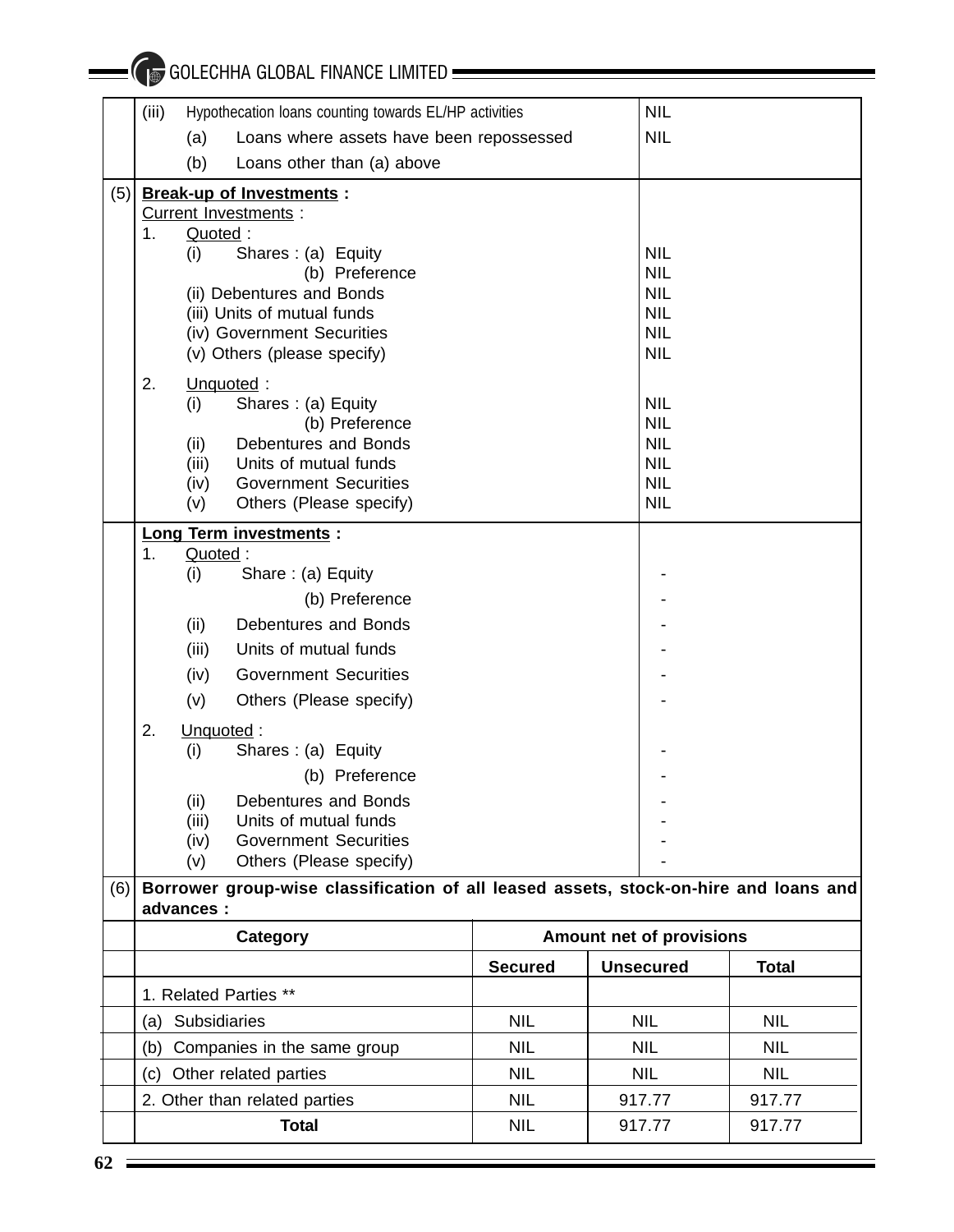| (7) | Investor group-wise classification of all investments (current and long term) in shares<br>and securities (both quoted and unquoted): |                                                 |                                          |  |  |  |
|-----|---------------------------------------------------------------------------------------------------------------------------------------|-------------------------------------------------|------------------------------------------|--|--|--|
|     | Category                                                                                                                              | Market Value / Break<br>up or fair value or NAV | <b>Book Value</b><br>(Net of Provisions) |  |  |  |
|     | 1. Related Parties **                                                                                                                 |                                                 |                                          |  |  |  |
|     | (a) Subsidiaries                                                                                                                      | <b>NIL</b>                                      | <b>NIL</b>                               |  |  |  |
|     | (b) Companies in the same group                                                                                                       | <b>NIL</b>                                      | <b>NIL</b>                               |  |  |  |
|     | (c) Other related parties                                                                                                             | <b>NIL</b>                                      | <b>NIL</b>                               |  |  |  |
|     | 2. Other than related parties                                                                                                         | <b>NIL</b>                                      | <b>NIL</b>                               |  |  |  |
|     | Total                                                                                                                                 | <b>NIL</b>                                      | <b>NIL</b>                               |  |  |  |
|     |                                                                                                                                       |                                                 |                                          |  |  |  |

|       | Other information                       |            |
|-------|-----------------------------------------|------------|
|       | <b>Particulars</b>                      | Amount     |
| (i)   | <b>Gross Non-Performing Assets</b>      |            |
|       | <b>Related parties</b><br>(a)           | <b>NIL</b> |
|       | (b) Other than related parties          | <b>NIL</b> |
| (ii)  | <b>Net Non-Performing Assets</b>        |            |
|       | <b>Related parties</b><br>(a)           | <b>NIL</b> |
|       | Other than related parties<br>(b)       | <b>NIL</b> |
| (iii) | Assets acquired in satisfaction of debt | <b>NIL</b> |
|       |                                         |            |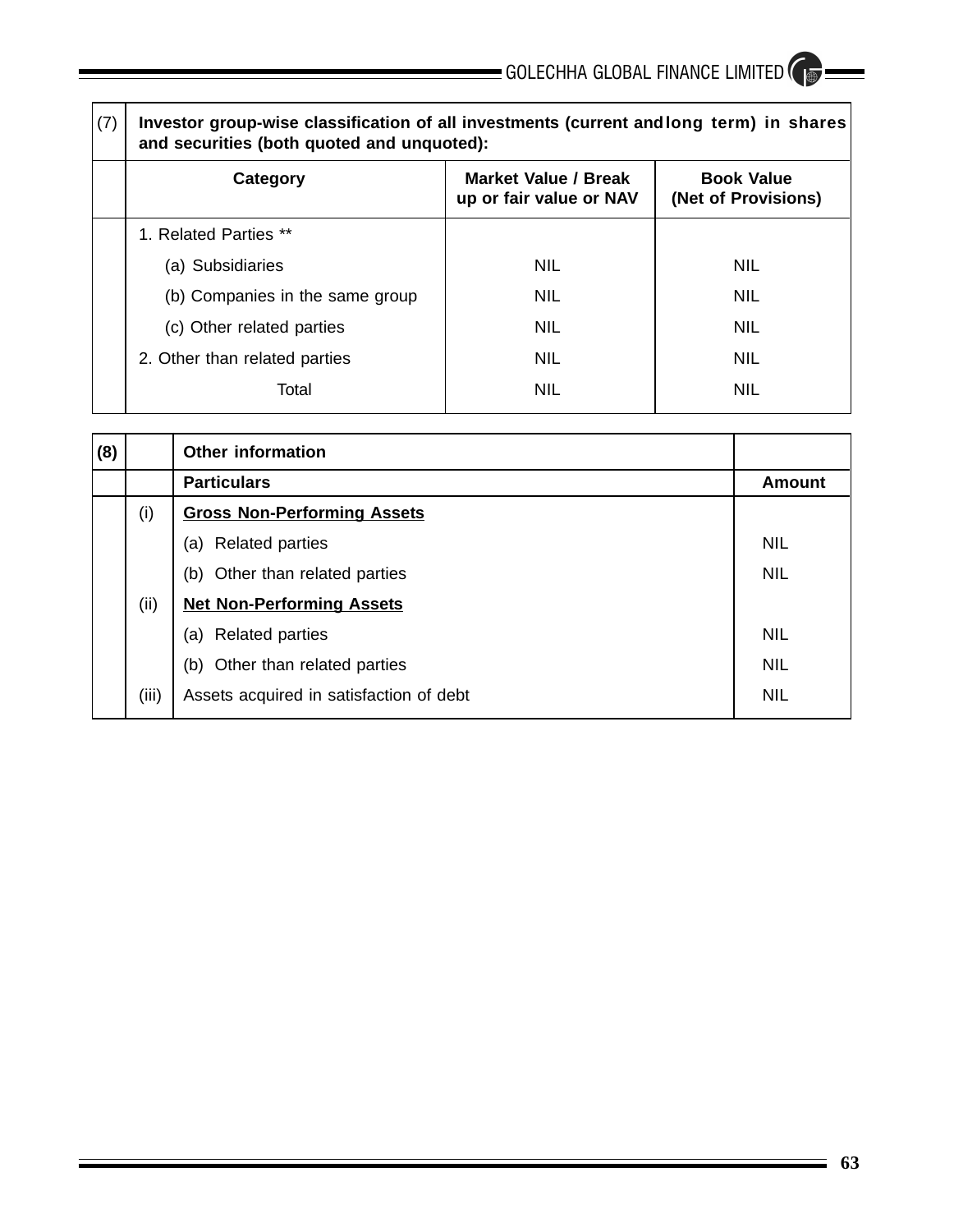# **LEFT BLANK**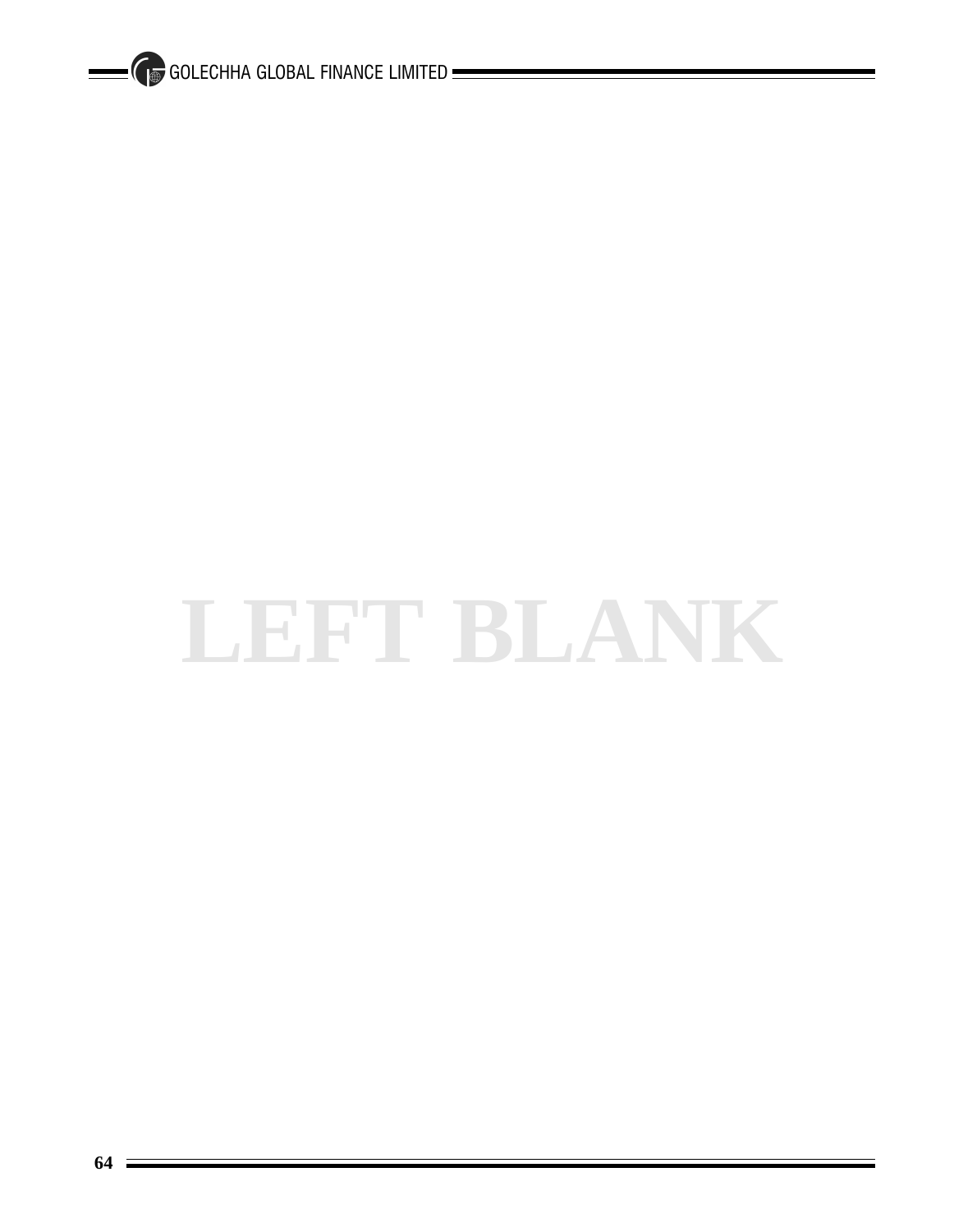# **NOTE**

| and the control of the control of the control of the control of the control of the control of the control of the                                                                                                              |  |                                              |  |
|-------------------------------------------------------------------------------------------------------------------------------------------------------------------------------------------------------------------------------|--|----------------------------------------------|--|
|                                                                                                                                                                                                                               |  |                                              |  |
| the control of the control of the control of the control of the control of the control of the control of the control of the control of the control of the control of the control of the control of the control of the control |  | the control of the control of the control of |  |
|                                                                                                                                                                                                                               |  |                                              |  |
|                                                                                                                                                                                                                               |  |                                              |  |
|                                                                                                                                                                                                                               |  |                                              |  |
|                                                                                                                                                                                                                               |  |                                              |  |
|                                                                                                                                                                                                                               |  |                                              |  |
|                                                                                                                                                                                                                               |  |                                              |  |
|                                                                                                                                                                                                                               |  |                                              |  |
|                                                                                                                                                                                                                               |  |                                              |  |
|                                                                                                                                                                                                                               |  |                                              |  |
|                                                                                                                                                                                                                               |  |                                              |  |
|                                                                                                                                                                                                                               |  |                                              |  |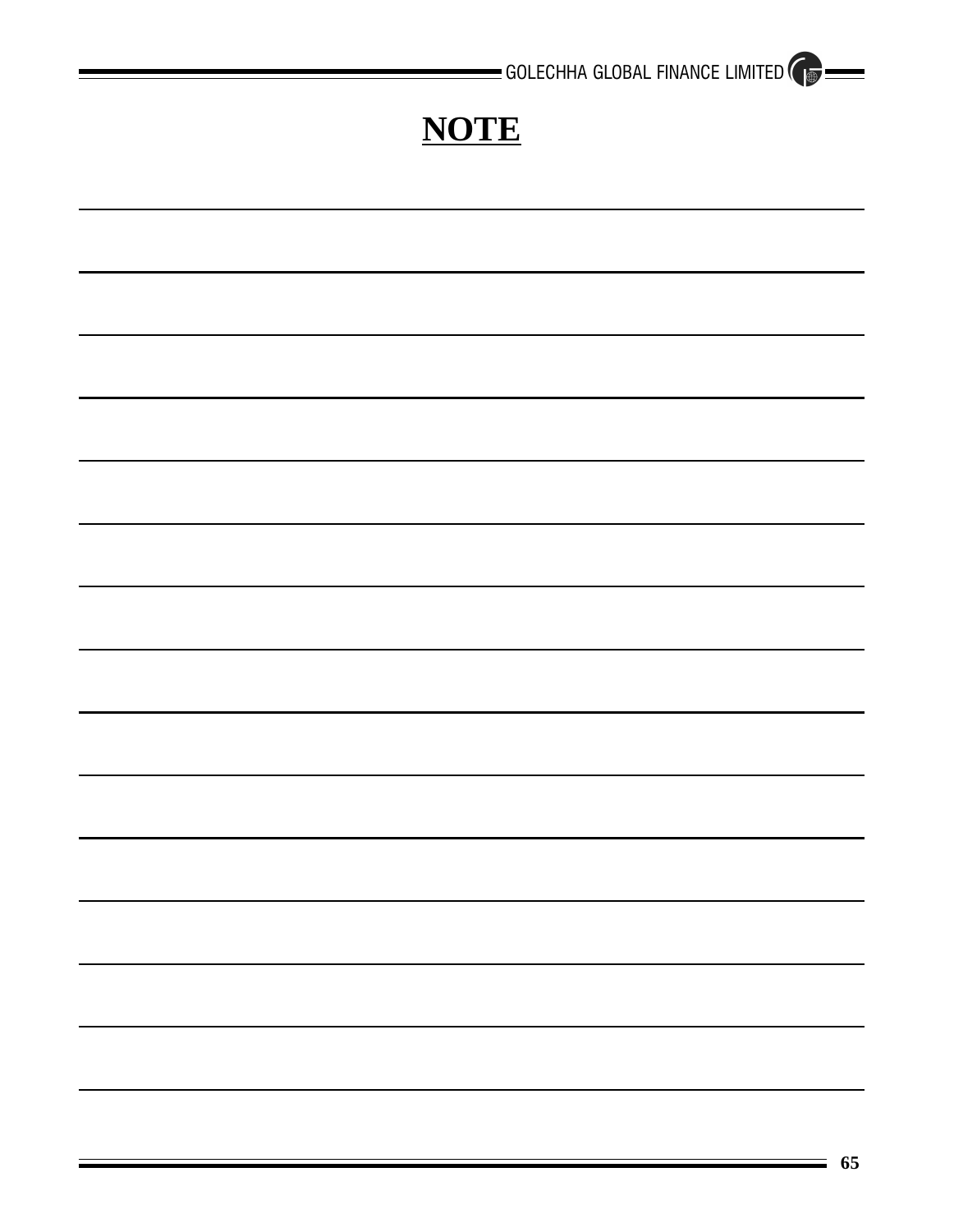# **NOTE**